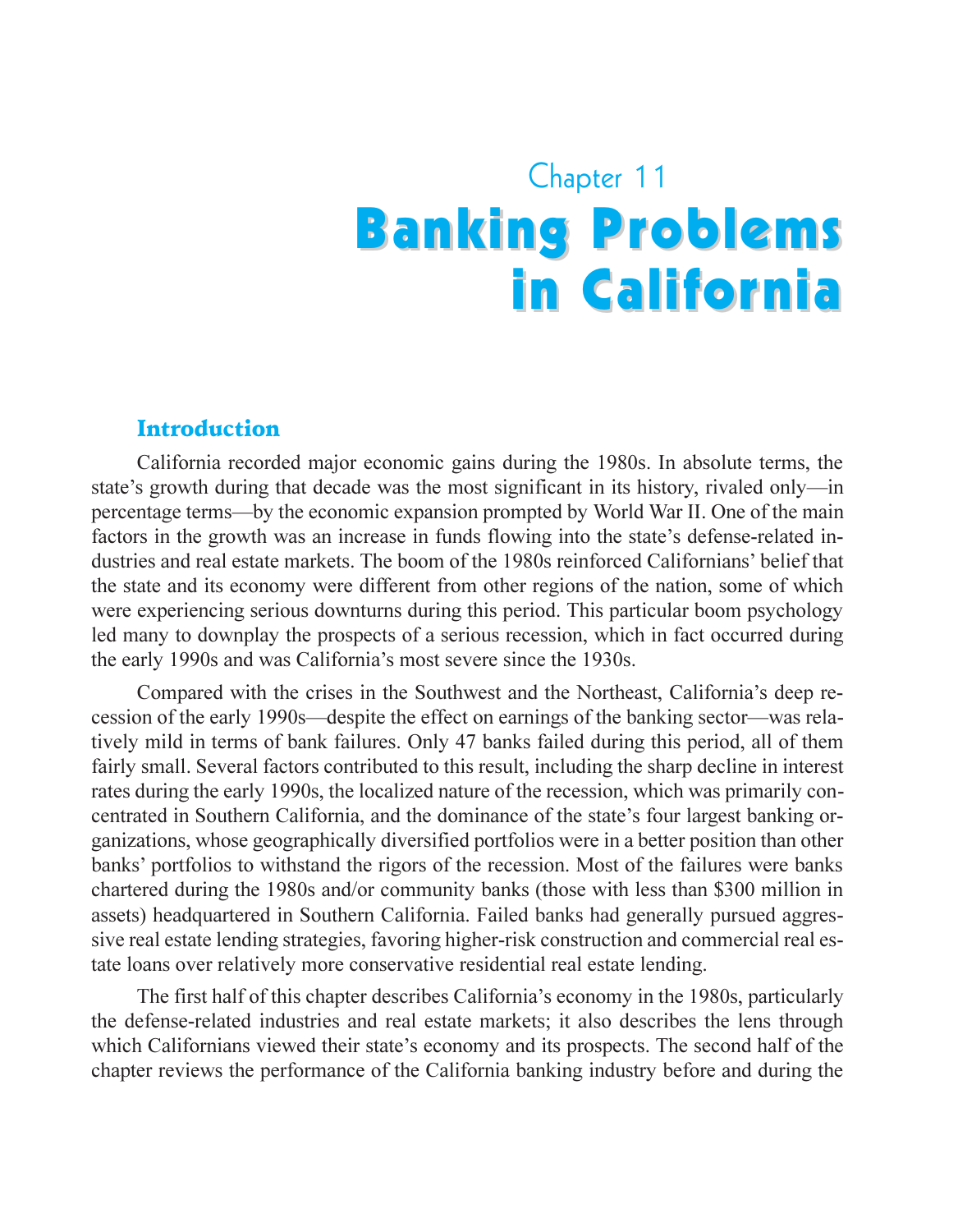recession, with an emphasis on differences in the performance and failure experience of various groups of banks within the state's industry.

# Economic Expansion, 1983-1989: Fundamentals

California outperformed the nation economically in the 1980s according to most measures, including output, income, population, and employment (see figure 11.1 and table 11.1). From 1983 to 1989, gross state product increased at an annual rate of 5.1 percent, far above the national rate of 3.6 percent. Personal income grew at an average annual rate of 8.1 percent, nearly triple the 2.7 percent national rate. California attracted 6 million new residents during the 1980s, accounting for nearly 25 percent of the national population increase. (Most of the new residents, drawn by employment opportunities, settled in Southern California. Los Angeles County attracted more than 1.2 million of the new residents, while neighboring counties also registered impressive gains.) Total employment advanced by 2.8 million, accounting for approximately 17 percent of all new jobs created nationally; and although California's labor force increased by 20 percent (150 percent of the national average), its jobless index was halved: by early 1989, the state's unemployment rate had declined to 5.0 percent, its lowest in 20 years.<sup>1</sup>



<sup>1</sup> *Economic Report of the Governor, The State of California* (1990), 49.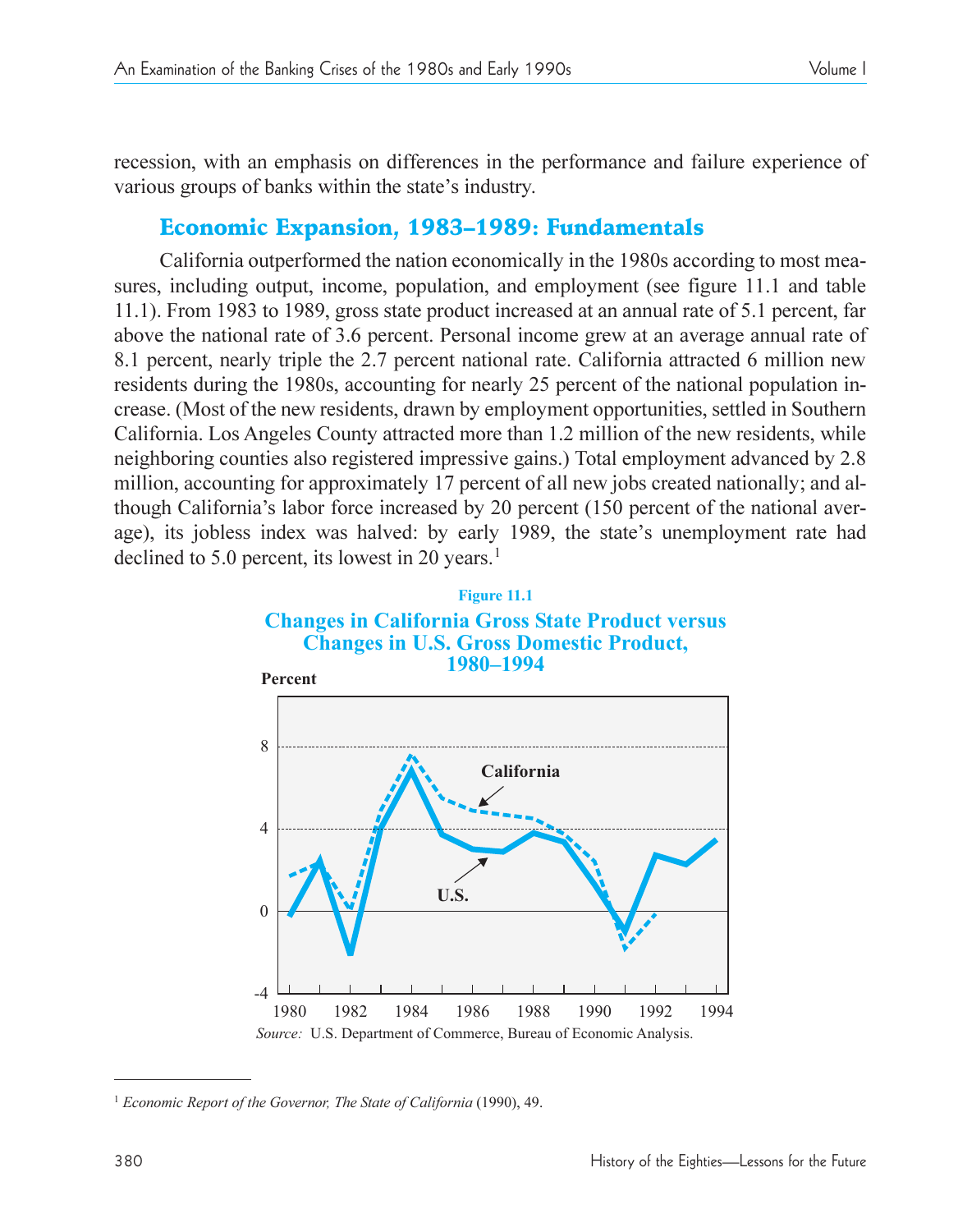|      |       | <b>Total Personal</b><br><b>Income Growth</b> |      | Population<br>Growth |         | Non-Agricultural<br><b>Employment Growth</b> |  |
|------|-------|-----------------------------------------------|------|----------------------|---------|----------------------------------------------|--|
| Year | CA    | U.S.                                          | CA   | U.S.                 | CA      | U.S.                                         |  |
| 1980 | 14.49 | 0.92                                          | 1.76 | 0.88                 | 1.90    | 0.64                                         |  |
| 1981 | 8.82  | 2.74                                          | 2.61 | 1.28                 | 1.38    | 0.82                                         |  |
| 1982 | 6.01  | 0.39                                          | 2.19 | 0.92                 | 1.75    | $-1.76$                                      |  |
| 1983 | 9.41  | 1.52                                          | 2.13 | 0.91                 | 1.59    | 0.67                                         |  |
| 1984 | 10.39 | 5.99                                          | 1.94 | 0.86                 | 6.10    | 4.72                                         |  |
| 1985 | 7.90  | 3.15                                          | 2.31 | 0.89                 | 3.83    | 3.15                                         |  |
| 1986 | 6.66  | 2.94                                          | 2.49 | 0.92                 | 2.54    | 2.0                                          |  |
| 1987 | 7.99  | 1.68                                          | 2.49 | 0.89                 | 3.73    | 2.63                                         |  |
| 1988 | 7.95  | 2.84                                          | 2.47 | 0.91                 | 1.99    | 3.18                                         |  |
| 1989 | 6.10  | 2.50                                          | 2.34 | 0.94                 | 2.75    | 2.55                                         |  |
| 1990 | 7.74  | 1.47                                          | 2.35 | 1.24                 | 5.80    | 1.41                                         |  |
| 1991 | 1.66  | 0.19                                          | 1.70 | 0.89                 | $-4.56$ | $-1.06$                                      |  |
| 1992 | 6.59  | 2.80                                          | 1.62 | 1.14                 | $-1.66$ | 0.32                                         |  |
| 1993 | 1.34  | 1.74                                          | 0.99 | 1.08                 | $-0.88$ | 1.95                                         |  |
| 1994 | 4.15  | 3.86                                          | 0.68 | 0.99                 | 0.75    | 2.98                                         |  |

|                                                                       | <b>Table 11.1</b> |  |  |  |
|-----------------------------------------------------------------------|-------------------|--|--|--|
| <b>Three Economic Growth Measures, California and U.S., 1980–1994</b> |                   |  |  |  |
|                                                                       | (Percent)         |  |  |  |

*Sources:* U.S. Census Bureau, U.S. Department of Commerce, Bureau of Economic Analysis; U.S. Bureau of Labor Statistics.

In fact, since World War II the state had almost always performed relatively well. In the years between the end of World War II and 1989, all eight national recessions had triggered a corresponding downturn in California, but in only one case—the 1970 recession had California fared worse than the nation.<sup>2</sup> In two national recessions in the early 1980s (the first from January to July 1980, the second from July 1981 to November 1982), just before the expansion of the 1980s, the downturns in California were milder than those in the nation as a whole when measured by duration and employment losses. There were several reasons that California's economy fared better at those times than the national economy. First, the state was strengthened by continued rapid population growth, expanding at twice the national rate in the early 1980s.<sup>3</sup> A second factor was a booming semiconductor industry headquartered in Silicon Valley. Finally, Californias employment distribution in the early 1980s offered some protection in recessionary periods: the predominant industries

<sup>&</sup>lt;sup>2</sup> David Hensley, "Recovery Pushed Back to'92," UCLA Business Forecasting Project (September 1991), 1.

<sup>&</sup>lt;sup>3</sup> The state added 525,000 new residents in 1980, 496,000 in 1981, and 527,000 in 1982 (for the years ending July 30). Approximately 55 percent of these population gains were attributable to migration (*California Statistical Abstract* [1995], 10, 12). This created a boom in the housing and construction industry during this period.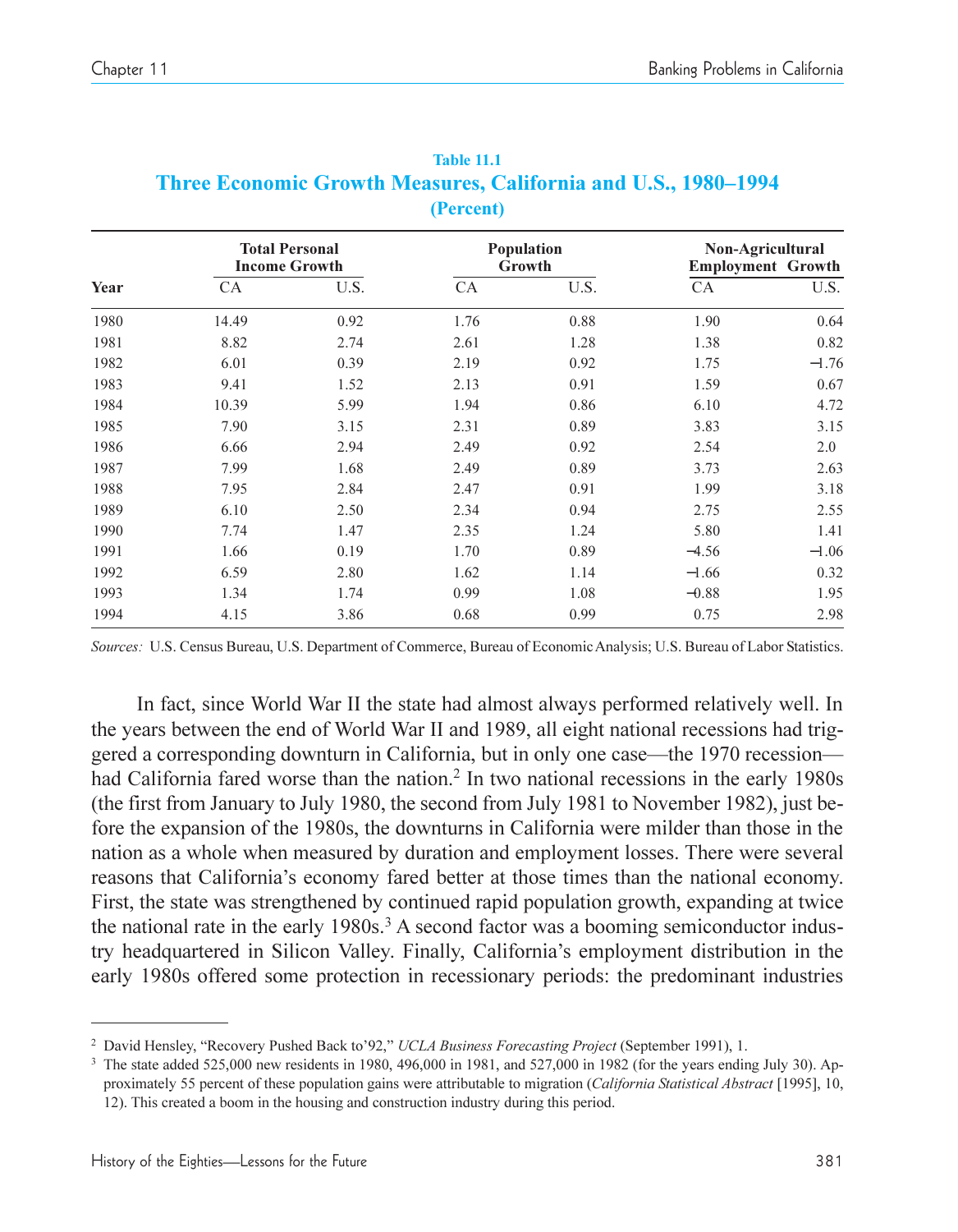were the less-cyclical ones, including finance, services, trade, and aerospace, whereas the industries whose fortunes were closely tied to fluctuations of the national economy—construction, non-aerospace manufacturing, and transportation—were somewhat underrepresented<sup>4</sup>

Initially, California's economic expansion was led by the defense-related manufacturing and construction industries, both of which more than counterbalanced agriculture and consumer electronics, which were having problems. Then by 1986, as growth in defense and construction decelerated, agriculture, commercial aviation, and consumer-goods manufacturing took over as the engines of growth for the state.<sup>5</sup> In addition, foreign trade, particularly commerce with Pacific Rim nations, provided the state economy with crucial support. During the 1980s, Los Angeles overtook New York as the nation's leading port.

California is commonly referred to as the nation's largest economy, accounting for approximately 13 percent of national output. But its economy is not monolithic and comprises three distinct economies, one in each of the state's three key areas.<sup>6</sup> The first is the San Francisco Bay area, with a mature, diversified economy that is home to Silicon Valley, the world leader in high-tech manufacturing. The second is the Central Valley, which specializes in agriculture and food processing and lies between the coastal mountains and the Sierra Nevada, stretching south from Sacramento to Bakersfield. Finally, there is the Los Angeles Basin, which is the dominant region economically and accounts for 50 percent of the state's population. Its most important economic sectors include defense-related manufacturing (aircraft related, missiles, space vehicles, naval equipment), high-tech manufacturing (computer, office, communications equipment, electronic components), advanced services (business, financial, health, tourism, and entertainment), construction, and consumer-goods manufacturing (furniture, apparel, and plastics).<sup>7</sup> While all of California benefited from the economic expansion of the 1980s, the largest gains occurred in Southern California, particularly Los Angeles County.

# Defense-Related Manufacturing: Southern California

World War II transformed the state's economy, particularly that of Southern California: manufacturing replaced agriculture as the dominant economic sector. With the Cold War, a new emphasis was put on high technology in arms production, an activity California had mastered during the war and one in which its dominance has never been challenged. Then in 1980, the election of Ronald Reagan to the presidency signaled the beginning of a

<sup>4</sup> *Economic Report of the Governor*, *The State of California* (1983), 1.

<sup>5</sup> Bank of America Corporation, *Economic and Business Outlook* (January 1989), 2.

<sup>6</sup> A discussion of the three Californias is provided in Pacific Gas and Electric, *Economic Outlook* (May 1993).

<sup>7</sup> SRI International, *Understanding Changes in the Southern California Economy* (1991), I-2.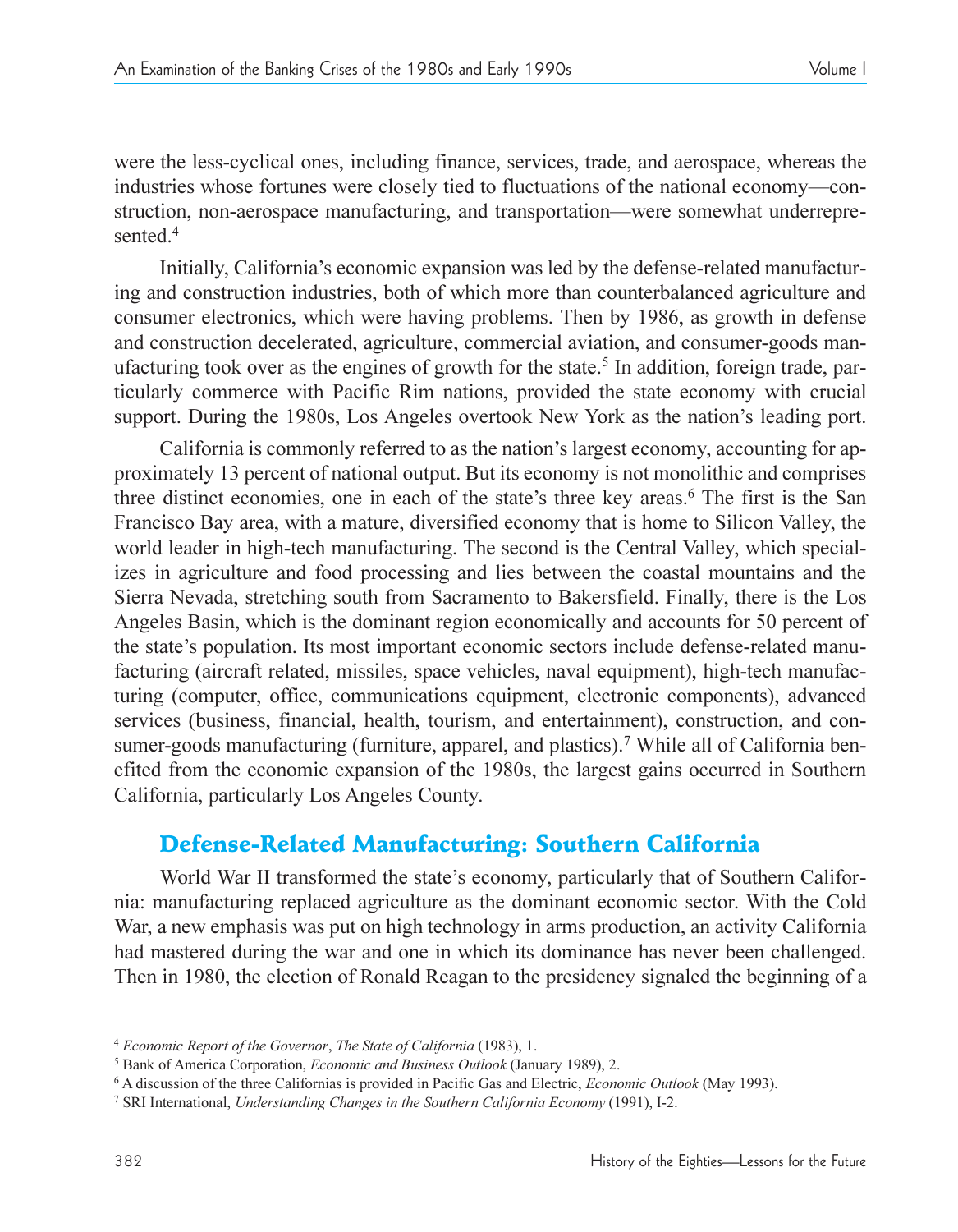major arms buildup during which large amounts of federal funds flowed into California's economy. The state's share of primary defense contracts averaged 20 percent during the 1980s, a percentage share it has maintained since the mid-1950s.<sup>8</sup> (The state's share of National Aeronautics and Space Administration [NASA] expenditures was even greater.) In Fiscal Year 1984, federal primary defense contracts in California were valued at \$28.5 billion, more than double the volume just four years earlier (see figure  $11.2$ ).<sup>9</sup>

Defense-related manufacturing jobs are some of the most highly sought-after positions in the manufacturing industry. Employees generally possess high skill levels and are well compensated. One study estimates that defense-related employees create 30 percent more gross state product per worker than employees engaged in manufacturing, and nearly double the per capita level of service jobs.10 Defense-related employment peaked in 1988 at



### **Figure 11.2 Defense-Related Manufacturing Sector, FY 1980–1994**

<sup>8</sup> *California Statistical Abstract*, table H-8, 120.

<sup>&</sup>lt;sup>9</sup> The defense establishment in California was dominated by several large firms—for example, Northrop, Hughes, Lockheed, TRW, Rockwell, McDonnell-Douglas, and General Dynamics—with the resources to compete for such projects as the Strategic Defense Initiative, the B-1 bomber, and the Trident missile. These organizations and their networks of smaller subcontractors are concentrated in the Los Angeles area, which absorbs more than half of statewide defense spending. The Commission on State Finance estimated that the top 20 defense-related contractors held 75 percent of the dollar value of primary defense contracts (Commission on State Finance, *Impact of Defense Cuts on California* [1992], 15–16).

<sup>&</sup>lt;sup>10</sup> James Dertouzos and Michael Dardia, *Defense Spending, Aerospace and the California Economy* (1993), 15-16.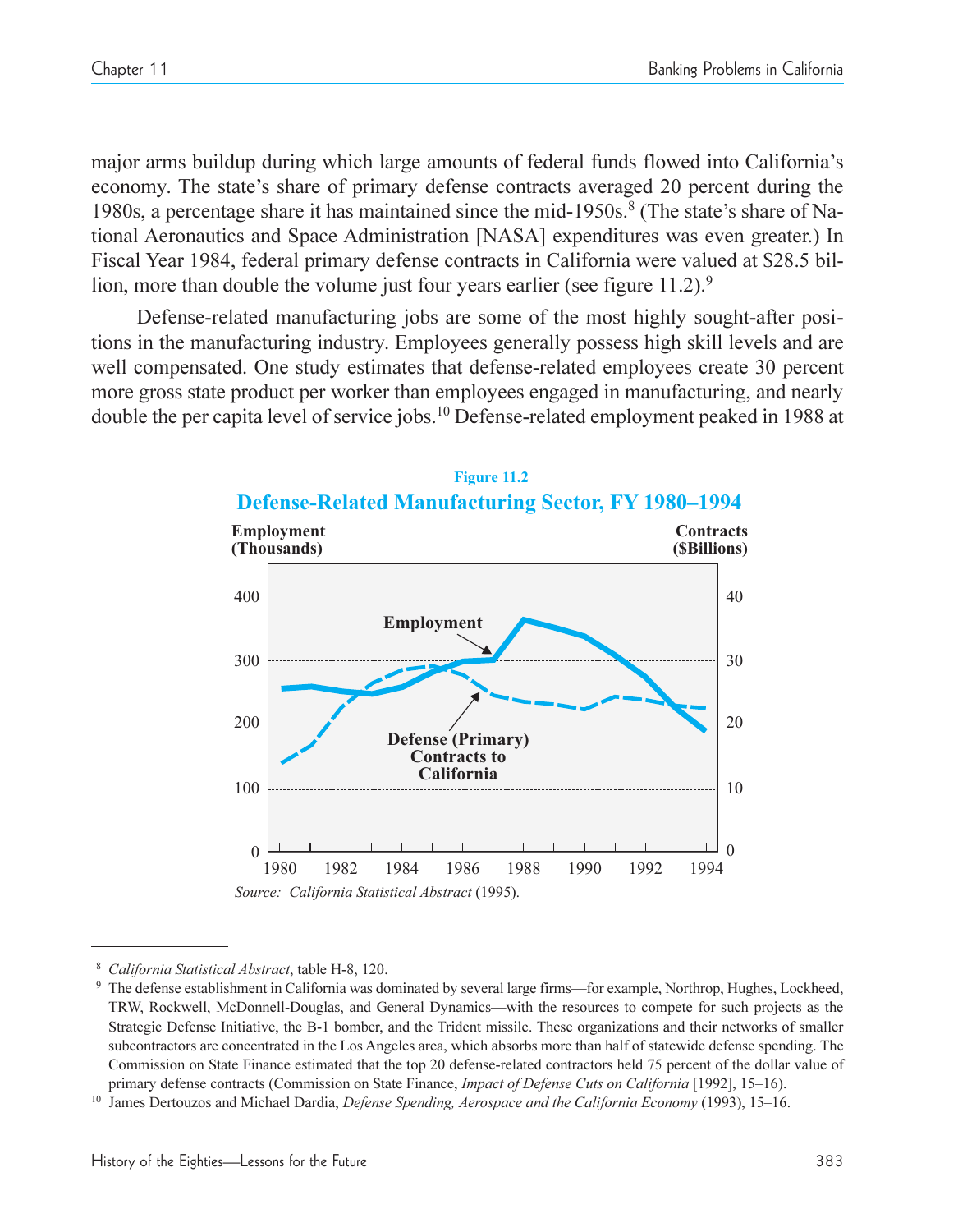approximately 363,000 jobs, up 42 percent from 1980, with approximately 107,000 new jobs created. At year-end 1988, defense-related manufacturing accounted for approximately 3 percent of the state's total non-agricultural employment and approximately 17 percent of its manufacturing employment. In Los Angeles County, defense-related manufacturing accounted for 7.5 percent of nonfarm employment and 33.4 percent of all manufacturing employment. The peak in defense expenditures was reached in Fiscal Year 1985: \$29.1 billion. By FY 1989, the amount had fallen to \$23.1 billion—a 21 percent decline (before inflation is taken into account). However, the falloff in defense spending did not have an immediate and substantial effect upon California's economy, for two reasons. First, there is a substantial lag between the initial funding authorization and the actual disbursement of funds over the life of a multiyear project. Second, strength in commercial aviation and increased NASA expenditures also helped cushion the blow. Nevertheless, by the end of the decade defense-related employment had declined 7.1 percent from the 1988 peak (figure 11.2).

# The Construction Industry and Real Estate Markets

The 1983–89 expansion was also sparked by the revival of the construction industry. In the early 1980s, California's building industry had been hit hard by recession, high interest rates, and high rates of inflation. In 1982, only 85,700 new housing units were authorized (see figure 11.3), marking the fifth consecutive year of declining housing starts and



*Sources: California Statistical Abstract* (1995) and Construction Industry Research Board.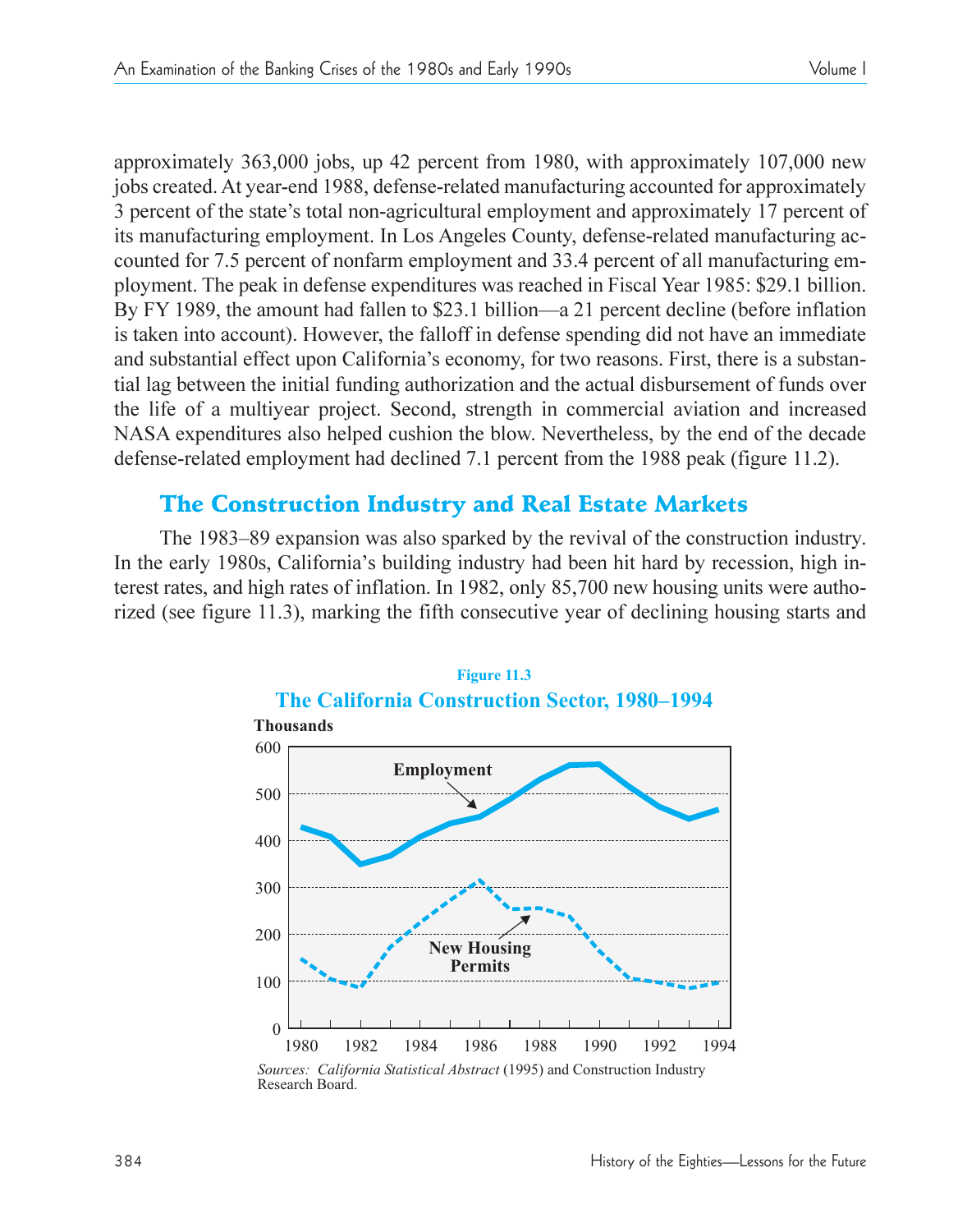the lowest level of activity since 1954.11 In 1983, the construction industry started to rebound, responding to a declining interest-rate environment and a renewal of confidence in the economy. The number of new housing permits issued doubled in 1983, rising to 172,600, and construction employment increased by 5 percent, reversing a three-year trend of job losses. With further declines in interest rates and the apparent containment of inflation, the construction recovery gained momentum in 1984 and 1985, yielding substantial gains in employment through the end of the decade.

Much of the surge in construction activity in 1984 and 1985 was channeled into multifamily units, an unsurprising result in view of the shortages created by the decline in construction activity in the late 1970s and early 1980s and this activity's sensitivity to interest costs and credit availability. Beyond cyclical considerations, the industry was anticipating possible changes in the tax law that would reduce depreciation allowances and restrict real estate tax shelters. According to the Construction Industry Research Board, permit authorizations for multifamily construction peaked in 1986 at 168,000 and then declined throughout the rest of the decade and beyond, falling to 75,096 in 1989 (see figure 11.4). The Tax Reform Act of 1986 eliminated many of the incentives for multifamily construction.12 Whereas multifamily building activity declined sharply after 1986, authorizations for construction of single-family homes continued strong, peaking at 162,651 permits in 1989 (figure 11.4).13 Although an average of nearly 250,000 housing units were authorized annually during the last seven years of the  $1980s$ ,<sup>14</sup> supply failed to keep pace with growth in employment, population, and household formation.<sup>15</sup>

The shortage of dwellings exerted upward pressure on housing prices. At the beginning of the 1980s, the median California home price (\$99,550) was 60 percent above the national median (\$62,600). (See figure 11.5.) In contrast, before 1970 the differential between the median California and national home prices had been less than \$2,000. The 1980 price differential reflected substantial appreciation in California housing markets during the second half of the 1970s. Between 1982 and 1985 home prices in the state rose moderately, in 1986 they accelerated, and from 1987 to 1989 they increased at an unsustainable rate of 20

<sup>11</sup> *Economic Report of the Governor* (1983), 43.

<sup>&</sup>lt;sup>12</sup> For a more detailed examination of the tax issues, see Chapter 3.

<sup>&</sup>lt;sup>13</sup> Construction Industry Research Board, *New Housing Units and Residential, Nonresidential, and Total Building Permit Valuations* (November 13, 1995), 1.

<sup>14</sup> Ibid.

<sup>15</sup> Center for Real Estate and Urban Economics, University of California at Berkeley, *California Real Estate Opportunities in the 1990s* (1991), 34.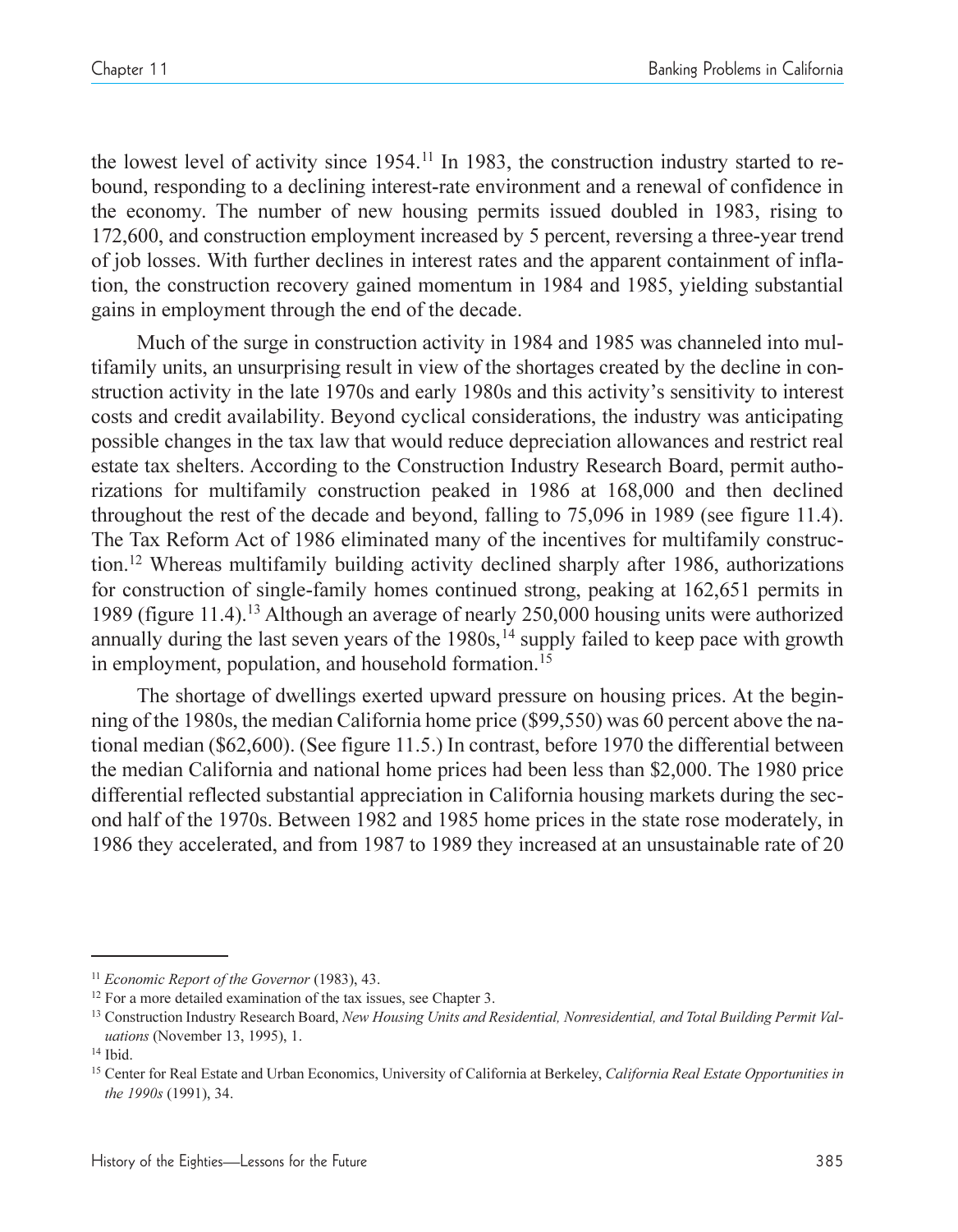

# **Figure 11.4**

**Figure 11.5 Median Home Prices, California (Selected Markets) and U.S., 1980–1994 \$Thousands**



Source: California Association of Realtors, California Existing Single-Family *Housing Market: H istorical Data Summaries*, March 1995.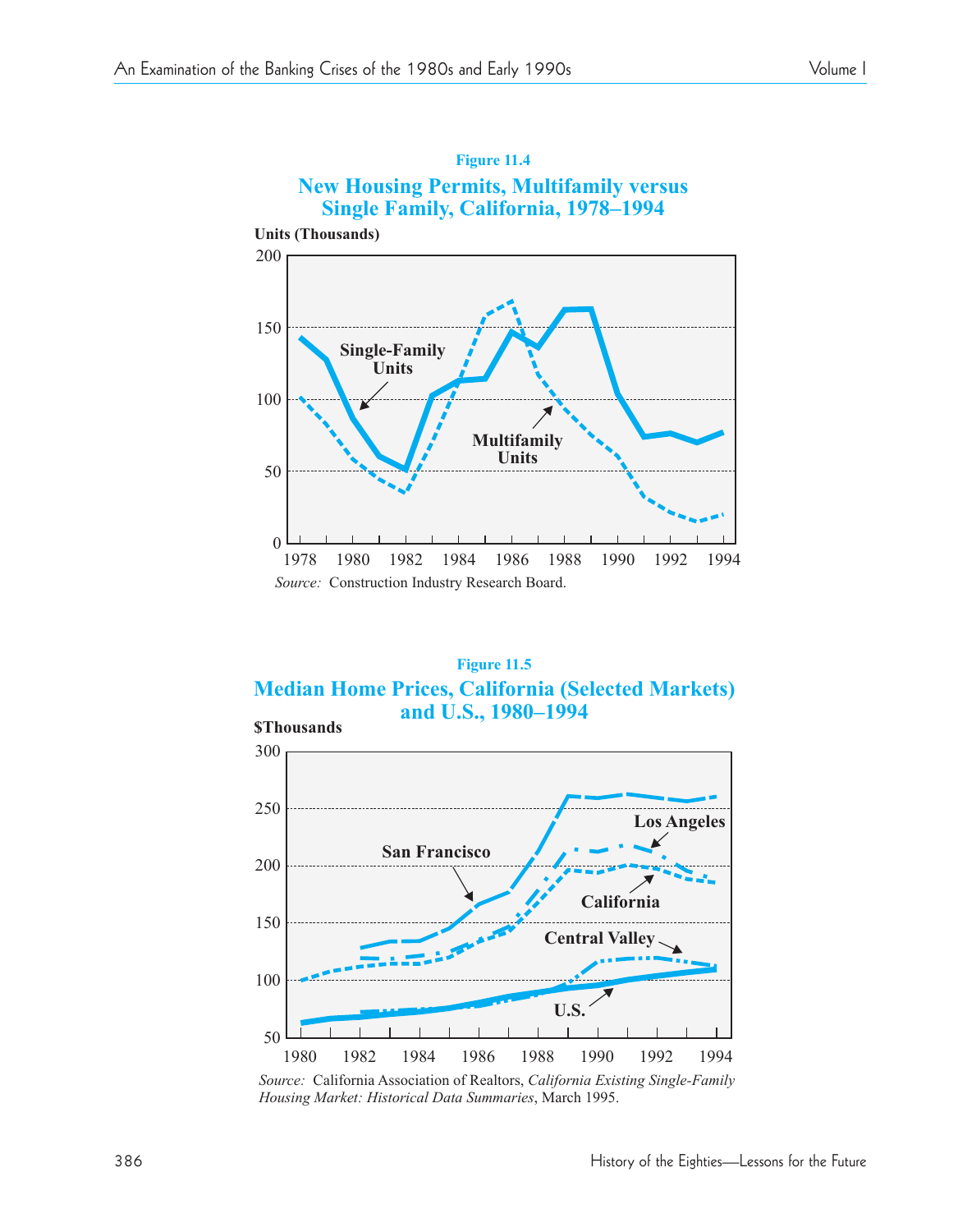to 25 percent. At the end of the decade, the median home price in California was more than double the national average: \$196,120 versus \$93,100.16

The substantial appreciation in home prices was not evenly distributed throughout the state. The greatest appreciation occurred in coastal areas—the San Francisco Bay area and Southern California from Santa Barbara to San Diego. In 1989, median home prices peaked in San Francisco (\$260,722) and Los Angeles (\$214,831). While the disparity between housing demand and supply was most acute in California's coastal areas, supply and demand factors alone do not explain the surge in home prices at the end of the 1980s, which was heavily influenced by speculation. For many Californians, private residences had become a preferred investment vehicle offering little perceived risk, easily available credit, interest costs subsidized by the federal tax code, and the opportunity to make only modest down payments, thereby providing excellent leverage opportunities and producing large profits. In the late 1980s in San Francisco and Los Angeles, speculation was rampant.<sup>17</sup> Homes sold quickly and there were occasional bidding wars, as prospective buyers bid above asking prices so as not to lose an opportunity for what appeared to be certain capital gains.

The construction surge also encompassed office space, as California participated in the office-building boom of the 1980s and mirrored developments in Texas, Boston, and New York. At the beginning of the 1980s there was a significant shortage of office space, as indicated by low vacancy rates in the state's three largest office markets—Los Angeles (2.4) percent), San Francisco (2.5 percent), and San Diego (3.8 percent). (See figure 11.6.) Office-space inventories grew rapidly in the remainder of the decade, as nearly 300 million square feet of office space were added. In Los Angeles alone, between year-end 1979 and year-end 1989, office-space inventories jumped from 61.8 million square feet to 139.4 million square feet. In San Francisco, office-space inventories increased by nearly 75 percent, rising to 65.3 million square feet (see table 11.2). Significant development also occurred in San Diego, Santa Clara County (Silicon Valley), and Sacramento.<sup>18</sup> And even though vacancy rates peaked in 1986, the building continued. The rules of development were turned upside down in the 1980s. As one commentator noted, "Developers did not borrow to build; all too often they built in order to borrow and borrow some more." Under the old rules, developers acquired a site, completed construction plans, secured a major tenant, and then sought financing. In the 1980s, the financing was often secured first and then

<sup>16</sup> California Association of Realtors, *California Existing Single-Family Housing Markets: Historical Data Summaries* (1995), 2.

<sup>17</sup> George Salem and Donald Wang, *California Banking: Industry Outlook* (October 15, 1990), 12.

<sup>18</sup> Center for Real Estate and Urban Economics, *Real Estate Opportunities*.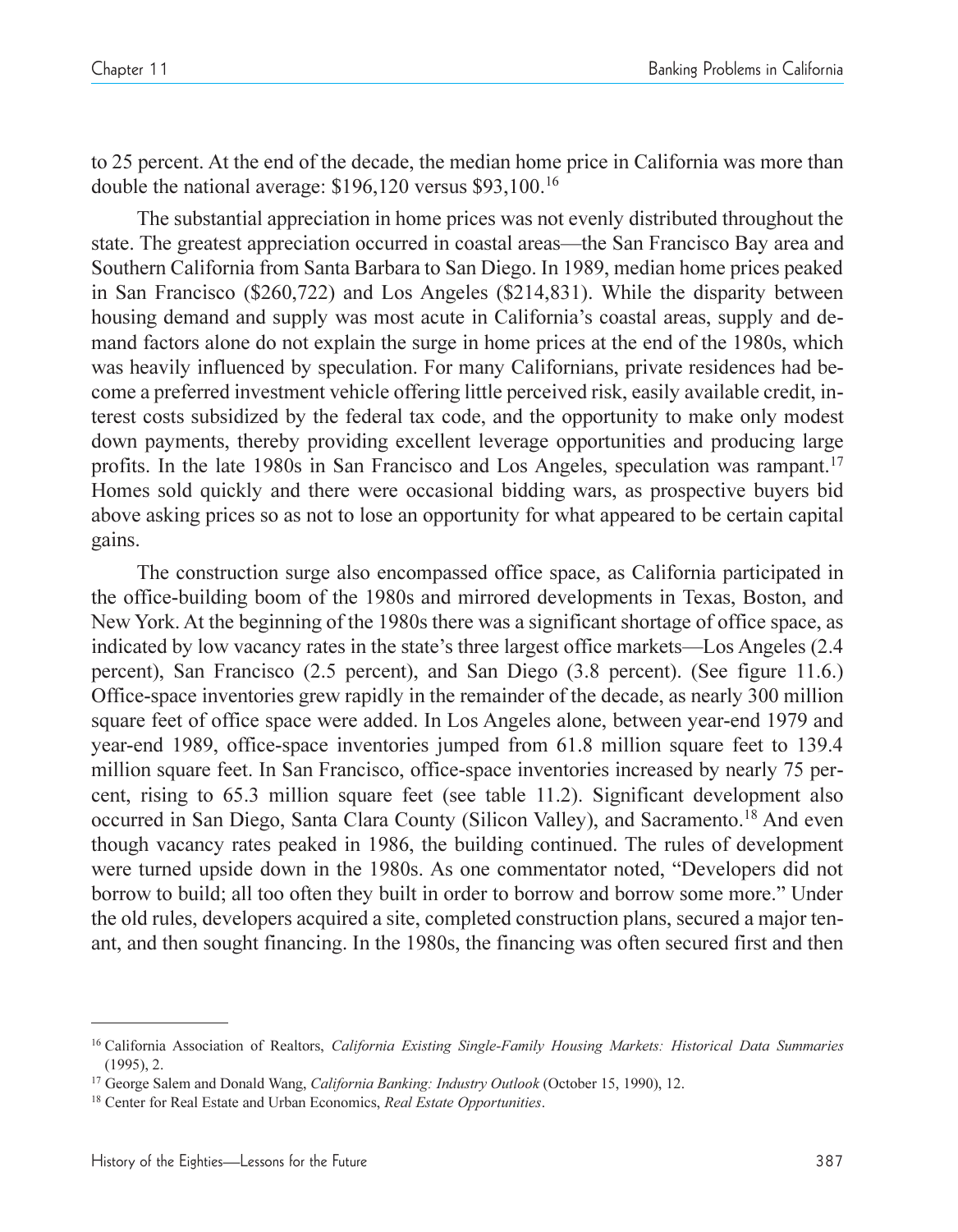

the other parts of the package were brought together. Furthermore, lenders often offered 100 percent financing.<sup>19</sup>

The most explosive growth in office space occurred in Los Angeles. Although savings and loans and institutional investors provided some funding, Japanese banks and Japanese investors became a major force in development. Using the wealth created by booming domestic real estate and equities markets, the Japanese moved aggressively overseas, acquiring premium properties and financing construction projects at prices that seemed modest in comparison with prevailing real estate prices in Japan. Acquisitions were further facilitated by easily available credit and the impressive purchasing power of the Japanese yen. Between 1985 and 1993, the Japanese invested \$73.1 billion in U.S. real estate (see figure 11.7). Nearly 80 percent of the funds were invested during the four-year period 1987–90, the peak coming in 1988 (\$16.5 billion). Approximately one-third of the total investment from 1985 to 1993 was concentrated in California (\$25 billion).20 Japanese ownership of California real estate increased rapidly: \$5 billion in 1987, \$6.5 billion in 1988, \$10 billion

<sup>&</sup>lt;sup>19</sup> Maggie Mahar, "The Great Collapse, Commercial Real Estate Is on the Skids across the Nation," *Barron's* (July 22, 1991): 11.

<sup>&</sup>lt;sup>20</sup> E & Y Kenneth Leventhal Real Estate Group, "1993 Japanese Disinvestment in U.S. Real Estate" (1994), 7.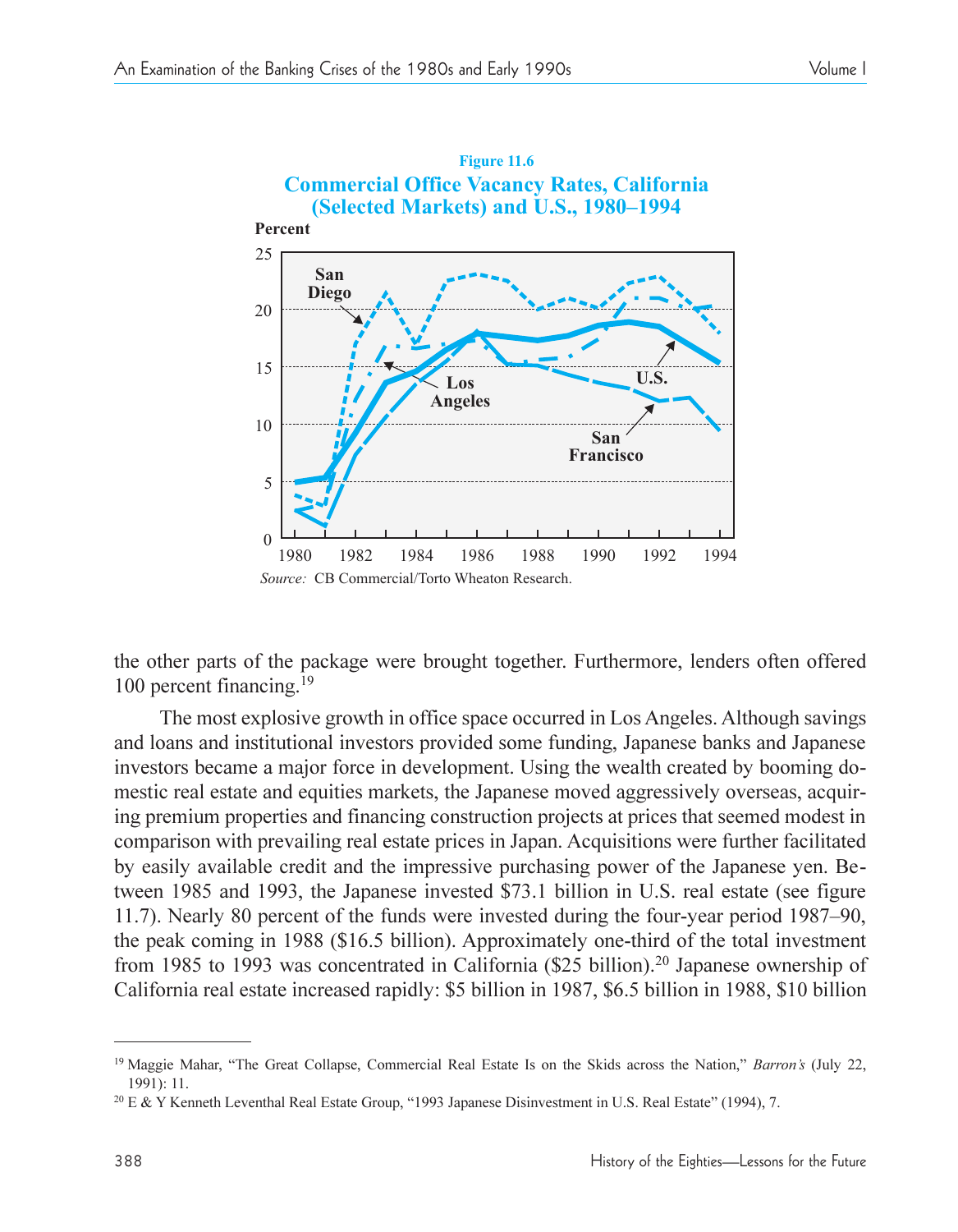| <b>Table 11.2</b>                                      |
|--------------------------------------------------------|
| <b>Office Real Estate Market Trends,</b>               |
| <b>Los Angeles County and San Francisco, 1980–1994</b> |
| (Thousands of Square Feet)                             |

|      |             | <b>Completions</b> |             | <b>Stock</b>   |
|------|-------------|--------------------|-------------|----------------|
| Year | Los Angeles | San Francisco*     | Los Angeles | San Francisco* |
| 1980 | 5,875       | 3,838              | 67,663      | 40,656         |
| 1981 | 6,786       | 1,492              | 74,449      | 42,148         |
| 1982 | 11,620      | 3,353              | 86,069      | 45,501         |
| 1983 | 7,233       | 4,238              | 93,302      | 49,739         |
| 1984 | 6,956       | 2,439              | 100,258     | 52,178         |
| 1985 | 9,901       | 2,739              | 110,159     | 54,917         |
| 1986 | 9,793       | 4,675              | 119,952     | 59,592         |
| 1987 | 6,246       | 1,820              | 126,198     | 61,412         |
| 1988 | 7,133       | 2,412              | 133,331     | 63,824         |
| 1989 | 6,054       | 1,487              | 139,385     | 65,311         |
| 1990 | 8,516       | 2,380              | 147,901     | 67,691         |
| 1991 | 7,711       | 428                | 155,612     | 68,119         |
| 1992 | 2,482       | 41                 | 158,094     | 68,160         |
| 1993 | 257         | $\theta$           | 158,351     | 68,160         |
| 1994 | 51          | $\mathbf{0}$       | 158,402     | 68,160         |

*Source: The Office Outlook,* vol. 2. CB Commercial/Torto Wheaton Research.

\*Three-county total for Marin, San Francisco, and San Mateo Counties.

in 1989, \$13 billion in 1990, and \$18 billion in 1991.<sup>21</sup> In addition, analysts estimated that in Los Angeles, Japanese commercial banks provided more than half of the commercial real estate loans.22 By 1991, the Japanese investors owned approximately 45 percent of premium downtown Los Angeles office space.<sup>23</sup> Japanese purchasers focused primarily on trophy properties: in 1989, Dai-ichi Mutual Life Insurance paid \$530 per square foot for a quarter-interest in First Interstate World Center, Los Angeles's tallest building.<sup>24</sup> In 1989, a Japanese developer paid \$850 million for the Pebble Beach resort near Monterey in Northern California (sold in 1992 for \$500 million). The property was financed by Japanese financial institutions.25

<sup>21</sup> Ibid., 10.

<sup>&</sup>lt;sup>22</sup> Stephen S. Cohen, Clara Eugenia Garcia, and Oscar Loureiro, "From Boom to Bust in the Golden State: The Structural Dimension of California's Prolonged Recession," working paper 64, Berkeley Roundtable on the International Economy, University of California at Berkeley, September 1993, 9.

<sup>&</sup>lt;sup>23</sup> James Bates, "Japan's New Investment in U.S. Real Estate Down 61%," Los Angeles Times (February 21, 1992), A1.

<sup>&</sup>lt;sup>24</sup> Ralph T. King, Jr., "Another Houston: Real-Estate Developers See the Next Disaster in Central Los Angeles," The Wall *Street Journal* (August 27, 1991), 1.

<sup>&</sup>lt;sup>25</sup> James S. Granelli, "Japan's Banks Shaken by Fall in California Values," Los Angeles Times (March 18, 1993), A1.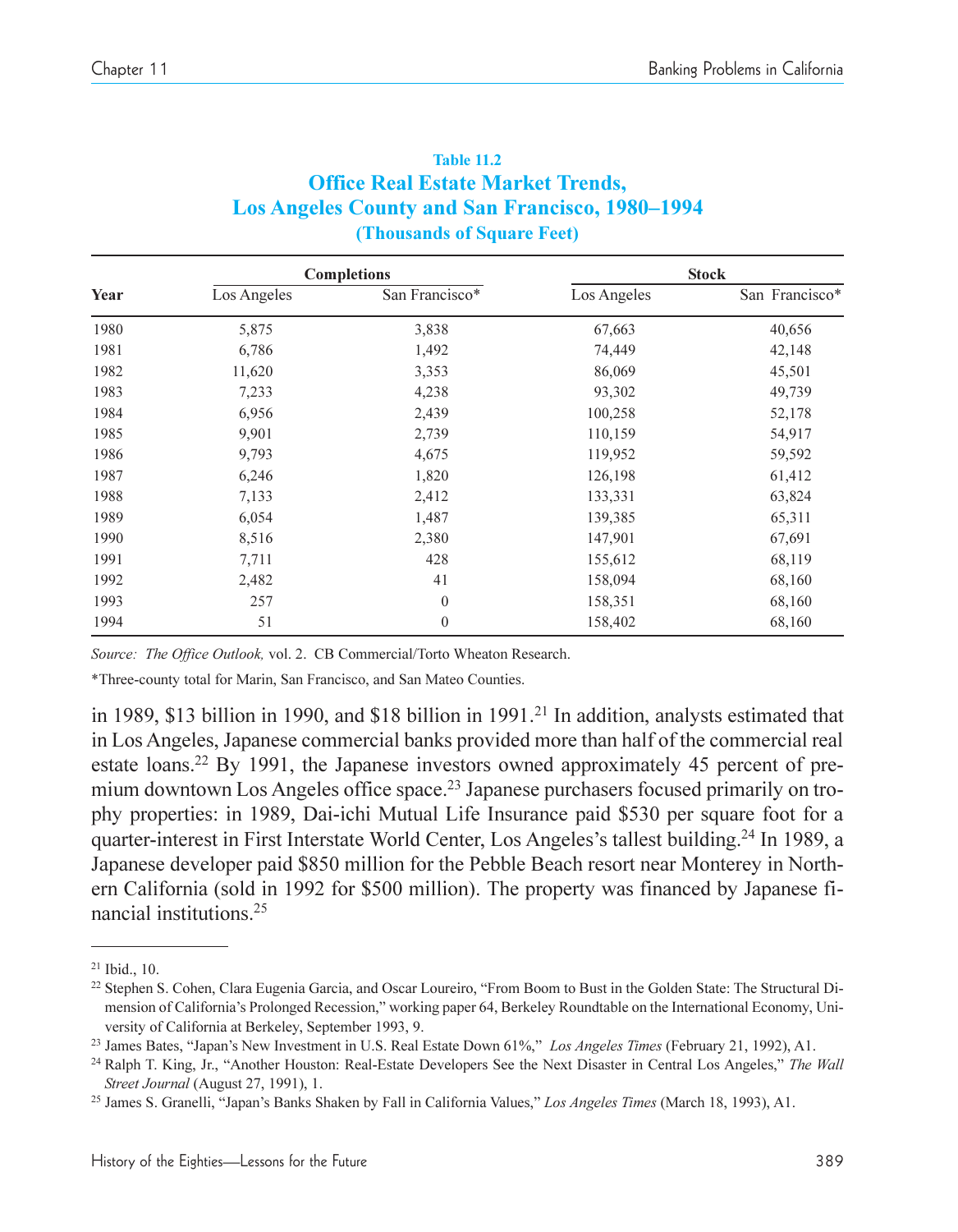

The overbuilding that occurred in the late 1980s had a strong speculative element. Despite high vacancy rates, building continued unabated. Investors, lenders, and developers assumed that demand for office space would continue to increase and that real estate values would likewise continue to increase. An additional indicator of the speculative nature of the market was the price paid for office space: in Los Angeles and Orange Counties between 1985 and 1990, despite high vacancy rates and a substantial volume of office construction nearing completion, sale prices rose from \$234 to \$303 per square foot.<sup>26</sup>

# From Boom to Bust: "But California Is Different"

California's economic gains in the 1980s reinforced a belief long held in the state that California was different. The Golden State, it appeared, had always been rich. California's most famous boom, the first of many, was the Gold Rush of 1849. During the remainder of the 19th century, agriculture and the railroads fostered substantial growth and created wealth. During the 20th century, the most prominent sources of wealth were, in turn, the oil industry, the entertainment industry, construction, defense/aerospace, and the computer chip. If California had been a separate nation, its 1989 gross product of \$703 billion<sup>27</sup> would

 $26$  Cohen et al., "Boom to Bust," 10.

<sup>27</sup> U.S. Department of Commerce, Bureau of Economic Analysis, cited in *California Statistical Abstract* (1996), table D-1, 48.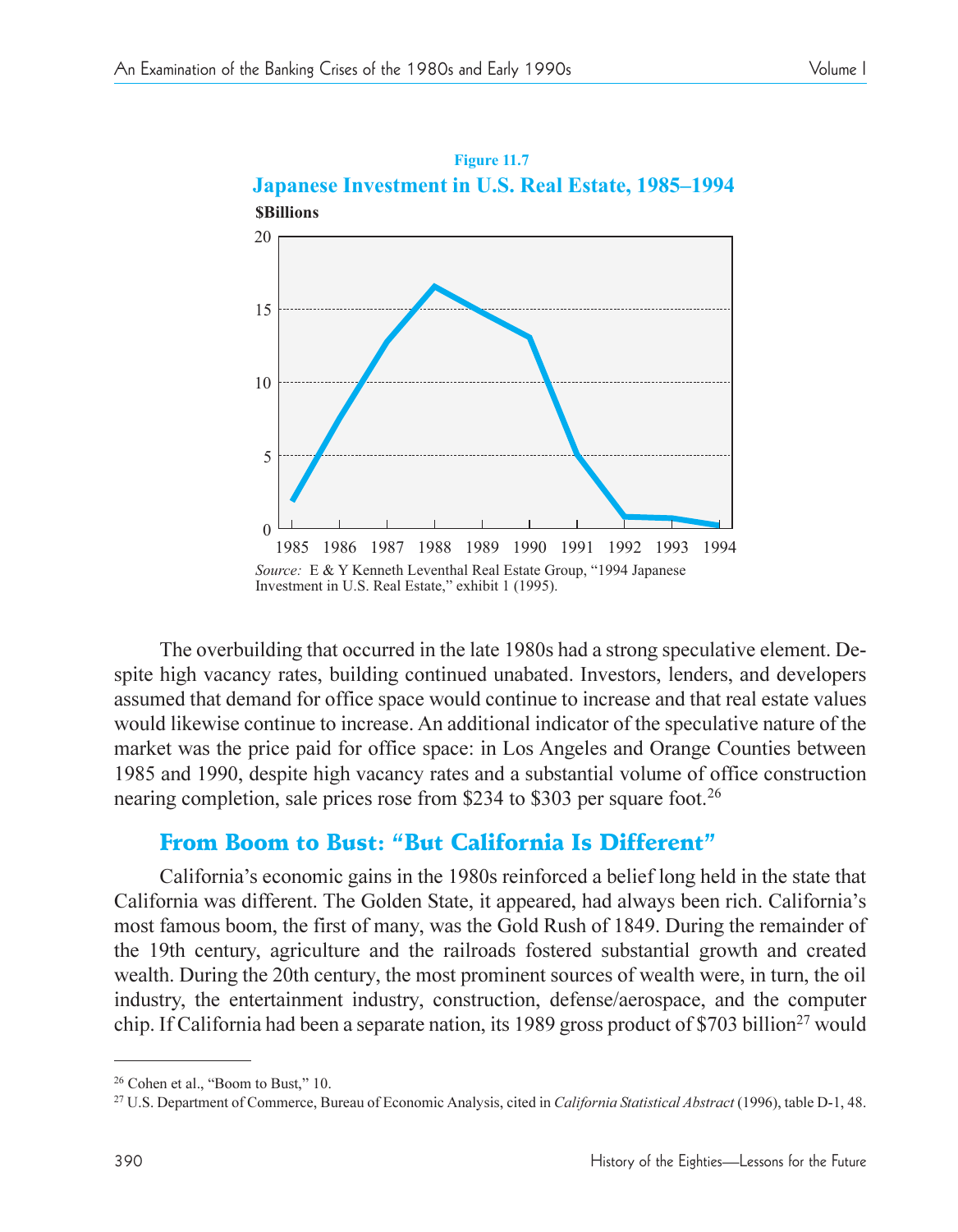have been surpassed by only six countries: the United States, Japan, Germany, France, Italy, and the United Kingdom. And even by historical standards, the growth in the 1980s was impressive—the most significant the state had ever experienced. Only the economic expansion during World War II rivaled this growth (in percentage terms). What made California's economic achievement in the 1980s particularly striking was the national context. The Midwest, Texas and the Southwest, and the Northeast endured a series of recessions during the 1980s and early 1990s.

The underlying psychology of the boom—that California was different—made it more difficult for those inside the state to perceive on the horizon the early-warning signs of a serious recession.28 The relevance of the recent major downturns experienced by Texas and the Northeast was often denied. The boom and then bust in Texas were viewed as having been based essentially on a single commodity (oil), whereas California had a large, diverse economy, accounting for approximately one-eighth of national output. In the Northeast, the boom of the 1980s (followed by the bust of the early 1990s) was seen as representing a recapture of economic ground lost in the 1970s when the economy was undermined by high energy prices and a rapidly declining manufacturing sector. For these reasons, the parallels between these areas and California were not taken seriously by many observers. For decades California had been "the very model of a successful and dynamic regional economy," continually growing, adapting, and overcoming obstacles to growth, generating new ideas and converting them to sources of wealth.29 The boom in California in the 1980s had been preceded by the booms of the 1970s, the 1960s, and the 1950s. To many inside the state, just as previous booms had not been followed by a bust, this one would not be, either.

By 1989, the California economy slowed and began showing signs of distress. The initial problems emerged in precisely the sectors that had led the economic boom of the 1980s: defense-related manufacturing, construction, and commercial and residential real estate markets. But these early-warning signs were interpreted very differently depending on whether the analyst was based in California or elsewhere. In-state analysts, buoyed by the achievements of the 1980s, generally anticipated continued growth.30 They minimized the threat posed by declining defense expenditures, and provided justifications for current real estate valuations. Analysts from outside were more circumspect in assessing the state's economy and prospects, particularly the price of residential real estate in coastal areas.<sup>31</sup> These analysts, sensitive to what had happened in Texas and New England, questioned whether California's would be the next regional economy to face a serious downturn.

<sup>&</sup>lt;sup>28</sup> David Hensley, "Where Concerns Mount, Growth Continues," UCLA Business Forecasting Project (March 1990), 1.

 $29$  Cohen et al., "Boom to Bust," 4.

<sup>&</sup>lt;sup>30</sup> Hensley, "Growth Continues," 1.

<sup>&</sup>lt;sup>31</sup> Salem and Wang, *California Banking*, 1-2.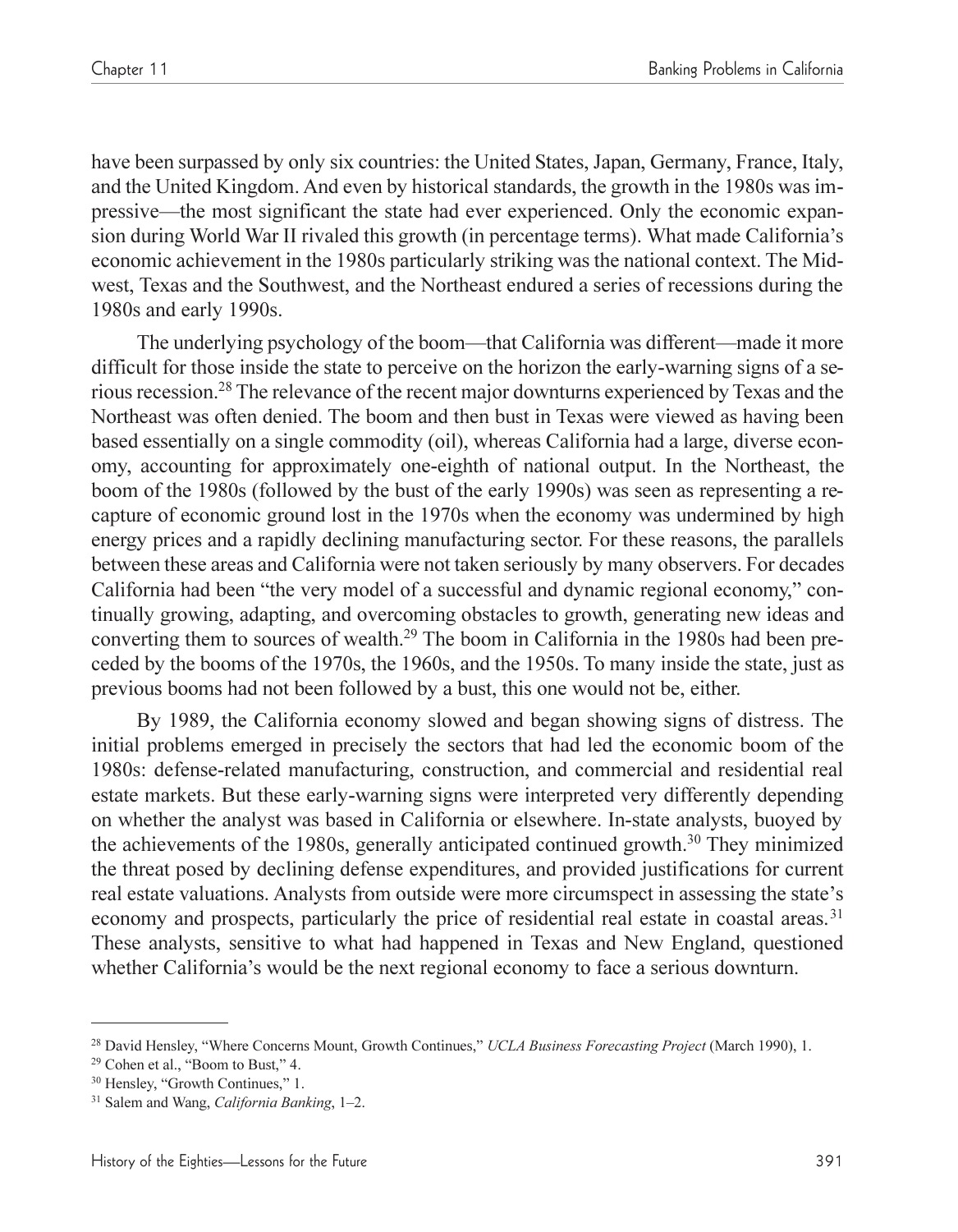The debate among analysts is illustrated by contrasting statements on the effect of declining defense expenditures. Defense spending peaked in California in Fiscal Year 1985 but, as noted above, the delay between appropriations and actual spending, strength in commercial aviation, and increased NASA expenditures all kept the state's economy from feeling the effect of the reduction in such spending. According to an analysis undertaken by the Bank of America, there was no question that defense spending would continue to decline—nevertheless, only a "modest" effect upon the state economy was anticipated.<sup>32</sup> California had experienced a serious recession in the early 1970s, when real military spending fell by more than 10 percent in 1970 and 1971 as the Vietnam War moved toward a conclusion, but some analysts based in the state argued that during the two decades since that time, the structure of the state's economy had been transformed and was now large and diverse enough to offer insulation from problems in specific sectors.<sup>33</sup> In addition, defense-related manufacturing accounted for an increasingly smaller share of the state economy (between 1970 and 1990 it dropped from approximately 15 percent of the gross state product to approximately 8 percent). Thus, future cutbacks in that sector (in-state analysts maintained) would have less of an effect on the state's economy than cutbacks in the same sector had had 20 years earlier. In contrast, analysts who were more cautious about the potential implications of reduced defense expenditures pointed to New York State, which had been forced into a recessionary phase by problems in the securities industry after the October 1987 stock market crash even though, at the time, securities activities accounted for only between 4 and 5 percent of state output.<sup>34</sup>

A second important issue in the debate over California's near-term economic performance was current valuations of real estate assets. The future was most clearly seen by two Prudential-Bache analysts, George Salem and Donald Wang.<sup>35</sup> Their October 1990 report, because it was so clearly at odds with the conventional wisdom, was both highly publicized and highly controversial; they concluded that residential markets in California were substantially overvalued and that a price correction was under way. In the previous year, prices in California's coastal markets had fallen by 10 to 20 percent from mid-1989 peaks, and Salem and Wang anticipated a total correction of 25 percent or more by year-end 1991. They characterized commercial real estate markets, particularly Los Angeles, as overbuilt, commanding declining rents, and failing to provide a sufficient return to satisfy institutional investors. It followed, according to the two analysts, that major price revisions would ensue. Finally, Salem and Wang viewed real estate in California as analogous to oil in Texas, in the sense that—because so much of household net worth in California was based on

<sup>&</sup>lt;sup>32</sup> Bank of America Corporation, "The California Economy in 1990: Surmounting the Challenges," *Economic and Business Outlook* (January 1990), 1.

<sup>33</sup> Ibid.

<sup>&</sup>lt;sup>34</sup> "Golden State Worriers," Business Week (May 14, 1990): 35.

<sup>35</sup> Salem and Wang, *California Banking*.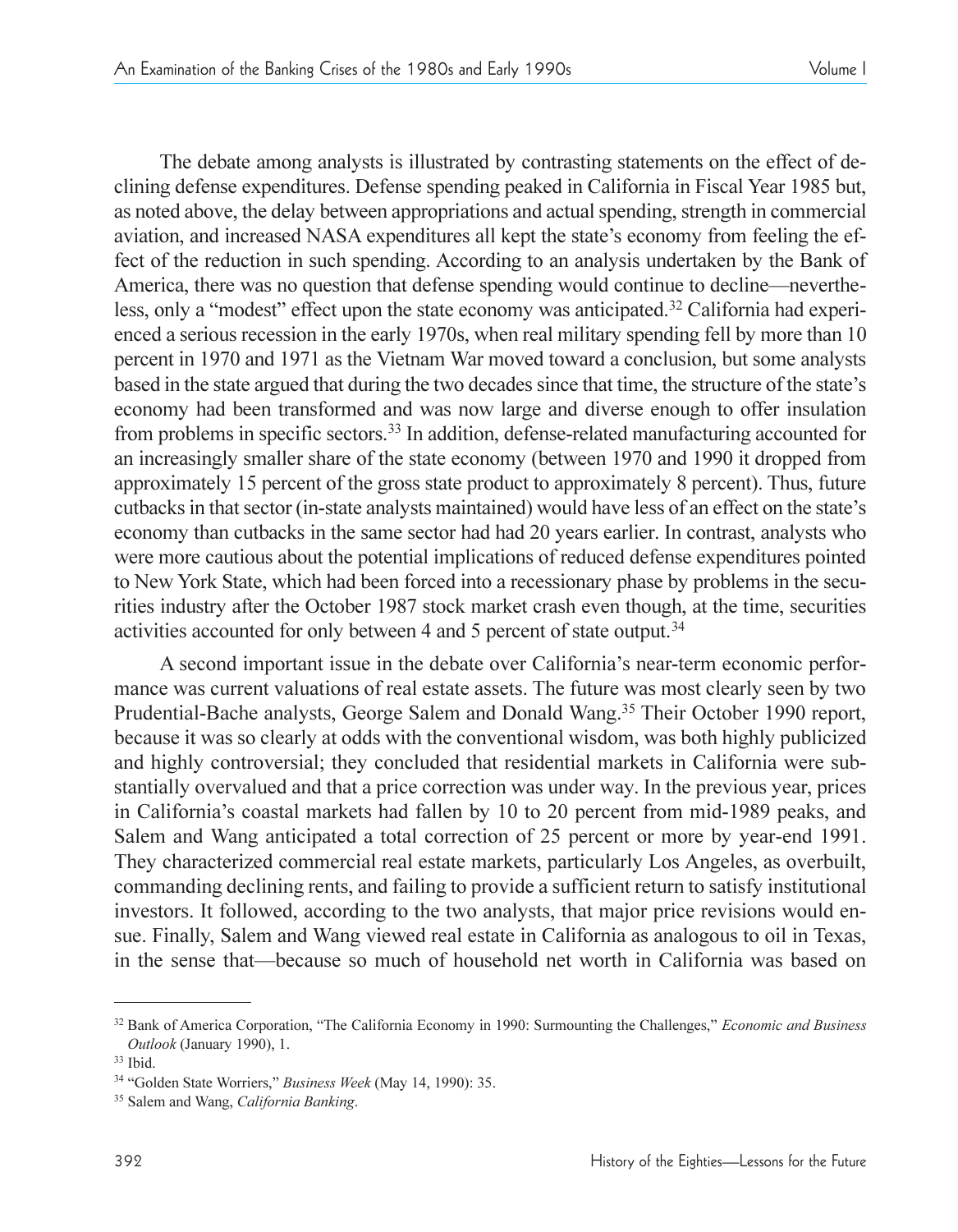home ownership—a drop in prices would have a major effect on consumption patterns, job creation, and unemployment.

An analysis produced at the Bank of America responded that nonresidents, unable to grasp the historical context, failed to understand the state's real estate markets. California home prices as a percentage of national home prices had increased at a faster rate between 1974 and 1981 than in the recent 1987 to mid-1989 boom. Prices had stalled during the 1981–82 recession, but there had been no significant deterioration.<sup>36</sup> In addition, the authors of the analysis claimed that California's residential real estate markets were not overbuilt: despite the authorization of nearly 250,000 housing permits annually during the expansion, a significant shortfall in housing supply allegedly remained, resulting from employment and population growth during the 1980s.<sup>37</sup>

An economist at the Federal Reserve Bank of San Francisco also took issue with Salem and Wang, arguing that "relatively high home prices in California are easily explained by the comparative productivity of sites." Rejecting Salem and Wang's metaphor of California real estate as an overvalued stock vulnerable to correction, the Federal Reserve economist viewed the underlying land as a scarce production factor that was in limited supply and was given value by the high productivity of the area and competing uses. In fact, "the bulk of the sixfold increase in home prices" in the prior 20 years could be explained by movement in the gross state product.<sup>38</sup> Finally, the historical movement of home prices during both the Great Depression and the more recent recession in Texas indicated significant barriers to price rollbacks; these barriers included transactions costs and tax considerations<sup>39</sup>

In summary, because of California's economic successes in the 1980s and its history of prosperity, few anticipated the depth of the coming recession, which would be the state's worst economic downturn since the Great Depression. After all, in the early 1980s, amid a serious national recession, California had experienced only minor problems (except in the building industry): was that not additional evidence of the state's continuing strength? In fact, however, the events of the 1980s may have made the state economy more vulnerable to an economic correction. First, the influx of dollars increased the importance of construction—a highly cyclical industry. Second, the size of the defense establishment in California made the state somewhat more vulnerable to events such as the end of the Cold War and the consequent reduction in defense spending. Third, Japanese acquisitions and financing of California real estate development, especially with respect to commercial real estate mar-

<sup>&</sup>lt;sup>36</sup> Bank of America Corporation, "The California Economy in 1990," 3.

<sup>37</sup> Ibid.

<sup>&</sup>lt;sup>38</sup> Randall Johnston Pozdena, "Why Home Prices Don't Fall (Much)," FRBSF Weekly Letter (January 4, 1991): 1-2.

<sup>39</sup> Ibid., 3.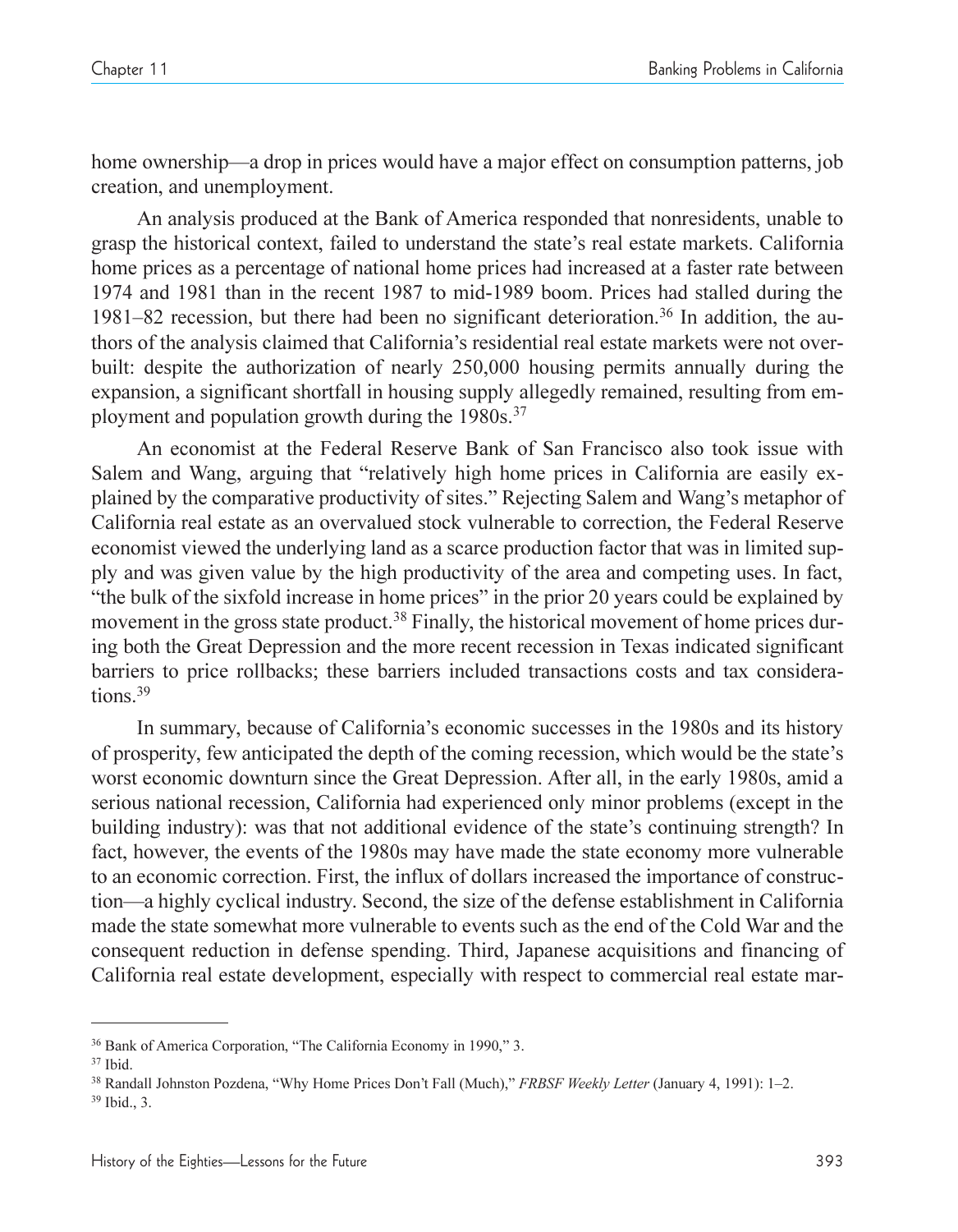kets, made California more dependent on Japanese investments, so that the continued health of the Japanese economy became a major factor in California's economic future.

# **Recession, 1990-1994**

California's economy followed the nation's into recession in December 1990 and was seriously hurt. Employment peaked at the end of 1990, but for the last six months of that year employment growth had been essentially flat, and some observers argued that the recession probably began in mid-year. Between December 1990 and January 1994, employment in the state declined by approximately 752,000, or nearly 6 percent of the total non-agricultural employment base. The most substantial employment losses occurred in the manufacturing sector  $(290,300,$  or 14 percent of total manufacturing employment—the defense-related manufacturing sector declined 126,000, or approximately 39 percent), trade (287,700, or 9 percent), and construction (116,000, or 21 percent). (See table 11.3.) The unemployment rate peaked in September 1992 at 9.5 percent, up from 5.0 percent in January 1990.

|                           | <b>Employment (Thousands)</b> |              | Change    |
|---------------------------|-------------------------------|--------------|-----------|
|                           | December 1990                 | January 1994 | (Percent) |
| California                |                               |              |           |
| Total non-agricultural    | 12,634                        | 11,882       | $-6.0$    |
| Construction              | 540                           | 424          | $-21.0$   |
| Manufacturing             | 2,028                         | 1,738        | $-14.0$   |
| Defense-related           | 327                           | 201          | $-39.0$   |
| Trade                     | 3,069                         | 2,782        | $-9.0$    |
| Financial services        | 812                           | 795          | $-2.0$    |
| Services                  | 3,416                         | 3,421        | 0.0       |
| Government                | 2,107                         | 2,083        | $-1.0$    |
| <b>Los Angeles County</b> |                               |              |           |
| Total non-agricultural    | 4,125                         | 3,636        | $-11.9$   |
| Construction              | 130                           | 94           | $-27.2$   |
| Manufacturing             | 811                           | 633          | $-22.0$   |
| Defense-related           | 191                           | 114          | $-40.3$   |
| Trade                     | 958                           | 806          | $-15.9$   |
| Financial services        | 276                           | 246          | $-10.9$   |
| Services                  | 1,188                         | 1,119        | $-5.8$    |
| Government                | 543                           | 534          | $-1.6$    |

#### **Table 11.3 Recession-Related Employment Losses in California and Los Angeles County**

*Source:* California Employment Development Department.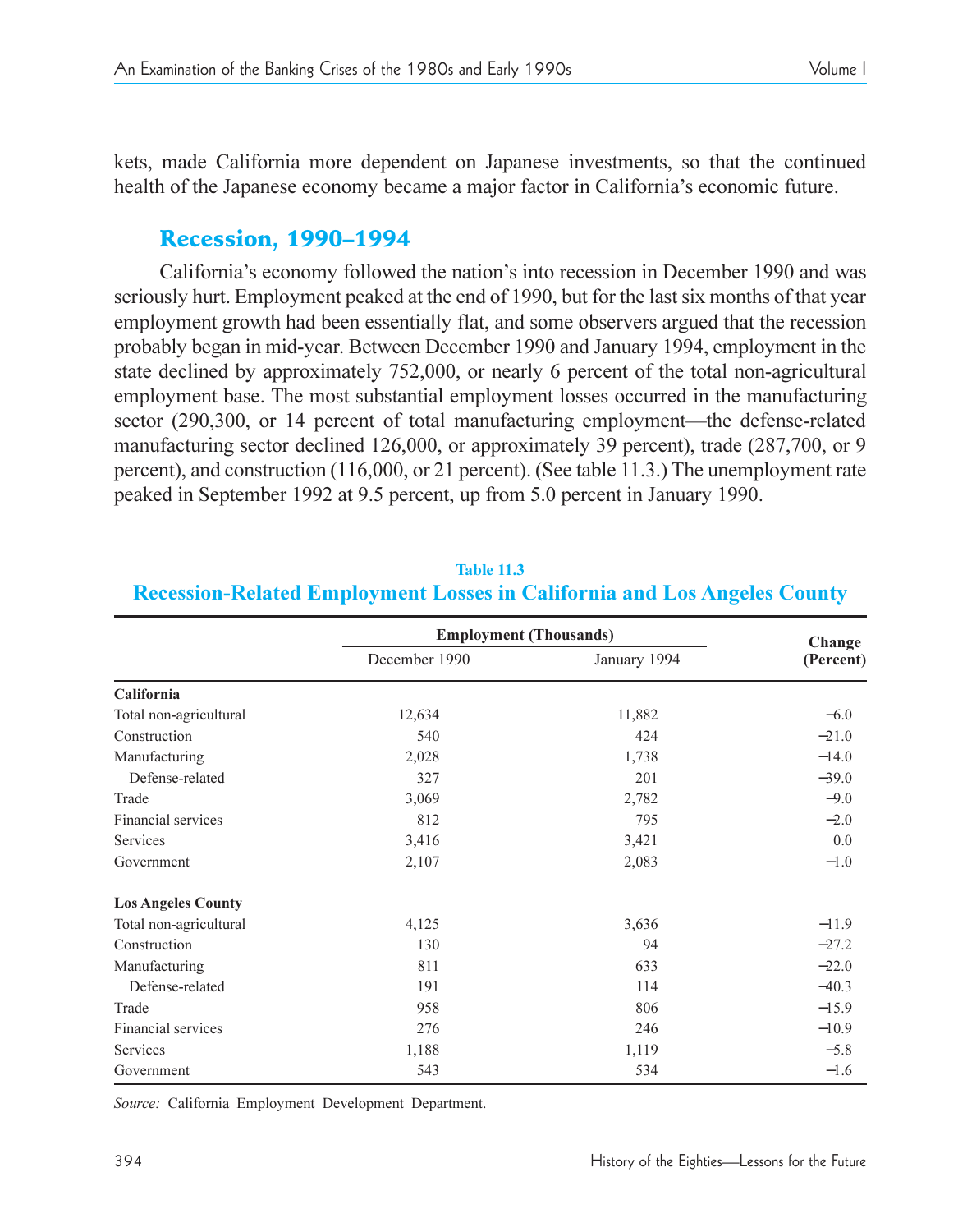The recession in California had at least three principal causes: the 1990–91 national recession, which reduced the demand for California's goods and services; the substantial decline in national defense spending, which affected California defense contractors, particularly those headquartered in Southern California; and the collapse of residential real estate markets and overbuilt commercial markets, which had a major effect on the state's construction industry. 40

The effects of the recession were unevenly distributed. The Central Valley region was affected only marginally. The effect on the San Francisco Bay area was greater, but was still cushioned somewhat by the diversified structure of the regional economy. <sup>41</sup> The effect on the Los Angeles metropolitan area, in contrast, was severe. Between December 1990 and January 1994, Los Angeles County lost 489,600 jobs, representing nearly 12 percent of its total nonfarm employment base and 65 percent of the jobs lost in the whole state. Most seriously injured was the manufacturing sector, including defense-related manufacturing; also deeply affected were trade, services, financial services, and construction (table 11.3).

A 1993 study posits specific structural problems within the local economy as the reason the California recession was longer and more severe than the national downturn.<sup>42</sup> For example, Southern California was particularly vulnerable to cutbacks in defense spending because of the way the defense-related manufacturing industry was structured. Large bureaucratic organizations had been created to serve the unique needs of the industry's sole client, the Department of Defense. Competition was limited, incentives to control costs were lacking, and the emphasis was on accommodating the specifications of the buyer. When defense spending was reduced, secondary markets for these products were difficult to find. In contrast, the defense-related sector in Northern California was dominated by much smaller, entrepreneurial firms that were forced to contain costs to a greater extent in order to compete in the global marketplace.<sup>43</sup>

Southern California's commercial and residential real estate markets were also vulnerable to correction because the former were substantially overbuilt and the latter eventually became overpriced. Commercial developers, investors, and lenders counted on inflation and continued strong growth in office employment to make their projects viable. During the 1990s, with real estate inflation subsiding and office employment declining, commercial real estate markets were destabilized. In addition, Japan's economy went into

<sup>40</sup> Center for the Continuing Study of the California Economy, *California Economic Growth* (1994), 3-3.

<sup>41</sup> Pacific Gas and Electric, *Economic Outlook* (January 1995), 9.

<sup>&</sup>lt;sup>42</sup> Cohen et al., "Boom to Bust," 3.

 $43$  Ibid., 8-9.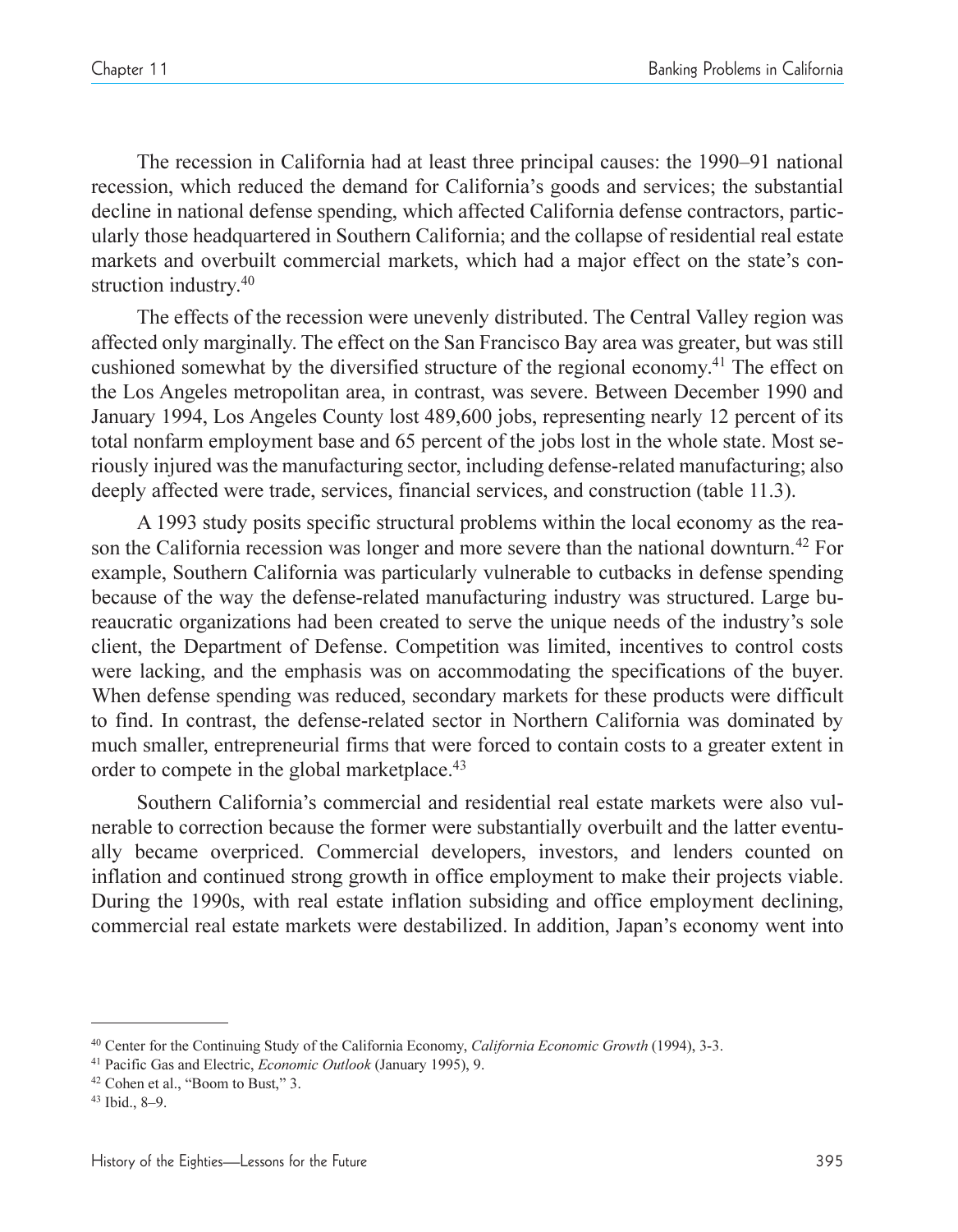recession in 1990, with investors suffering major losses in equities and real estate; Japanese lenders were forced to reassess the real estate strategy they had aggressively pursued in the 1980s. Japan's marginally capitalized banks—confronted by major losses, that country's worst post-war recession, a rising interest-rate environment, a large portfolio of nonperforming assets, and pressure from financial markets and Japanese regulators to deal with these issues—significantly cut their lending and investments in U.S. real estate markets.<sup>44</sup>

The office market in Los Angeles County was undercut further when the completion of substantial amounts of new office space (16.2 million square feet in 1990 and 1991 table 11.2) coincided with a wave of corporate restructurings that significantly reduced the demand for office space. The result was declining rents, falling purchase prices, and higher vacancy rates. (In San Francisco, local ordinances that restricted annual expansion of downtown office space to 475,000 square feet—essentially, one building—had been in place since 1986, saving developers from themselves.) $45$ 

In the residential sector, the substantial appreciation in California home prices during the 1980s created a problem of affordability. Median home prices in the state peaked in 1991 at \$200,660, approximately six times the nation's average household income. As prices increased, the market of potential buyers became narrower. According to the California Association of Realtors, only 14 percent of Los Angeles households in 1989 could afford to purchase a local median-price home.<sup>46</sup> Because the decline in home prices in the early 1990s was largely unanticipated, it was particularly worrisome to existing homeowners. The number of California home sales peaked in 1988 at 562,240, but uncertainty about future real estate values reduced sales activity in 1991 to  $425.420$  homes.<sup>47</sup> The Real Estate Research Councils of Southern and Northern California estimated that between March 1990 and October 1995, average home prices declined by 21.1 percent in Southern California and 9.6 percent in Northern California.48

<sup>44</sup> Japanese investment in U.S. real estate declined to \$13 billion in 1990 and to \$5 billion in 1991. New investment was nonexistent in 1992 and 1993, with only limited funds disbursed to complete projects under construction. The Japanese destabilized markets further by becoming sellers in 1993 and continuing to sell in 1994. E & Y Kenneth Leventhal Real Estate Group estimated disinvestment and restructurings by Japanese interests of \$4.5 billion in California in 1993 and sales of \$3.14 billion in 1994, representing a liquidation of 30 percent of the \$25 billion the Japanese had invested in California real estate since 1985.

<sup>&</sup>lt;sup>45</sup> "California Dreaming, on a Rainy Day," The Economist (June 23, 1990): 78.

<sup>46</sup> California Association of Realtors, *Historical Data Summaries*, 18.

<sup>47</sup> Ibid., 7.

<sup>48</sup> Estimates provided by Michael Carney, Real Estate Research Council of Southern California, in a presentation at the UCLA Business Forecast Meeting, December 13, 1995.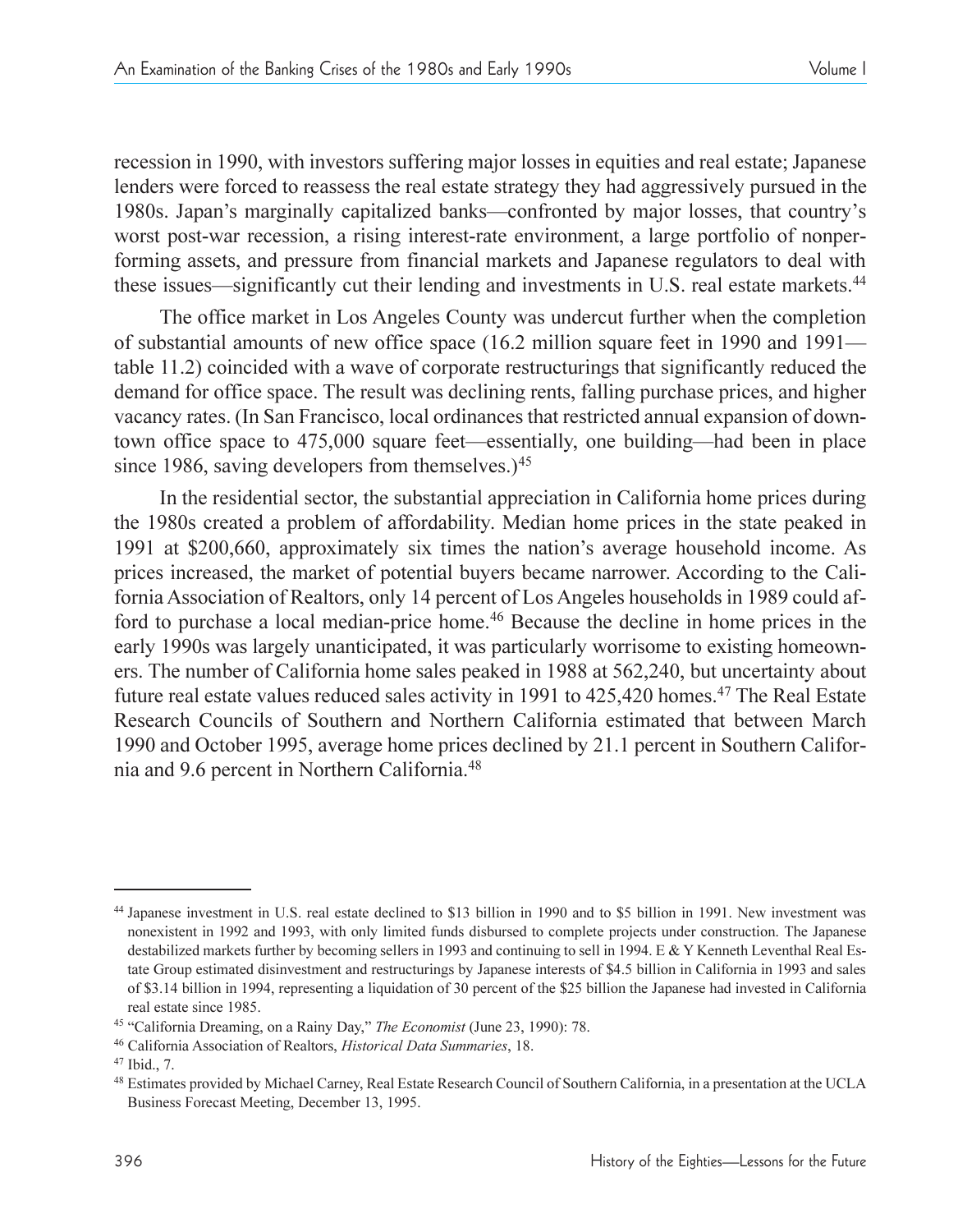# The Banking Industry: Profitability, Structure, and **Competition, 1980-1989**

Because the recession primarily affected Southern California, most bank failures during the 1990–94 period occurred in this region.<sup>49</sup> However, although the recession was the state's most severe since the 1930s, the banking crisis as measured by both the number of bank failures and losses to the Bank Insurance Fund was relatively minor in comparison with the crises in the Southwest and the Northeast. To this extent the California banking crisis was "different" from those in the other regions. Contributing to this result were the sharp decline in interest rates during the early 1990s; the localized nature of the recession, which was concentrated in Southern California; and the dominant presence in the state of four of the largest banking organizations in the nation, whose geographic diversification both inside and outside the state mitigated the recession's effect on their overall operations.

Although California's economic growth was strong during the 1980s, the overall performance of the state's banking industry was relatively mediocre going into the recession of the early 1990s. The weighted average median return on assets (ROA) for all California banks over the 1980–89 period was 0.63 percent, which was substantially below the median return for the U.S. banking industry  $(0.94 \text{ percent})$ .<sup>50</sup> (See table 11.4.) These subpar returns were heavily influenced by the poor earnings record of the Bank of America (BoA) during most of the decade, which averaged only 22 basis points over this period. However, from 1988 to 1990 the overall performance of the California banking industry improved significantly, and the industry's ROA matched or exceeded the returns for the U.S. banking industry.

Table 11.4 also identifies the profitability of the various banking groups that played roles in the provision of banking services within the state: established community banks (those with less than \$300 million in assets), banks chartered during the 1980s, and the four statewide organizations. Community bank operations are generally restricted to localized banking markets; because these institutions have limited geographic scope in comparison with larger organizations, they have fewer opportunities to diversify their lending. Commercial "banks chartered in the 1980s" were also small, locally oriented organizations. What distinguished them from community banks was their large number, which made them a competitive force in the state banking industry. Finally, the four statewide organizations dominated the California banking structure, their large branch networks operating within all major markets as well as competing on an interstate basis (in three of the four cases).<sup>51</sup>

 $49$  For convenience in analyzing the effects of the recession on the state banking industry, five complete years of data— 1990–94—are discussed to approximate the duration of the recession.

 $50$  All ROAs for the different banking groups discussed in this section for the 1980–89 and 1990–94 periods refer to weighted average medians unless otherwise noted.

<sup>&</sup>lt;sup>51</sup> The Bank of America, First Interstate Bank, and, to a more limited extent, Security Pacific Bank all had a presence outside of California.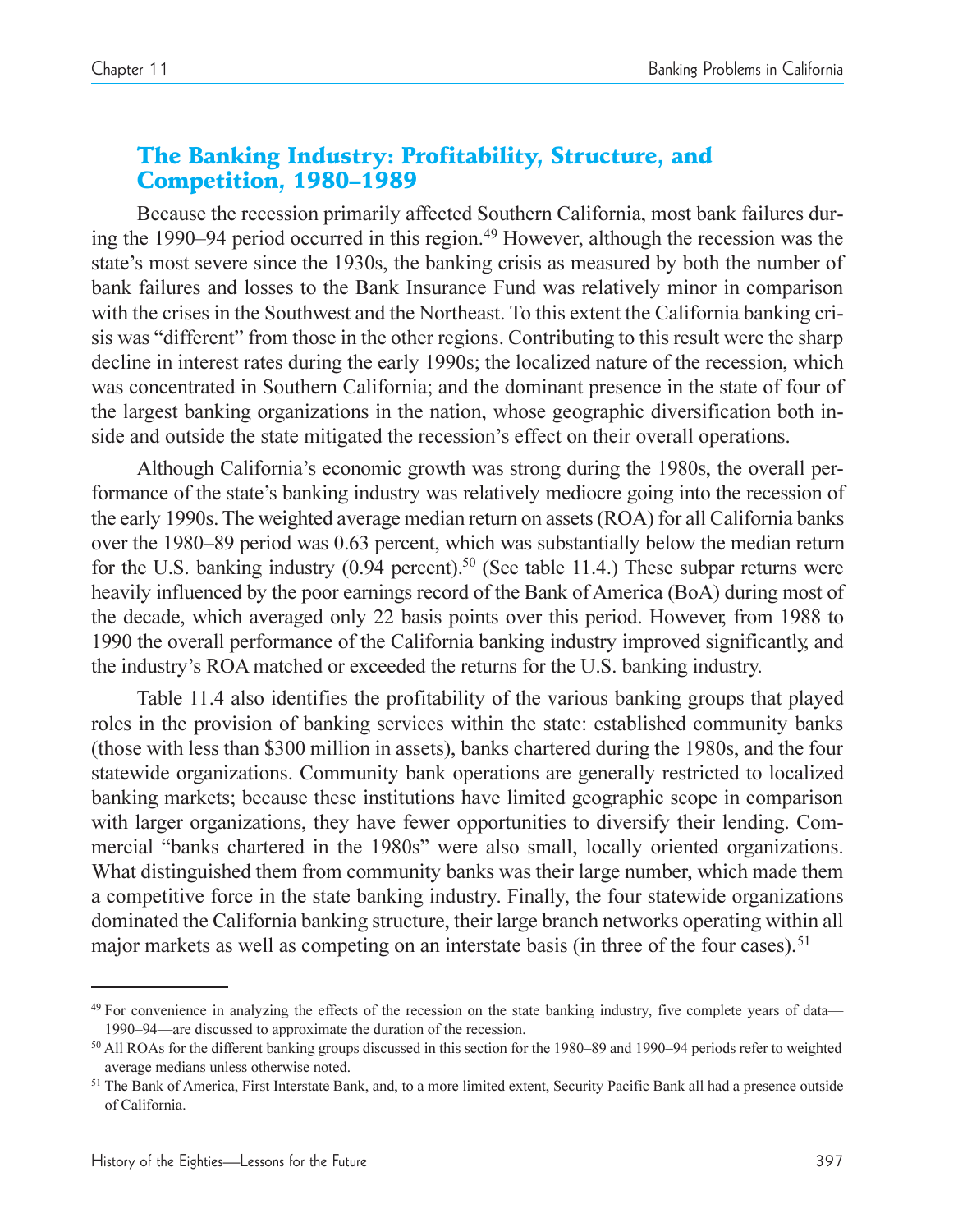|  |  | Volume 1 |  |
|--|--|----------|--|
|--|--|----------|--|

| Table 11.4 | $\mathbf{10}^r$<br>or U.S. and Caliform<br>$\frac{1}{2}$<br>a Asser<br>È |  |
|------------|--------------------------------------------------------------------------|--|
|            |                                                                          |  |

|                                                                                                                                                                                                          |         |      |      |         |         |         |         | <b>Yearly Medians</b> |                 |                 |      |         |           |                |      | Weighted Medians:   |                |
|----------------------------------------------------------------------------------------------------------------------------------------------------------------------------------------------------------|---------|------|------|---------|---------|---------|---------|-----------------------|-----------------|-----------------|------|---------|-----------|----------------|------|---------------------|----------------|
|                                                                                                                                                                                                          | 1980    | 1981 | 1982 | 1983    | 1984    | 1985    |         | 1986 1987 1988        |                 | 1989            | 1990 | 1991    | 1992      | 1993           | 1994 | 1980-1980 1980-1980 |                |
| U.S. Banking Industry                                                                                                                                                                                    | 1.12    | 1.09 | 1.04 | 0.98    | 0.90    | 0.90    | 0.80    | 0.81                  | 0.87            | 0.92            | 0.86 | 0.89    | 1.07      | 1.14           | 1.09 | 0.94                | 0.01           |
| California Banking Industry                                                                                                                                                                              | 0.79    | 0.83 | 0.37 | 0.24    | 0.44    | 0.49    | 0.51    | 0.73                  | 0.87            | 1.04            | 0.93 | 0.56    | 0.48      | 0.46           | 0.73 | 0.63                | 0.63           |
| California Banks Chartered<br>Community Banks*<br>Established California                                                                                                                                 | 0.95    | 0.94 | 0.47 | 0.38    | 0.59    | 0.64    | 0.73    | 0.85                  | 0.98            | 1.16            | 1.02 | 0.74    | 0.67      | 0.49           | 0.76 | 0.76                | 0.75           |
| in the 1980s                                                                                                                                                                                             | $-0.53$ | 0.45 | 0.10 | 0.06    | 0.23    | 0.27    | 0.35    | 0.64                  | 0.82            | $\frac{8}{10}$  | 0.92 | 0.55    | 0.38      | 0.32           | 0.62 | 0.44                | 0.57           |
| California "Big Four" Banks                                                                                                                                                                              | 0.60    | 0.49 | 0.35 | 0.41    | 0.48    | 0.35    | 0.55    | $-0.55$               | $\frac{14}{11}$ | 1.28            | Ξ    | $-0.10$ | 0.60      | $\frac{14}{1}$ | 1.15 | 0.51                | 0.78           |
| <b>Bank of America</b>                                                                                                                                                                                   | 0.54    | 0.36 | 0.34 | 0.30    | 0.34    | $-0.41$ | $-0.48$ | $-0.96$               | 0.91            | $\overline{21}$ | 0.91 | 0.98    | $\approx$ | $\frac{1}{4}$  | STI1 | 0.22                | 1.04           |
| First Interstate                                                                                                                                                                                         | 0.65    | 0.61 | 0.36 | 0.52    | 0.62    | 0.67    | 0.77    | $-1.69$               | 133             | 1.28            | 132  | $-0.24$ | 0.07      | 0.96           | 0.97 | 0.51                | 0.62           |
| Security Pacific†                                                                                                                                                                                        | 0.70    | 0.69 | 0.68 | 0.67    | 0.65    | 0.56    | 0.63    | $-0.15$               | 1.12            | 1.31            | 0.80 | $-1.04$ | I         | I              | I    | 0.69                | $-0.12$        |
| Wells Fargo                                                                                                                                                                                              | 0.55    | 0.29 | 0.25 | $-0.07$ | $-1.59$ | 0.13    | 0.47    | 0.16                  | 1.17            | 1.27            | 1.41 | 0.04    | 0.60      | 1.36           | 1.63 | 0.26                | $\overline{0}$ |
| California community banks are defined as institutions with less than \$300 million in total assets<br>#Medians are weighted by number of banking organizations<br>†Acquired by Bank of America in 1992. |         |      |      |         |         |         |         |                       |                 |                 |      |         |           |                |      |                     |                |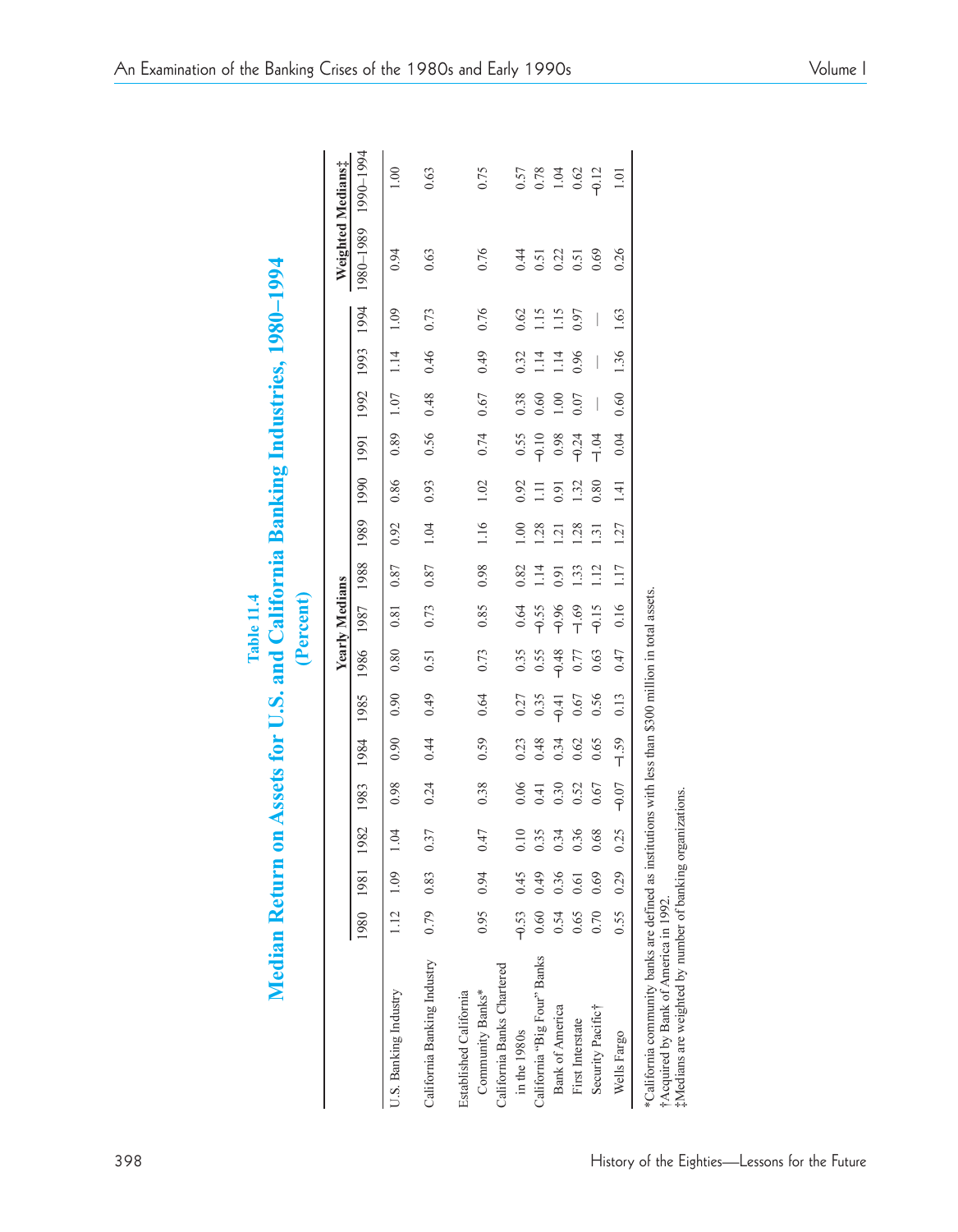The ROA of the different banking groups in the state varied widely over the 1980–89 period. Community banks recorded an ROA of 0.76 percent, which exceeded the ROA for all California institutions but fell short of the 0.94 return for the U.S. banking industry. In contrast, the performance of banks that were chartered during the decade was relatively poor. Over the entire 1980–89 period, this group recorded a median return on assets of only 44 basis points, below that of all the other groups within the state as well as the U.S. banking industry (table 11.4).

The dominant banking group in the state consisted of the statewide banking organizations, known collectively as "the Big Four": Bank of America, First Interstate Bank, Security Pacific Bank, and Wells Fargo Bank. At the beginning of the decade they accounted for approximately 72 percent of statewide assets and 70 percent of total income of all California banking organizations. Any discussion of the performance of the California banking industry during the 1980–89 period is therefore heavily weighted by the performance of these organizations. Their median ROA from 1980 to 1989 was 51 basis points, substantially below the 94 basis point return for the U.S. banking industry. In 1987 this group actually experienced a net loss on assets of 55 basis points, as most of these firms charged earnings to set aside reserves for potential losses on loans to less-developed countries. From 1988 to 1990, however, their returns rebounded strongly, with gains that substantially exceeded those for the U.S. banking industry (table 11.4).

The below-average performance of the California banking industry from 1980 to 1989 was influenced by the intense competitive climate within the state's banking and financial sectors. First and most especially, the newly deregulated California thrift industry posed strong challenges for deposit and loan products. Second, as just mentioned, the vibrant economy produced a large number of new entrants in the form of newly chartered banks that began operations in the first half of the 1980s. Finally, the increased market share of the California subsidiaries of Japanese banks also enhanced competition.

California thrift institutions, which are among the largest in the nation, have traditionally posed substantial competitive challenges to California's commercial banks. At the beginning of the 1980s, four of the state's ten largest depository institutions were thrifts; at year-end 1984, thrift institutions controlled approximately 50 percent of the state's total domestic deposits, while commercial banks held approximately 48 percent and credit unions another 2 percent (see tables 11.5 and 11.6). Commercial banks in California have traditionally played an important role in providing residential and commercial mortgage credit. For example, at year-end 1989 median real estate loans (not shown) represented approximately 33 percent of total assets at California banks, substantially above the 23 percent median total for the U.S. banking industry.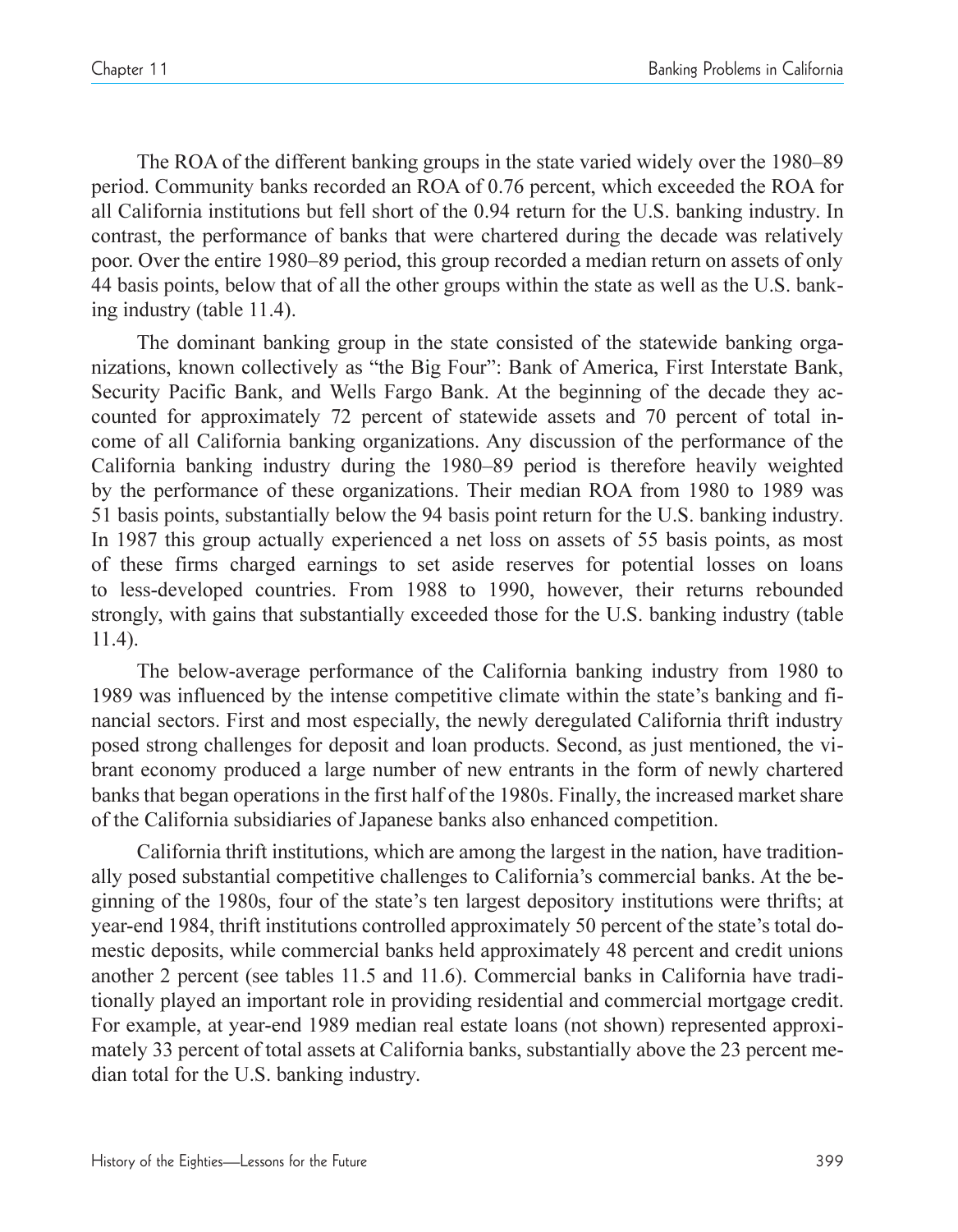| <b>Table 11.5</b>                                         |
|-----------------------------------------------------------|
| <b>Ten Largest Depository Institutions in California,</b> |
| <b>December 31, 1979</b>                                  |

| Rank           | <b>Name of Institution</b>        | Location      | <b>Total Domestic</b><br><b>Deposits</b><br>(SBillions) |
|----------------|-----------------------------------|---------------|---------------------------------------------------------|
|                | Bank of America                   | San Francisco | \$86.1                                                  |
| $\overline{2}$ | Security Pacific Bank             | Los Angeles   | 18.5                                                    |
| 3              | Wells Fargo Bank                  | San Francisco | 16.1                                                    |
| 4              | <b>Crocker National Bank</b>      | San Francisco | 12.5                                                    |
| 5              | United California Bank            | Los Angeles   | 11.7                                                    |
| 6              | <b>Home Savings of America</b>    | Los Angeles   | 9.4                                                     |
|                | <b>Great Western Savings</b>      | Beverly Hills | 7.4                                                     |
| 8              | American Savings & Loan           | Beverly Hills | 7.3                                                     |
| 9              | Union Bank                        | Los Angeles   | 4.5                                                     |
| 10             | California Federal Savings & Loan | Los Angeles   | 4.5                                                     |

*Source: American Banker* (February 21 and 26, 1980).

#### **Table 11.6 Market Share of Total Domestic Deposits, by Type of Depository Institution in California, 1984–1992**

|      | <b>Total Domestic Deposits</b> |           |                     |           |                      |           |  |  |  |  |
|------|--------------------------------|-----------|---------------------|-----------|----------------------|-----------|--|--|--|--|
|      | <b>Commercial Banks</b>        |           | Thrift Institutions |           | <b>Credit Unions</b> |           |  |  |  |  |
| Year | (\$Billions)                   | (Percent) | (\$Billions)        | (Percent) | (\$Billions)         | (Percent) |  |  |  |  |
| 1984 | \$177.4                        | 48.3%     | \$181.6             | 49.5%     | \$8.3                | 2.3%      |  |  |  |  |
| 1985 | 185.8                          | 47.9      | 191.6               | 49.4      | 10.8                 | 2.8       |  |  |  |  |
| 1986 | 192.5                          | 45.8      | 215.0               | 51.1      | 13.3                 | 3.2       |  |  |  |  |
| 1987 | 191.3                          | 42.7      | 241.7               | 54.0      | 14.9                 | 3.3       |  |  |  |  |
| 1988 | 201.9                          | 41.5      | 268.2               | 55.2      | 16.2                 | 3.3       |  |  |  |  |
| 1989 | 217.9                          | 43.0      | 270.6               | 53.4      | 17.9                 | 3.5       |  |  |  |  |
| 1990 | 235.9                          | 45.8      | 260.2               | 50.5      | 19.4                 | 3.8       |  |  |  |  |
| 1991 | 245.9                          | 48.1      | 242.0               | 47.4      | 22.9                 | 4.5       |  |  |  |  |
| 1992 | 240.5                          | 48.6      | 227.0               | 45.8      | 27.8                 | 5.6       |  |  |  |  |

*Source:* Federal Reserve Bank of San Francisco.

During the early 1980s, while Congress was partly deregulating the thrift industry, the California state assembly went much further by significantly expanding the powers of statechartered thrifts. The Nolan bill, which became effective on January 1, 1983, authorized state-chartered thrifts to invest directly in real estate *without limitation;* previously, direct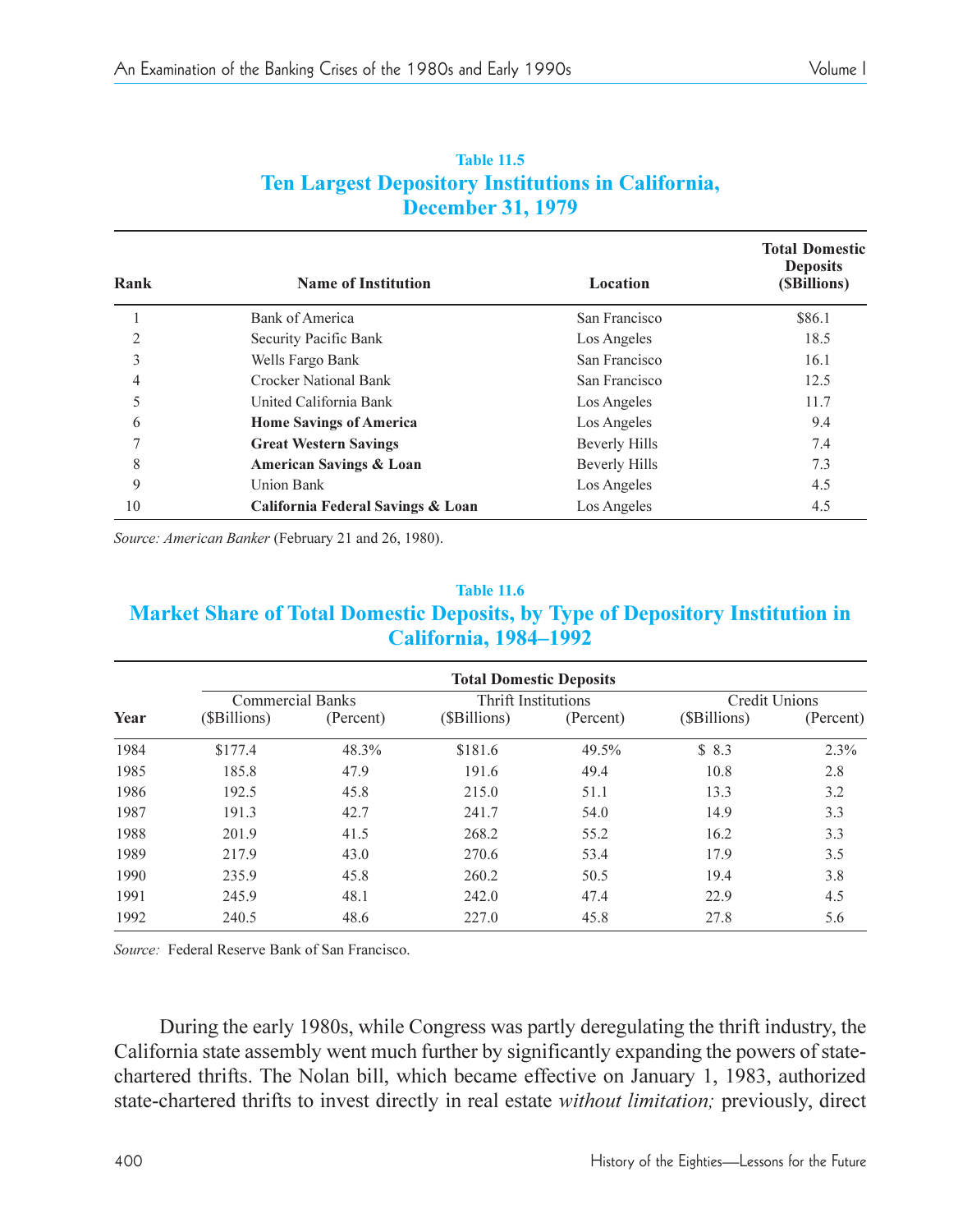real estate investments had been limited to 12 percent of total assets.<sup>52</sup> The legislation also eliminated a 5-percent-of-total-assets ceiling on loans secured by commercial real estate. In 1982, when the Nolan bill was passed, seven of the state's ten largest thrifts were statechartered.53

The attractiveness of the new powers was reflected in chartering patterns. The broad discretion granted to state-chartered thrifts, coupled with access to federally insured deposits, attracted new investors to the California thrift industry. <sup>54</sup> In the five years after the effective date of the Nolan bill, more than two-thirds of new thrifts (48 of 67) elected to be state chartered. Partly as a result of the new entrants and expanded powers, thrift institutions' share of statewide domestic deposits increased to 55 percent by year-end 1988, up almost 6 percentage points since 1984, while commercial banks' market share dwindled to 42 percent (down approximately 7 points) (table 11.6). Yet despite the new thrift powers granted at federal and state levels, the profit performance of California thrifts was relatively poor during the 1980s. Their ROA averaged only 11 basis points from 1984 through 1989; during the best year—1985—it was 46 basis points.<sup>55</sup>

The second factor affecting the competitive environment was trends in the number of commercial banks. California began the decade of the 1980s with 240 commercial banks. During the next ten years (1980–89) that number more than doubled, with a total of 299 new banks being chartered—about 87 percent of them (260) during the first six years of the decade. More than half of the new banks were federally chartered (the remainder were state chartered [see figure 11.8]) and most of the new banks were headquartered in Southern California (not shown). The large number of new entrants enhanced competition within the state, but as a group, these newly chartered banks were outperformed by all other California banking groups (table 11.4).

The third factor that intensified competition in the state's banking industry was the significantly increased presence of Japanese banks in the state's banking markets. Between 1985 and 1990, assets of the nine California subsidiary banks owned by Japanese interests rose from \$11.8 billion to \$37.8 billion. This substantial growth was accomplished primarily by acquisitions; and by 1989, Japanese interests owned four of Californias ten largest commercial banks. To gain market share, the Japanese banks were often willing to sacrifice

<sup>52</sup> California S&L Powers Bill to Governor, *American Banker* (June 15, 1982), 2.

<sup>53</sup> Norman Strunk and Fred Case, *Where Deregulation Went Wrong: A Look at the Causes behind Savings and Loan Failures in the 1980s* (1989), 57. In 1983 the California state legislature also expanded the power of state-chartered banks to make direct investments in real estate, adding a provision to the state banking code to allow state banks to invest up to 100 percent of total equity and/or 10 percent of total assets directly into real estate. More than 100 state banks took advantage of this provision, often with the encouragement of state officials.

<sup>54</sup> Ibid., 58.

<sup>55</sup> Office of Thrift Supervision.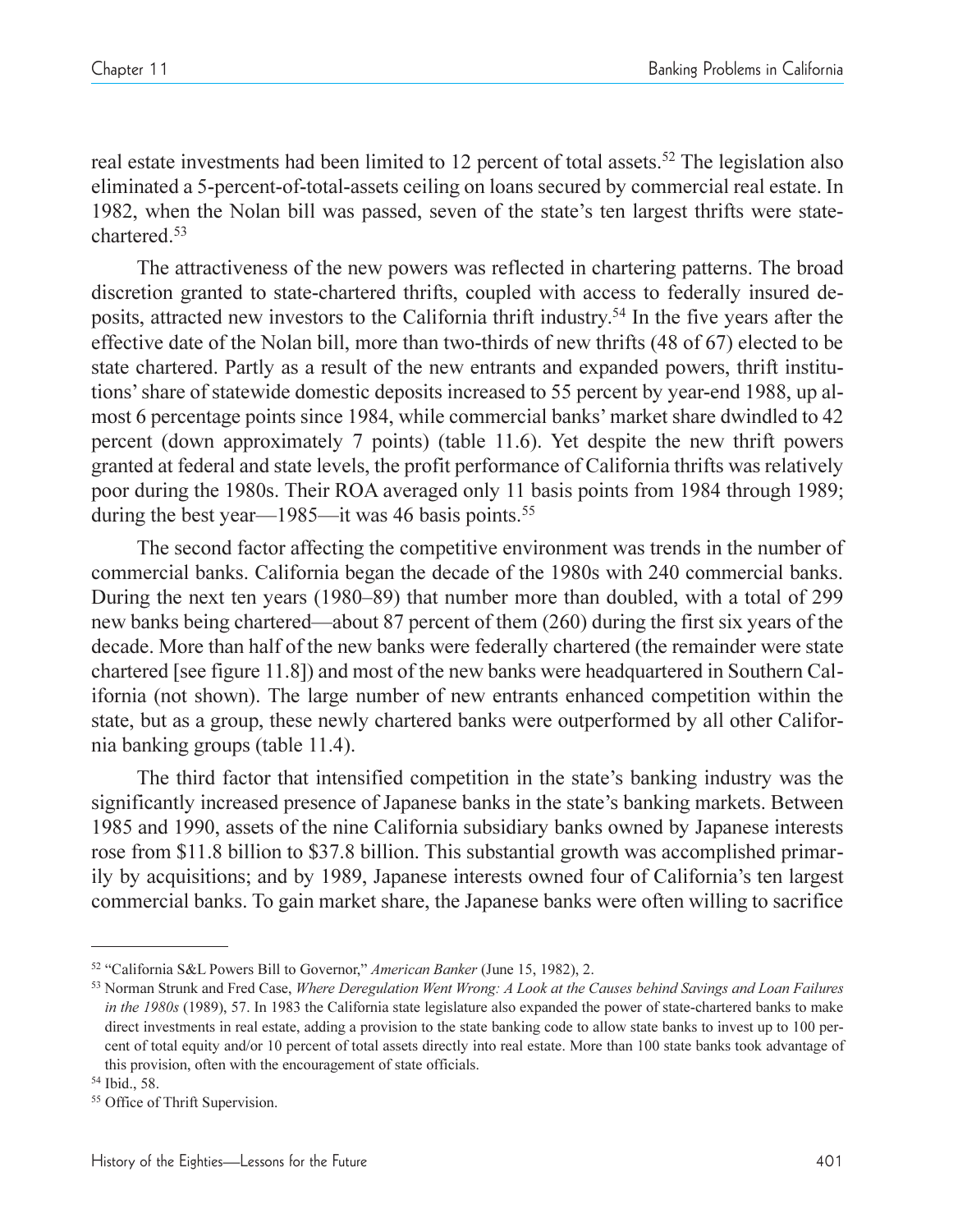

short-term profits, by pricing loans at 25 to 50 basis points below rates charged by their competitors.<sup>56</sup> In 1989, after five years of losses or marginal results, Japanese banks' ROA reached a high of 0.80 percent.<sup>57</sup>

# Effects of the Recession on California Banking (I): Troubled Banks

The condition of the California banking industry closely tracked changing economic circumstances within the state. In 1985–86 only 72 (approximately 17 percent) of the state's banks received problem-bank ratings (CAMEL 4 and 5) (see table 11.7a). These institutions accounted for less than 6 percent of the total number of problem banks nationally at that time. As the state economy gained momentum during the second half of the decade, the number of problem banks declined. In 1989, the industry registered a record income level of \$3.7 billion, while the number of problem institutions was half what it had been four years earlier. With the California recession of the early 1990s, however, the number of problem institutions jumped dramatically, reaching a peak of 118 in 1992, or approximately 26 percent of the total number of California banks. In 1993 and 1994, as the state was recov-

<sup>&</sup>lt;sup>56</sup> Robert Luke, "Japanese Banks Tackle California Middle Market," American Banker (September 10, 1988).

<sup>&</sup>lt;sup>57</sup> For a discussion of the presence of Japanese banks in the California banking system, see Gary C. Zimmerman, "The Growing Presence of Japanese Banks," FRBSF Weekly Letter (October 28, 1988).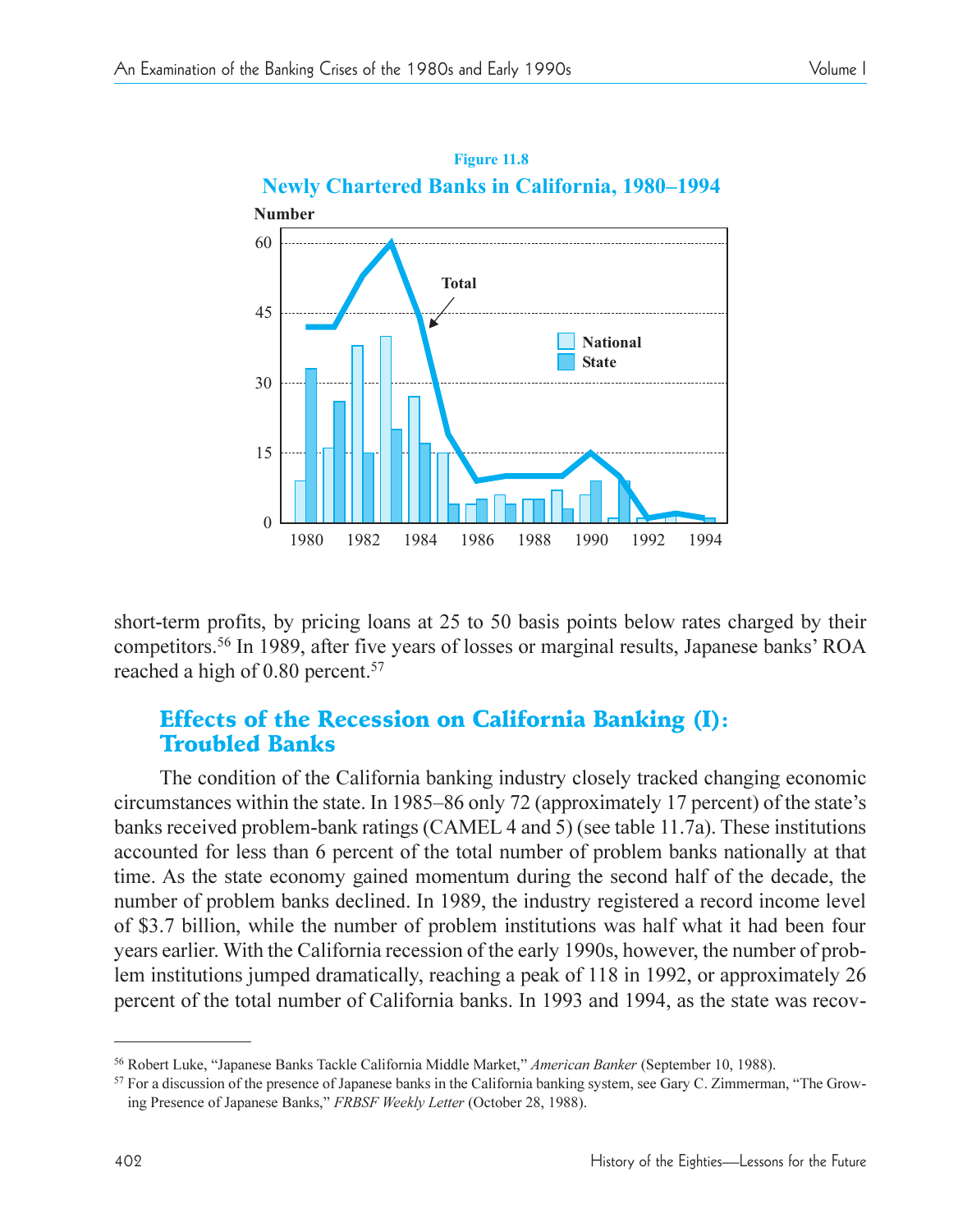| <b>Report</b> |              |                | Number of California Problem Banks/Percentage of Total |                |                |              |
|---------------|--------------|----------------|--------------------------------------------------------|----------------|----------------|--------------|
| Date          |              |                | <b>CAMEL Rating</b>                                    |                |                |              |
| (Year-end)    | $\mathbf{1}$ | $\mathfrak{2}$ | 3                                                      | $\overline{4}$ | 5              | <b>Total</b> |
| 1981          | 53           | 181            | 41                                                     | 12             | $\mathbf{1}$   | 288          |
|               | 18.4         | 62.8           | 14.2                                                   | 4.2            | 0.3            | 100%         |
| 1982          | 52           | 175            | 55                                                     | 28             | 11             | 321          |
|               | 16.2         | 54.5           | 17.1                                                   | 8.7            | 3.4            | 100          |
| 1983          | 53           | 195            | 63                                                     | 40             | 11             | 362          |
|               | 14.6         | 53.9           | 17.4                                                   | 11.0           | 3.0            | 100          |
| 1984          | 45           | 197            | 94                                                     | 44             | 12             | 392          |
|               | 11.5         | 50.3           | 24.0                                                   | 11.2           | 3.1            | 100          |
| 1985          | 44           | 234            | 81                                                     | 51             | 21             | 431          |
|               | 10.2         | 54.3           | 18.8                                                   | 11.8           | 4.9            | 100          |
| 1986          | 41           | 261            | 87                                                     | 53             | 19             | 461          |
|               | 8.9          | 56.6           | 18.9                                                   | 11.5           | 4.1            | 100          |
| 1987          | 38           | 276            | 94                                                     | 43             | 12             | 463          |
|               | 8.2          | 59.6           | 20.3                                                   | 9.3            | 2.6            | 100          |
| 1988          | 49           | 285            | 86                                                     | 37             | $\overline{2}$ | 459          |
|               | 10.7         | 62.1           | 18.7                                                   | 8.1            | 0.4            | 100          |
| 1989          | 56           | 300            | 68                                                     | 31             | 5              | 460          |
|               | 12.2         | 65.2           | 14.8                                                   | 6.7            | 1.1            | 100          |
| 1990          | 51           | 294            | 74                                                     | 28             | 8              | 455          |
|               | 11.2         | 64.6           | 16.3                                                   | 6.2            | 1.8            | 100          |
| 1991          | 36           | 245            | 100                                                    | 68             | 10             | 459          |
|               | 7.8          | 53.4           | 21.8                                                   | 14.8           | 2.2            | 100          |
| 1992          | 17           | 203            | 110                                                    | 96             | 22             | 448          |
|               | 3.8          | 45.3           | 24.6                                                   | 21.4           | 4.9            | 100          |
| 1993          | 26           | 189            | 110                                                    | 77             | 22             | 424          |
|               | 6.1          | 44.6           | 25.9                                                   | 18.2           | 5.2            | 100          |
| 1994          | 25           | 202            | 92                                                     | 59             | 26             | 404          |
|               | 6.2          | 50.0           | 22.8                                                   | 14.6           | 6.4            | 100          |

#### **Table 11.7a CAMEL Ratings for All California Banks, 1981-1994**

*Note:* Examination ratings were obtained from the FDIC's historical database. In some Instances examination ratings were missing; however, from 92 to 99 percent of banks' ratings were in the database. As a result, the number of CAMEL-rated banks each year was slightly smaller than the total number of California banks in other tables.

ering from the recession, the number of problem banks was declining relatively slowly. In 1993 and 1994, problem banks still accounted for 23 and 21 percent, respectively, of all banks in the state.

In contrast to what happened in the recession in the Southwest, where commercial bank equity capital and reserves declined as the crisis intensified, in California the banks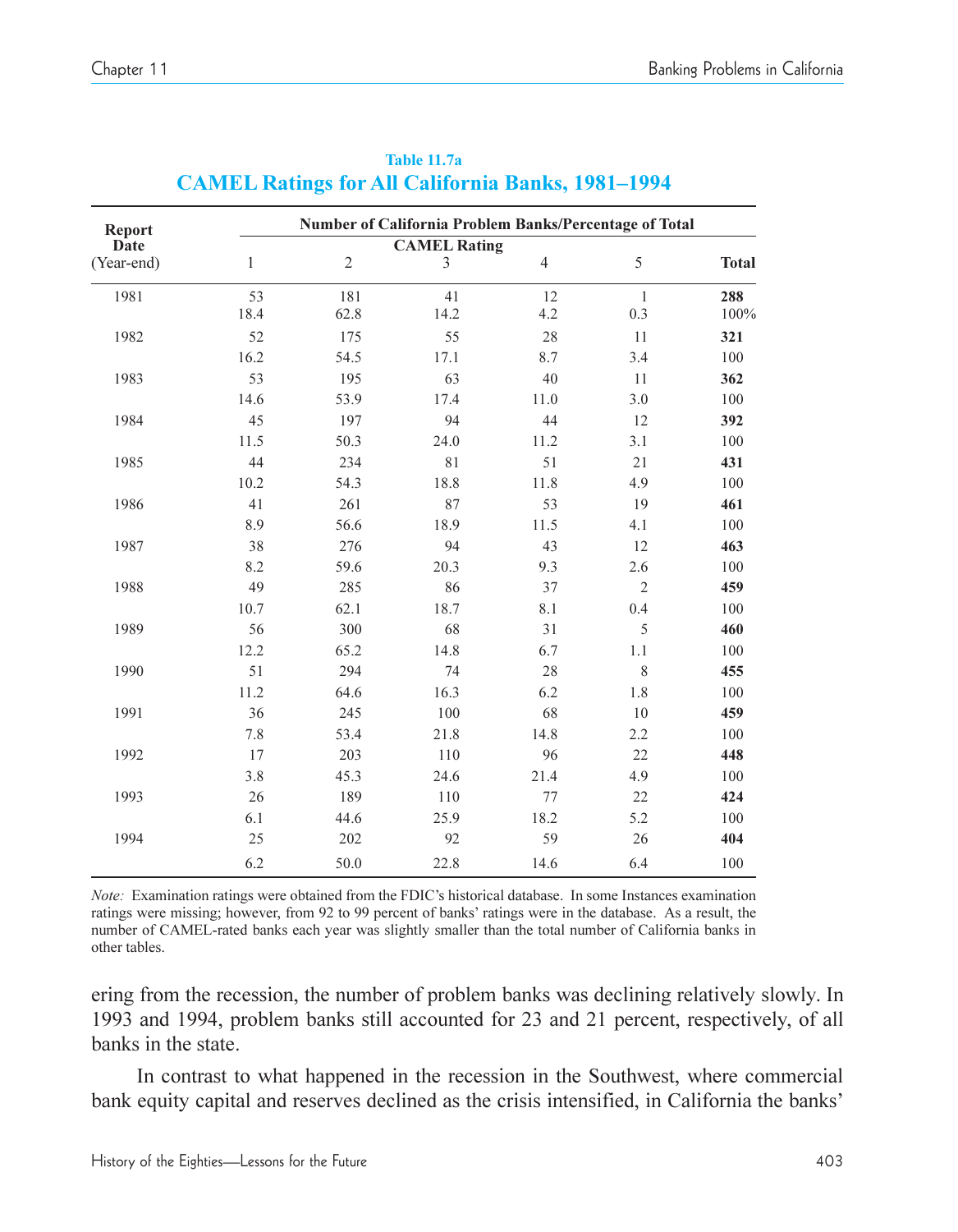| Report             | Number of Problem Banks/Percentage of Total |             |                             |  |  |  |  |
|--------------------|---------------------------------------------|-------------|-----------------------------|--|--|--|--|
| Date<br>(Year-end) | California Banks                            | Other Banks | <b>Total</b><br>233<br>100% |  |  |  |  |
| 1981               | 13<br>5.6                                   | 220<br>94.4 |                             |  |  |  |  |
| 1982               | 39                                          | 436         | 475                         |  |  |  |  |
|                    | 8.2                                         | 91.8        | 100                         |  |  |  |  |
| 1983               | 51                                          | 611         | 662                         |  |  |  |  |
|                    | 7.7                                         | 92.3        | 100                         |  |  |  |  |
| 1984               | 56                                          | 836         | 892                         |  |  |  |  |
|                    | 6.3                                         | 93.7        | 100                         |  |  |  |  |
| 1985               | 72                                          | 1,151       | 1,223                       |  |  |  |  |
|                    | 5.9                                         | 94.1        | 100                         |  |  |  |  |
| 1986               | 72                                          | 1,388       | 1,460                       |  |  |  |  |
|                    | 4.9                                         | 95.1        | 100                         |  |  |  |  |
| 1987               | 55                                          | 1,245       | 1,300                       |  |  |  |  |
|                    | 4.2                                         | 95.8        | 100                         |  |  |  |  |
| 1988               | 39                                          | 1,085       | 1,124                       |  |  |  |  |
|                    | 3.5                                         | 96.5        | 100                         |  |  |  |  |
| 1989               | 36                                          | 1,001       | 1,037                       |  |  |  |  |
|                    | 3.5                                         | 96.5        | 100                         |  |  |  |  |
| 1990               | 36                                          | 1,019       | 1,055                       |  |  |  |  |
|                    | 3.4                                         | 96.6        | 100                         |  |  |  |  |
| 1991               | 78                                          | 993         | 1,071                       |  |  |  |  |
|                    | 7.3                                         | 92.7        | 100                         |  |  |  |  |
| 1992               | 118                                         | 614         | 732                         |  |  |  |  |
|                    | 16.1                                        | 83.9        | 100                         |  |  |  |  |
| 1993               | 99                                          | 292         | 391                         |  |  |  |  |
|                    | 25.3                                        | 74.7        | 100                         |  |  |  |  |
| 1994               | 85                                          | 138         | 223                         |  |  |  |  |
|                    | 38.1                                        | 61.9        | 100                         |  |  |  |  |

#### **Table 11.7b CAMEL 4- and 5-Rated Institutions, California Banks versus Banks in Rest of U.S., 1981-1994**

levels of capital and reserves increased significantly during the 1980s and throughout the recession years. These increases offered some support for the notion that the state's banking industry had been relatively undercapitalized in the 1980s. For example, in 1986, 36 percent of California's banks had equity capital and reserve ratios at or below 7 percent, whereas only 19 percent of the U.S. banking industry had similar ratios (see tables 11.8a and 11.8b).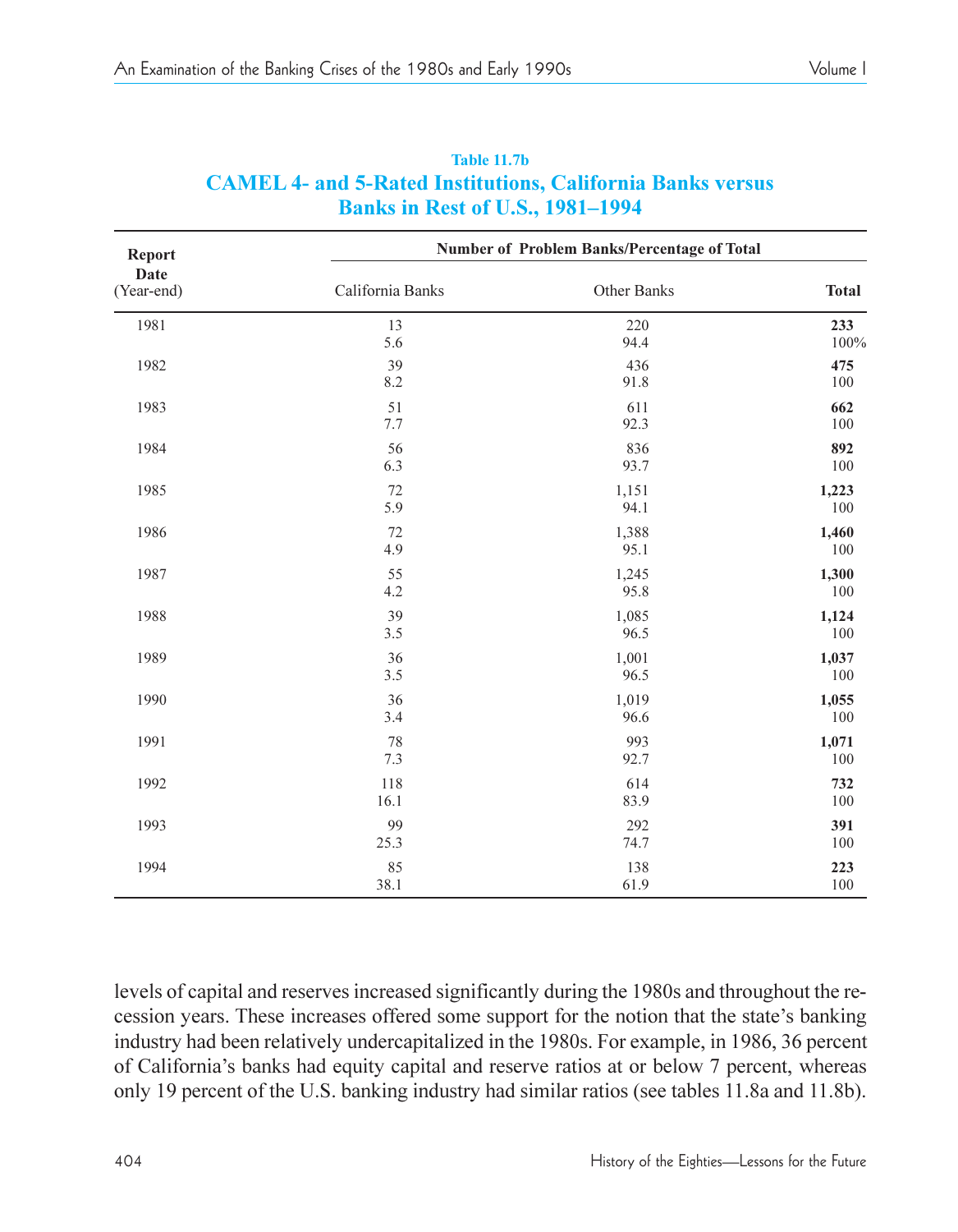| Report     | Number of U.S. Banks/ Percentage of Total          |             |             |              |       |              |  |  |
|------------|----------------------------------------------------|-------------|-------------|--------------|-------|--------------|--|--|
| Date       | <b>Equity Capital and Reserves to Total Assets</b> |             |             |              |       |              |  |  |
| (Year-end) | < 5.0                                              | $5.0 - 7.0$ | $7.0 - 9.0$ | $9.0 - 11.0$ | >11.0 | <b>Total</b> |  |  |
| 1980       | 12                                                 | 63          | 75          | 43           | 88    | 281          |  |  |
|            | 4.3                                                | 22.4        | 26.7        | 15.3         | 31.3  | $100\%$      |  |  |
| 1981       | 9                                                  | 65          | 70          | 38           | 130   | 312          |  |  |
|            | 2.9                                                | 20.8        | 22.4        | 12.2         | 41.7  | 100          |  |  |
| 1982       | 17                                                 | 63          | 76          | 40           | 165   | 361          |  |  |
|            | 4.7                                                | 17.5        | 21.1        | 11.1         | 45.7  | 100          |  |  |
| 1983       | 21                                                 | 92          | 84          | 59           | 152   | 408          |  |  |
|            | 5.2                                                | 22.6        | 20.6        | 14.5         | 37.3  | 100          |  |  |
| 1984       | 17                                                 | 89          | 117         | 79           | 150   | 452          |  |  |
|            | 3.8                                                | 19.7        | 25.9        | 17.5         | 33.2  | 100          |  |  |
| 1985       | 22                                                 | 106         | 143         | 86           | 124   | 481          |  |  |
|            | 4.6                                                | 22.0        | 29.7        | 17.9         | 25.8  | 100          |  |  |
| 1986       | 30                                                 | 145         | 146         | 74           | 89    | 484          |  |  |
|            | 6.2                                                | 30.0        | 30.2        | 15.3         | 18.4  | 100          |  |  |
| 1987       | 13                                                 | 79          | 201         | 88           | 102   | 483          |  |  |
|            | 2.7                                                | 16.4        | 41.6        | 18.2         | 21.1  | 100          |  |  |
| 1988       | 14                                                 | 80          | 198         | 88           | 93    | 473          |  |  |
|            | 3.0                                                | 16.9        | 41.9        | 18.6         | 19.7  | 100          |  |  |
| 1989       | 10                                                 | 81          | 188         | 98           | 102   | 479          |  |  |
|            | 2.1                                                | 16.9        | 39.3        | 20.5         | 21.3  | 100          |  |  |
| 1990       | $\,$ 8 $\,$                                        | 46          | 198         | 119          | 111   | 482          |  |  |
|            | 1.7                                                | 9.5         | 41.1        | 24.7         | 23.0  | 100          |  |  |
| 1991       | 16                                                 | 47          | 178         | 108          | 131   | 480          |  |  |
|            | 3.3                                                | 9.8         | 37.1        | 22.5         | 27.3  | 100          |  |  |
| 1992       | 13                                                 | 31          | 137         | 142          | 132   | 455          |  |  |
|            | 2.9                                                | 6.8         | 30.1        | 31.2         | 29.0  | 100          |  |  |
| 1993       | 7                                                  | 22          | 119         | 141          | 136   | 425          |  |  |
|            | 1.7                                                | 5.2         | 28.0        | 33.2         | 32.0  | 100          |  |  |
| 1994       | 5                                                  | 21          | 104         | 125          | 149   | 404          |  |  |
|            | 1.2                                                | 5.2         | 25.7        | 30.9         | 36.9  | 100          |  |  |

**Table 11.8a Equity and Reserves to Assets, California Banks, 1980-1994** 

*Note:* Data exclude Bank of America, First Interstate, Security Pacific, and Wells Fargo banks.

Capital levels improved during the second half of the 1980s as California's banks moved closer to industry benchmarks. At year-end 1989, only 19 percent of California's commercial banks had equity and reserve positions at or below 7 percent; the percentage of banks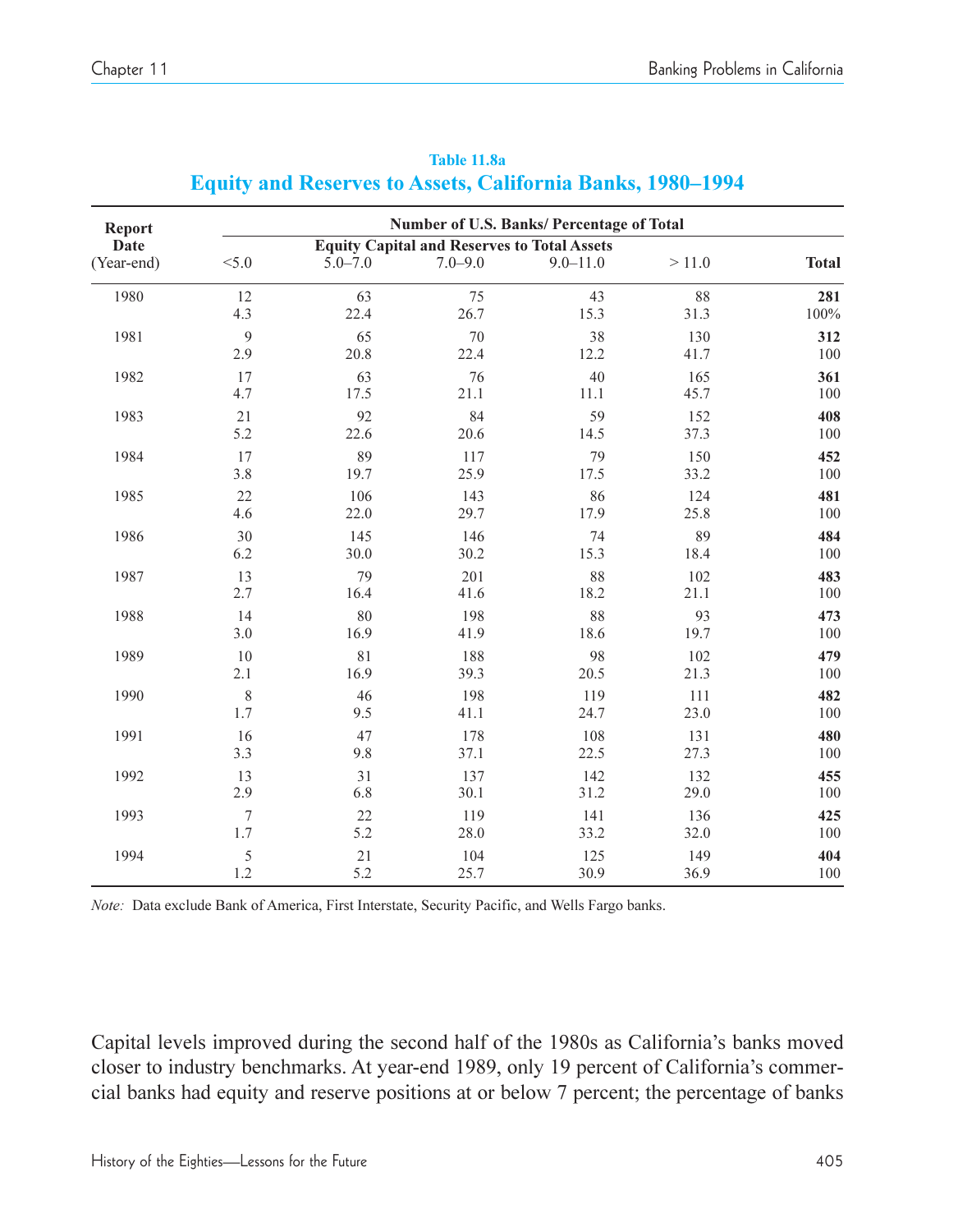| Report     | Number of U.S. Banks/ Percentage of Total   |             |             |              |       |              |  |  |
|------------|---------------------------------------------|-------------|-------------|--------------|-------|--------------|--|--|
| Date       | Equity Capital and Reserves to Total Assets |             |             |              |       |              |  |  |
| (Year-end) | < 5.0                                       | $5.0 - 7.0$ | $7.0 - 9.0$ | $9.0 - 11.0$ | >11.0 | <b>Total</b> |  |  |
| 1980       | 154                                         | 1,847       | 6,300       | 3,963        | 2,494 | 14,758       |  |  |
|            | 1.0                                         | 12.5        | 42.7        | 26.9         | 16.9  | 100%         |  |  |
| 1981       | 212                                         | 1,872       | 6,223       | 3,857        | 2,581 | 14,745       |  |  |
|            | 1.4                                         | 12.7        | 42.2        | 26.2         | 17.5  | 100          |  |  |
| 1982       | 257                                         | 1,953       | 5,972       | 3,821        | 2,765 | 14,768       |  |  |
|            | 1.7                                         | 13.2        | 40.4        | 25.9         | 18.7  | 100          |  |  |
| 1983       | 243                                         | 2,341       | 5,688       | 3,583        | 2,892 | 14,747       |  |  |
|            | 1.7                                         | 15.9        | 38.6        | 24.3         | 19.6  | 100          |  |  |
| 1984       | 230                                         | 2,249       | 5,801       | 3,530        | 2,964 | 14,774       |  |  |
|            | 1.6                                         | 15.2        | 39.3        | 23.9         | 20.1  | 100          |  |  |
| 1985       | 211                                         | 2,084       | 5,842       | 3,641        | 3,018 | 14,796       |  |  |
|            | 1.4                                         | 14.1        | 39.5        | 24.6         | 20.4  | 100          |  |  |
| 1986       | 324                                         | 2,402       | 5,609       | 3,466        | 2,867 | 14,668       |  |  |
|            | 2.2                                         | 16.4        | 38.2        | 23.6         | 19.6  | 100          |  |  |
| 1987       | 381                                         | 1,749       | 5,494       | 3,463        | 3,099 | 14,186       |  |  |
|            | 2.7                                         | 12.3        | 38.7        | 24.4         | 21.9  | 100          |  |  |
| 1988       | 409                                         | 1,517       | 5,214       | 3,412        | 3,061 | 13,613       |  |  |
|            | 3.0                                         | 11.1        | 38.3        | 25.1         | 22.5  | 100          |  |  |
| 1989       | 310                                         | 1,390       | 4,939       | 3,426        | 3,131 | 13,196       |  |  |
|            | 2.4                                         | 10.5        | 37.4        | 26.0         | 23.7  | 100          |  |  |
| 1990       | 266                                         | 1,278       | 5,005       | 3,263        | 3,003 | 12,815       |  |  |
|            | 2.1                                         | 10.0        | 39.1        | 25.5         | 23.4  | 100          |  |  |
| 1991       | 181                                         | 1,066       | 4,705       | 3,405        | 3,013 | 12,370       |  |  |
|            | 1.5                                         | 8.6         | 38.0        | 27.5         | 24.4  | 100          |  |  |
| 1992       | 88                                          | 717         | 4,150       | 3,781        | 3,245 | 11,981       |  |  |
|            | 0.7                                         | 6.0         | 34.6        | 31.6         | 27.1  | 100          |  |  |
| 1993       | 27                                          | 404         | 3,416       | 4,034        | 3,671 | 11,552       |  |  |
|            | 0.2                                         | 3.5         | 29.6        | 34.9         | 31.8  | 100          |  |  |
| 1994       | 38                                          | 545         | 3,232       | 3,573        | 3,674 | 11,062       |  |  |
|            | 0.3                                         | 4.9         | 29.2        | 32.3         | 33.2  | 100          |  |  |

#### **Table 11.8b Equity and Reserves to Assets, U.S. Banks, 1980-1994**

declined continuously until, at year-end 1994, approximately 6 percent of banks had positions at or below 7 percent.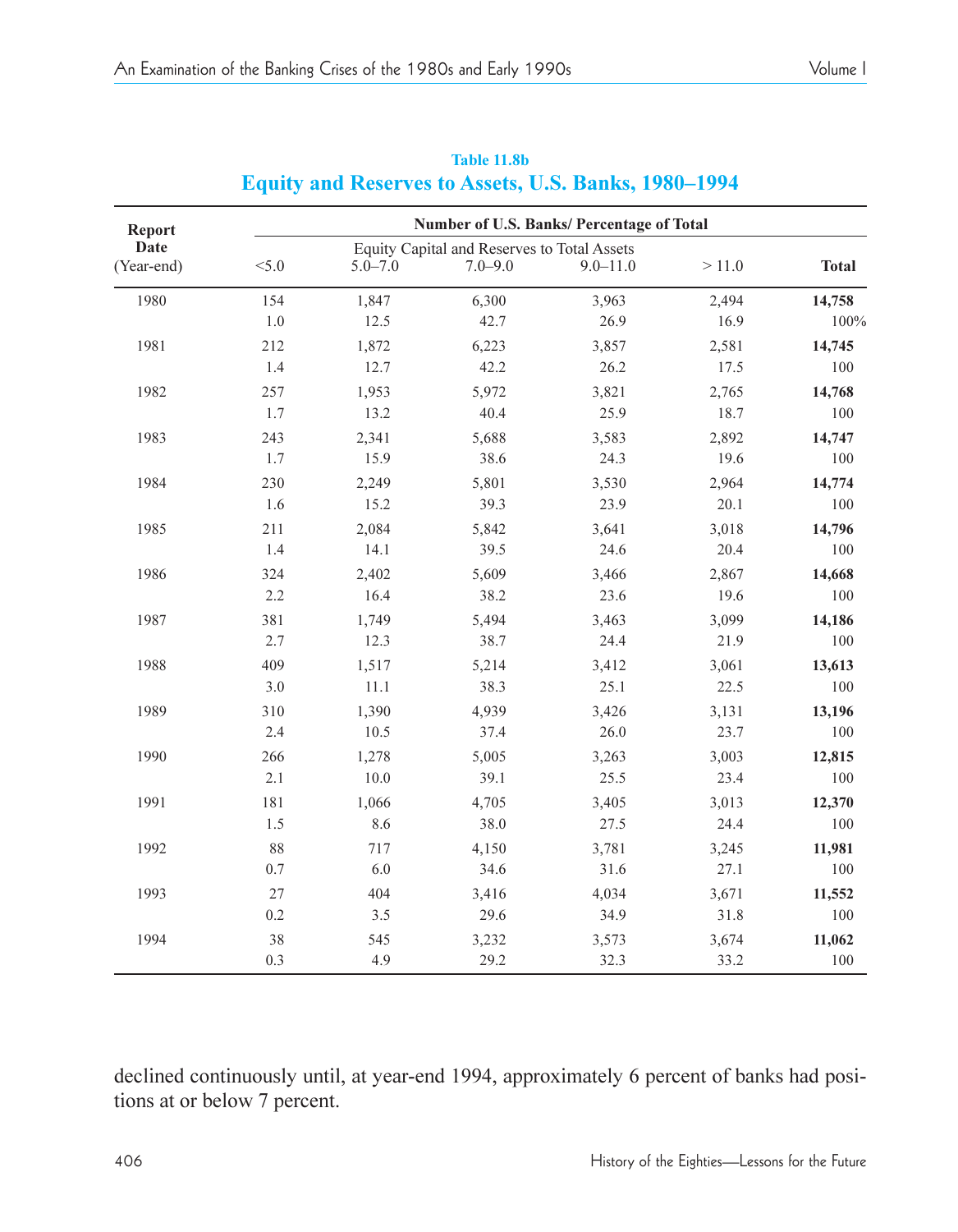The improvement in ratios of equity capital and reserves, especially after 1991, may be partly explained by the phase-in of risk-based capital standards and the passage of the Federal Deposit Insurance Corporation Improvement Act of 1991 (FDICIA). This legislation imposed severe restrictions on undercapitalized banks.<sup>58</sup> In addition, FDICIA-mandated risk-related deposit insurance premiums in the early 1990s also gave banks an incentive to improve their capital positions.

# Effects of the Recession on California Banking (II): By Bank Group

The California recession affected the performance of individual banking groups differently. Community banks and banks chartered during the 1980s, especially those headquartered in Southern California, were most affected by the recession, as reflected in the number of bank failures. Most of the large statewide organizations, with more-diversified loan portfolios, came through in satisfactory condition.

During the 1990–94 period, commercial banks headquartered in Southern California were generally less successful than those headquartered elsewhere. Banks located outside of Southern California's six counties recorded a median ROA of 0.83 percent, in comparison with only 0.45 percent for banks located in the six southern counties (see table 11.9).

Over the 1990–94 period, California community banks as a group earned a median return of 75 basis points on assets, significantly higher than the 63 basis points earned by the state banking industry during that same period (table 11.4). Performance varied, however, between the community banks inside and those outside Southern California. Those located within Southern California had a median ROA of only 0.58 percent, while those headquartered outside of Southern California recorded an ROA of 0.95 percent (table 11.9). Banks chartered during the 1980s, which were weakened by their poor earnings during most of the decade, were especially vulnerable to a downturn in the economy. This group averaged only 57 basis points on assets over the 1990–94 period (table 11.4). Those located in Southern California were particularly affected, earning only 25 basis points on assets—substantially lower than the 81 basis points earned by those located outside of Southern California (table 11.9). Given the relatively poor performance of this group and then the recession of the early 1990s, it is not surprising that California banks chartered during the 1980s accounted for 29 of the 47 bank failures in the state during this period.

The recession had only a relatively modest effect on the profitability of the Big Four, which outperformed all other groups during this period. The Big Four recorded a median re-

<sup>58</sup> See Chapters 2 and 12 .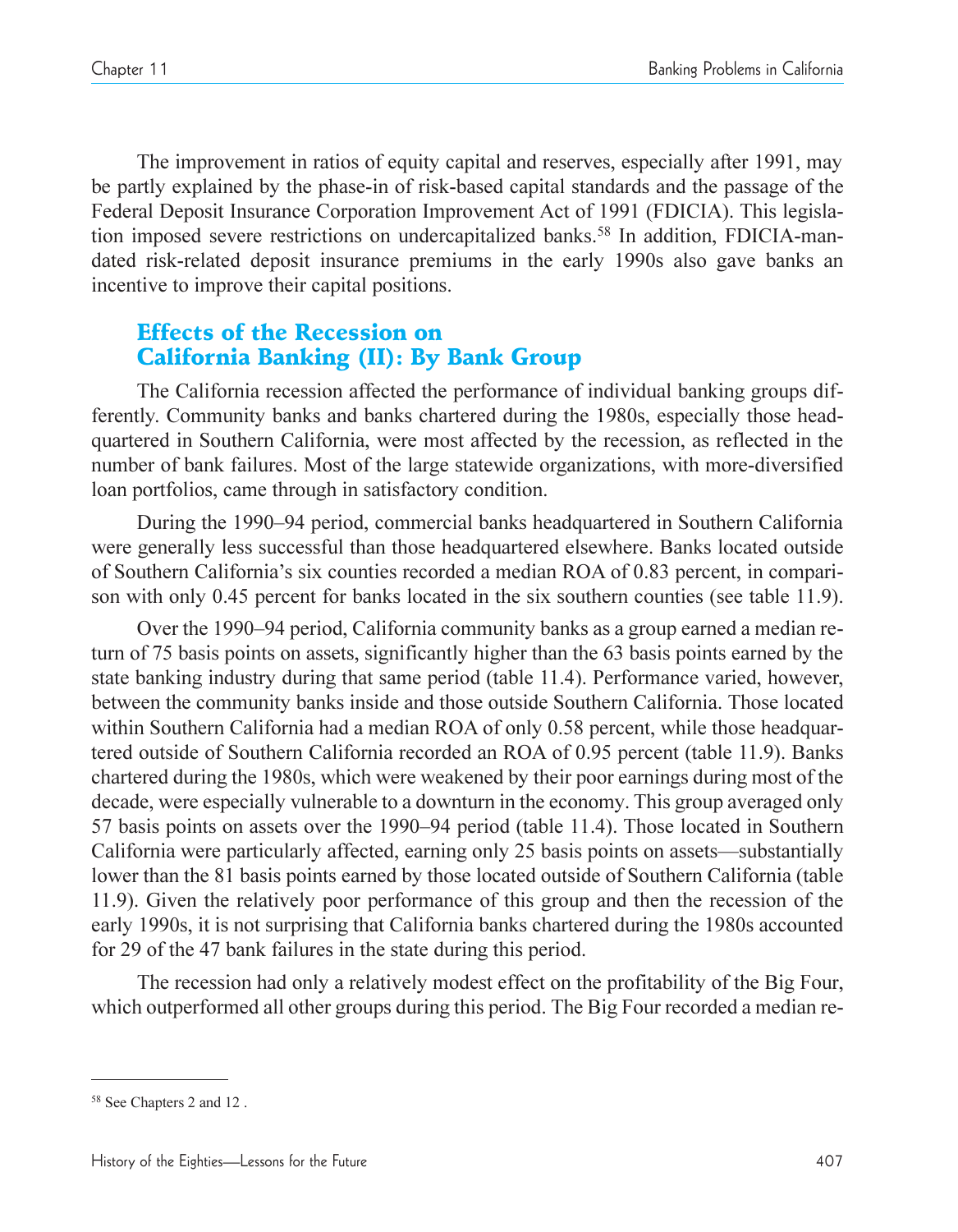|                                     | 1990     | 1991     | 1992  | 1993     | 1994  | Weighted Medians*<br>1990-1994 |
|-------------------------------------|----------|----------|-------|----------|-------|--------------------------------|
| Southern California Banks           | $0.92\%$ | $0.51\%$ | 0.17% | $0.04\%$ | 0.56% | 0.45%                          |
| Rest of California Banks            | 0.95     | 0.75     | 0.74  | 0.80     | 0.93  | 0.83                           |
| U.S. Banking Industry               | 0.86     | 0.89     | 1.07  | 1.14     | 1.09  | 1.00                           |
| <b>California Community Banks</b>   |          |          |       |          |       |                                |
| Southern California                 | 1.01     | 0.56     | 0.48  | 0.15     | 0.53  | 0.58                           |
| Rest of California                  | 1.06     | 0.94     | 0.85  | 0.92     | 0.98  | 0.95                           |
| <b>Banks Chartered in the 1980s</b> |          |          |       |          |       |                                |
| Southern California                 | 0.87     | 0.47     | 0.05  | 0.48     | 0.17  | 0.25                           |
| Rest of California                  | 0.98     | 0.67     | 0.71  | 0.76     | 0.95  | 0.81                           |

#### **Table 11.9 Median Return on Assets for California Banking Groups and U.S., 1990–1994**

*Note:* "Southern California" includes Los Angeles, Orange, Riverside, San Bernadino, Ventura, and San Diego Counties. "Rest of California" includes all remaining counties.

\*Medians are weighted by number of banking organizations.

turn on assets of 78 basis points from 1990 to 1994, above the ROA of the other groups in the state (table 11.4). The statewide operations of the Big Four provided a diversified earnings base that offered some protection from the recession. For some members of this group, especially the Bank of America, earnings gathered from multistate operations provided additional support.59 Generally, loan losses recorded mostly from Southern California units were offset or reduced by gains obtained from units located in other regions of California as well as in other states.

However, performance varied significantly among the four organizations. The bestperforming were the Bank of America and Wells Fargo, both headquartered in Northern California. These organizations coupled diversity of statewide operations with considerable skill in containing credit losses. The Bank of America was not seriously affected by the recession, with an ROA of more than 1.0 percent from 1990 to 1994.60 Net income on California operations totaled \$1.33 billion in 1992, \$1.56 billion in 1993, and \$1.70 billion in

<sup>&</sup>lt;sup>59</sup> Bank of America and First Interstate Bank were the most diversified of the four organizations. Security Pacific Bank had some limited out-of-state holdings, while Wells Fargo Bank was primarily concentrated in California.

 $60$  During the 1980s the Bank of America was, and in the 1990s continued to be, California's dominant financial institution. At the end of 1984 the bank operated 1,070 branches in California, accounting for 37 percent of statewide deposits and 49 percent of the net income earned by banks in the state. But the 1980s were a difficult period for the Bank of America, which absorbed large losses in 1985 (\$431 million), 1986 (\$442 million), and 1987 (\$780 million). In 1988, after selling a number of subsidiaries, the Bank of America resumed profitable operations, which have continued through the 1990s.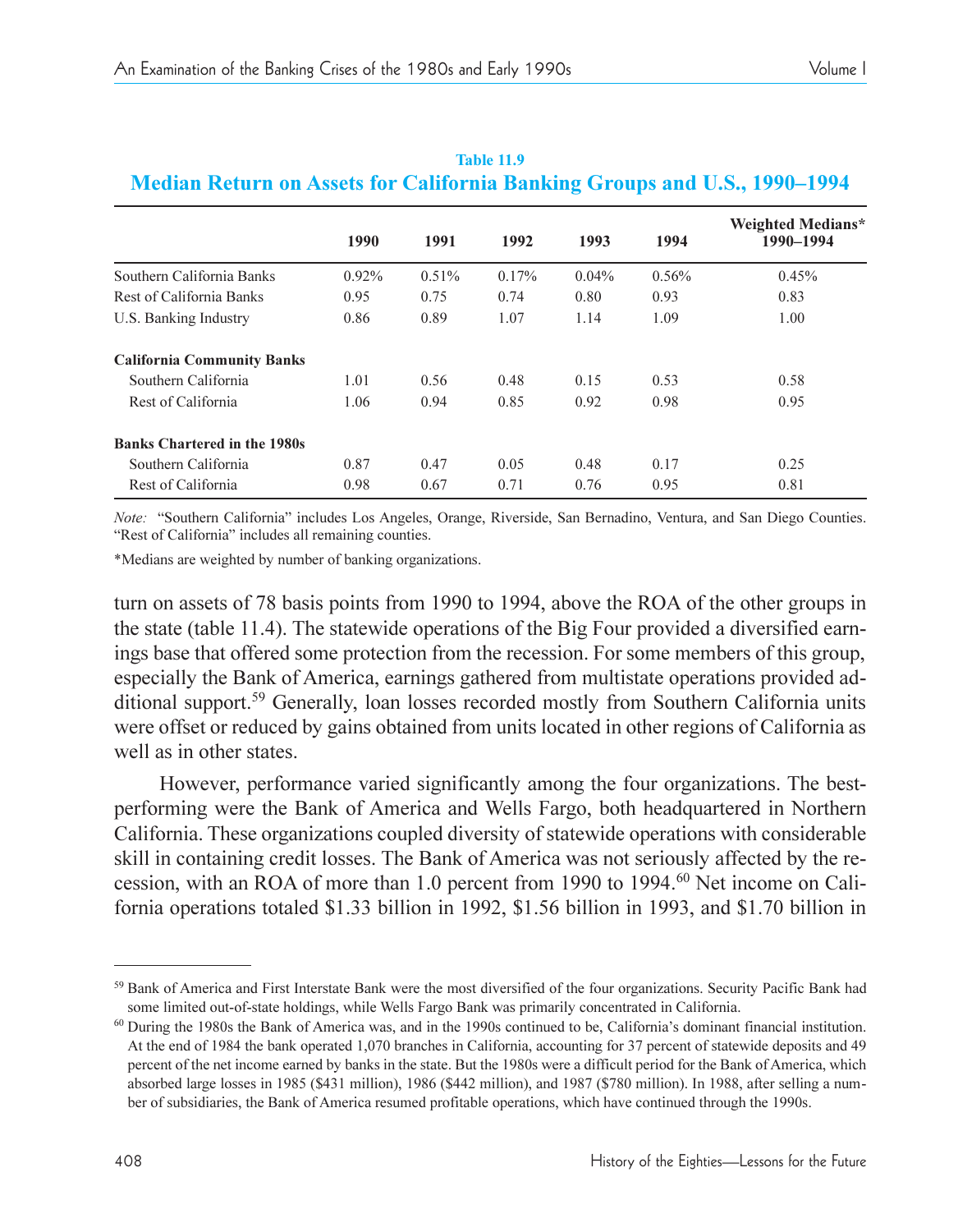1994. After experiencing massive losses in the mid-1980s, the Bank of America instituted a rigorous system of credit controls.<sup>61</sup> An industry report prepared by Smith Barney stated: Thanks to its ill-fated commercial real estate lending, [Bank of America] was too busy overhauling its systems to make many [commercial real estate] loans in the 1985–1987 period. And it returned to the market with a conservative attitude. Once bitten, twice shy, or so we hope.<sup>162</sup> For Wells Fargo Bank, the fact that it focused on the California market made it especially vulnerable to the 1990–94 recession, particularly given its extensive commercial real estate exposure. The recession's effect upon Wells Fargo was felt principally in 1991, when net income was only \$23 million and ROA only 0.04 percent. The bank rebounded in 1992 (net income of \$306 million, an ROA of 0.60 percent) and in 1993 and 1994 was one of the nation's most profitable banks.

First Interstate Bank and Security Pacific Bank, both headquartered in Los Angeles, were considerably more damaged by the recession than the two organizations based in San Francisco. Unlike Wells Fargo, First Interstate Bank was not focused entirely upon its California operations. It sought a national presence and was operating in 16 states in 1989. During the 1980s, it moved into new geographic markets by licensing its name and services to banks not owned by the holding company. To a certain extent, the earnings from its interstate operations helped cushion the effect of the recession on loan losses in its primary market—Southern California. Nevertheless, during the recession First Interstate incurred a loss in 1991 (-0.24 ROA) and resumed marginally profitable operations in 1992 (0.07 percent ROA). The bank made a full recovery in 1993 and 1994, with returns on assets of almost 1 percent. (In 1995 First Interstate was purchased by Wells Fargo.)

Security Pacific, the state's fourth major organization, focused its strategy during the 1980s primarily on serving retail customers and middle-market business firms in California.<sup>63</sup> Despite the organization's solid profit performance during the 1980s, the recession had a major effect on Security Pacific's operations and its heavy concentration of loan exposures within the state. Security Pacific was the only major California bank that was threatened by failure during the early 1990s, registering a loss on assets of 1.04 percent (\$555 million) in 1991. In 1992, weakened by the recession, it was purchased by the Bank of America. Before the acquisition, which *The Wall Street Journal* characterized as "a salvage operation," the Security Pacific holding company had posted total losses of \$1.41 billion in its three preceding quarters.<sup>64</sup> After the acquisition, as a result of the continuing recognition of loss in Security Pacific's loan portfolio, the Bank of America eventually

<sup>61</sup> See description of the credit process for commercial real estate in Bank of America Corporation, *Annual Report* (1992), 25. <sup>62</sup> Smith Barney, *California Banking Report* (October 18, 1990), 8.

<sup>&</sup>lt;sup>63</sup> Janet Lewis, "The War for California," *Institutional Investor* (July 1990): 90.

<sup>&</sup>lt;sup>64</sup> Ralph T. King, Jr., "New Bank Behemoth Has Big Burdens, Rich Potential," The Wall Street Journal (April 23, 1992), 1.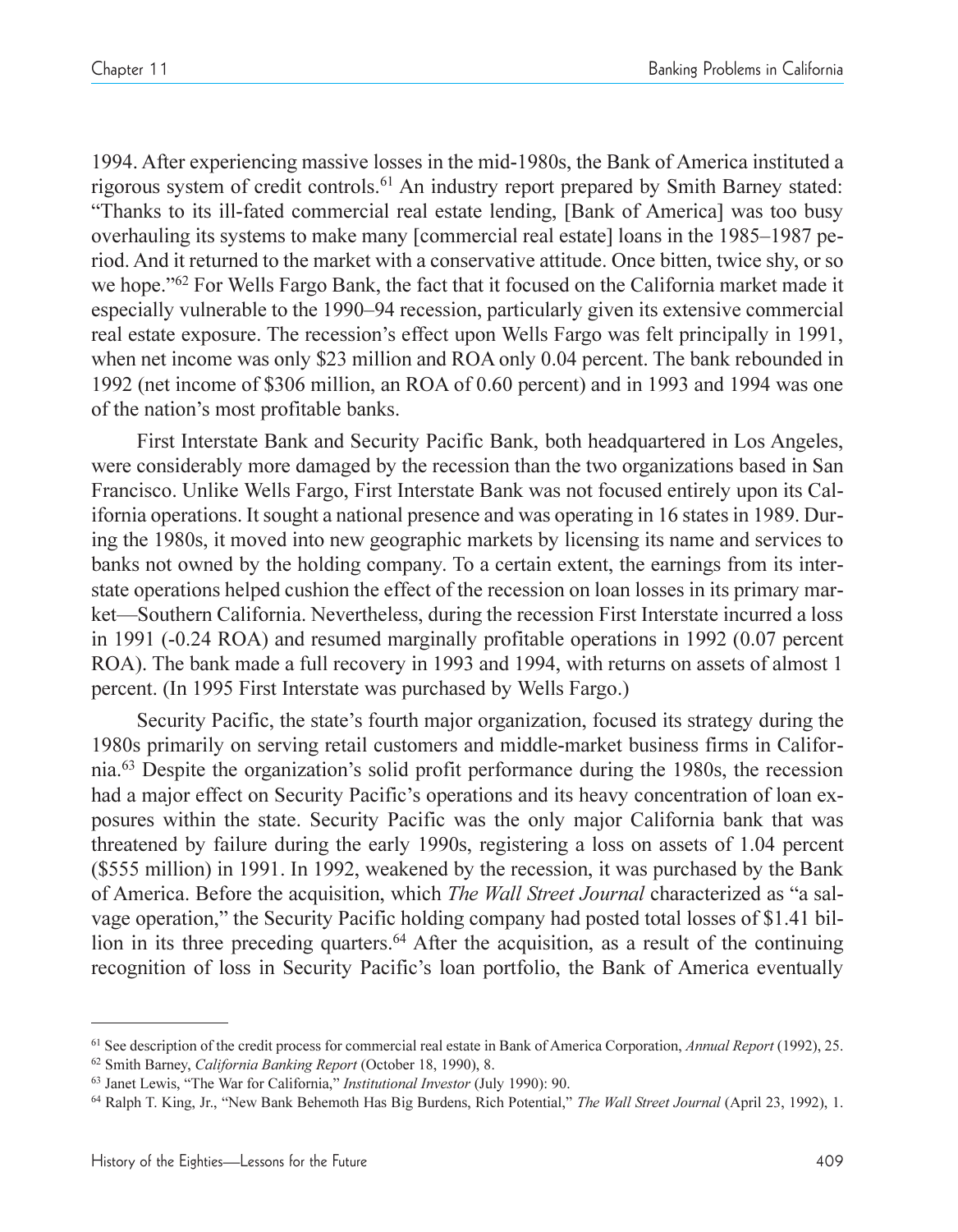charged \$3.6 billion of the \$4.2 billion acquisition price to goodwill.<sup>65</sup> Nevertheless, the three large banks that then remained rebounded strongly during 1994, the final year of the recession. Wells Fargo, Bank of America, and First Interstate had ROAs of 1.63 percent, 1.15 percent, and 0.97 percent, respectively, while all U.S. banks earned 1.11 percent on assets (table 11.4).

# Effects of the Recession on California Banking (III): Failed Banks

Given the severity of the California recession, the number and size of bank failures in California were relatively modest. Over the 1990–94 period, only 47 banks with total assets of \$3.5 billion failed (see figure 11.9 and table 11.10). Total resolution costs to the FDIC amounted to \$766 million. All failed institutions were relatively small—the largest had assets of only \$564 million; 10 banks had assets between \$100 million and \$200 million; the remaining 36 banks had assets under \$100 million. The sharp decline in interest rates in the early 1990s played a role in reducing the number of bank failures in California and else-



<sup>65</sup> Bank of America Corporation, *Annual Report* (1992), 48.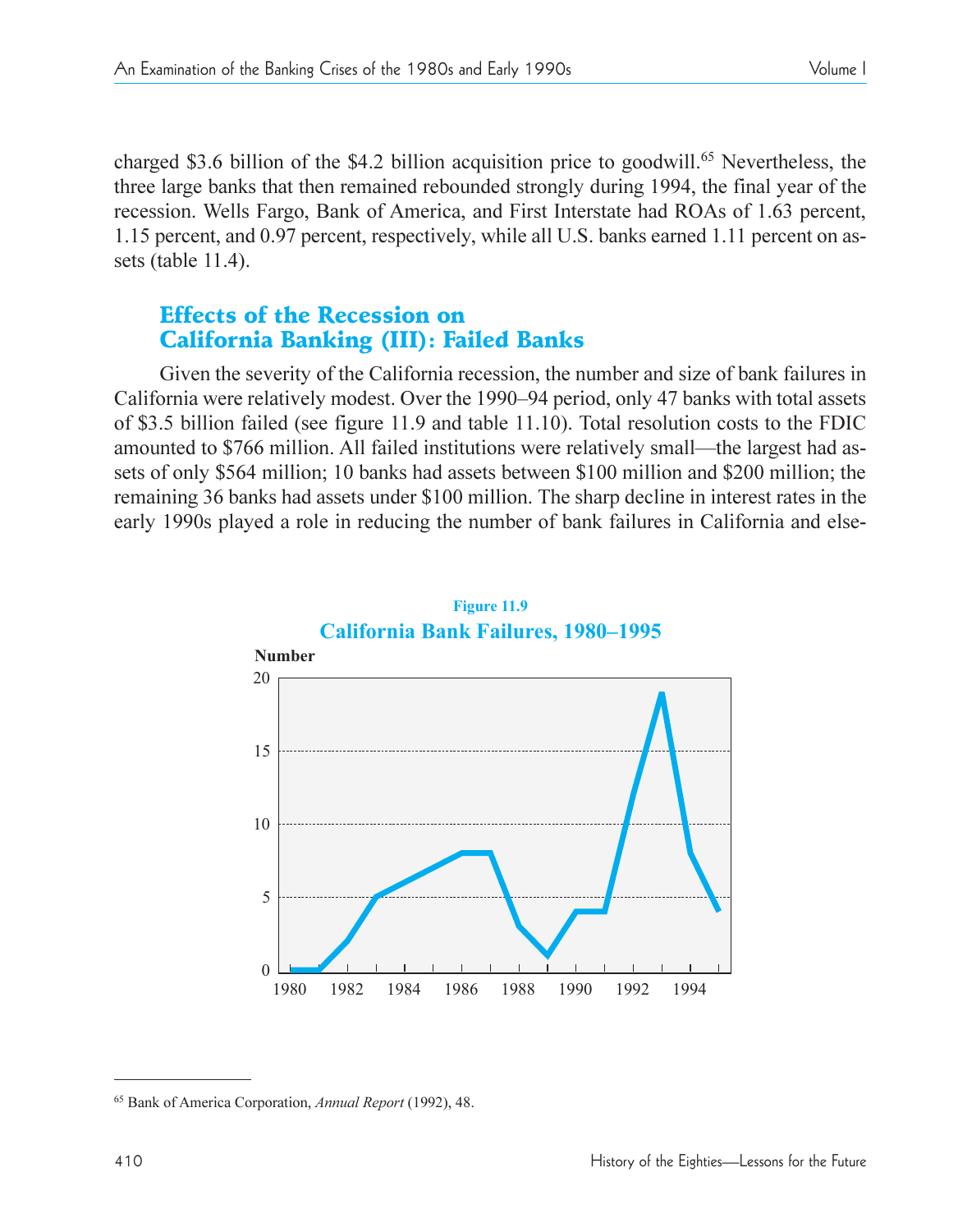|                                                | <b>Resolution</b><br>Costs<br><b>Assets</b> |                    |                  |                                |  |
|------------------------------------------------|---------------------------------------------|--------------------|------------------|--------------------------------|--|
| <b>Institution</b>                             | <b>Failure Date</b>                         | (\$Thousands)      | (\$Thousands)    | County                         |  |
| <b>Northern California</b>                     |                                             |                    |                  |                                |  |
| 1 Alvarado Bank*                               | 01/25/91                                    | \$<br>30,499       | 4,323<br>\$      | Contra Costa                   |  |
| 2 Financial Center Bank NA*                    | 05/04/92                                    | 198,802            | 26,895           | San Francisco                  |  |
| 3 Statewide Thrift & Loan Co.*                 | 11/13/92                                    | 10,335             | 2,341            | Santa Clara                    |  |
| 4 American Bank & Trust Co.                    | 06/18/93                                    | 35,577             | 6,261            | San Mateo                      |  |
| 5 Regent Thrift & Loan Assn.*                  | 09/17/93<br>05/19/94                        | 7,383<br>10.453    | 1,429<br>656     | San Francisco<br>San Francisco |  |
| 6 Barbary Coast National Bank*<br>Total        |                                             | S<br>293,049       | \$41,905         |                                |  |
| <b>Central Valley</b>                          |                                             |                    |                  |                                |  |
| 1 Placer Bank of Commerce*                     | 03/27/92                                    | \$<br>29,447       | 5,340<br>\$      | Placer                         |  |
| 2 Valley Commercial Bank*                      | 04/24/92                                    | 25,495             | 4,852            | San Joaquin                    |  |
| Total                                          |                                             | \$54,942           | \$10,192         |                                |  |
| <b>Southern California</b>                     |                                             |                    |                  |                                |  |
| 1 Wilshire Bank National Assn.*                | 05/31/90                                    | \$<br>22,818       | 3,435<br>\$      | Los Angeles                    |  |
| 2 Merchant Bank of California*                 | 06/08/90                                    | 52,501             | 3,745            | Los Angeles                    |  |
| 3 First Pacific Bank<br>4 Far Western Bank*    | 08/10/90<br>12/14/90                        | 112,980<br>157,763 | 43,514<br>25,398 | Los Angeles<br>Orange          |  |
| 5 Manilabank California*                       | 03/08/91                                    | 20,144             | 4,067            | Los Angeles                    |  |
| 6 Landmark Thrift & Loan Assn.                 | 07/12/91                                    | 13,974             | 2,143            | San Diego                      |  |
| 7 Mission Valley Bank NA*                      | 10/24/91                                    | 40,637             | 14,241           | Orange                         |  |
| 8 Assured Thrift & Loan Assn.                  | 01/03/92                                    | 51,956             | 18,810           | Orange                         |  |
| 9 Independence Bank                            | 01/30/92                                    | 564,201            | 139,551          | Los Angeles                    |  |
| 10 Mission Viejo National Bank*                | 02/28/92                                    | 98,283             | 29,957           | Orange                         |  |
| 11 United Mercantile B & T Co. NA*             | 03/20/92                                    | 30.218             | 9,893            | Los Angeles                    |  |
| 12 Bank of Beverly Hills                       | 04/03/92                                    | 118,136            | 31,686           | Los Angeles                    |  |
| 13 North American Thrift & Loan                | 05/29/92                                    | 21,337             | 4,496            | Orange                         |  |
| 14 American Interstate Bank                    | 06/12/92                                    | 40,943             | 7,239            | Orange                         |  |
| 15 Huntington Pacific Th&L Assn.               | 12/04/92                                    | 40,980             | 16,064           | Orange                         |  |
| 16 Columbia National Bank*                     | 01/22/93                                    | 45,880             | 16,844           | Los Angeles                    |  |
| 17 First American Capital Bk. NA*              | 03/04/93                                    | 26,355             | 6,946            | Orange                         |  |
| 18 Olympic National Bank*<br>19 Premier Bank*  | 04/02/93<br>04/08/93                        | 84,025             | 23,641<br>9,219  | Los Angeles                    |  |
| 20 First Western Bank NA*                      | 04/15/93                                    | 51,174<br>14,298   | 3,319            | Los Angeles<br>San Diego       |  |
| 21 American Commerce NB*                       | 04/30/93                                    | 137,774            | 28,434           | Orange                         |  |
| 22 Wilshire Center Bank NA*                    | 05/06/93                                    | 9,239              | 5,431            | Los Angeles                    |  |
| 23 Palos Verdes National Bank*                 | 05/20/93                                    | 49.630             | 11,081           | Los Angeles                    |  |
| 24 Capital Bank of California*                 | 06/18/93                                    | 200,138            | 62,163           | Los Angeles                    |  |
| 25 City Thrift & Loan Assn.                    | 07/09/93                                    | 41,676             | 18,046           | Los Angeles                    |  |
| 26 First La Mesa Bank*                         | 07/09/93                                    | 77,361             | 15,334           | San Diego                      |  |
| 27 Maritime Bank of California*                | 08/27/93                                    | 30,857             | 6,987            | Los Angeles                    |  |
| 28 Western United National Bank*               | 09/24/93                                    | 19,386             | 6,463            | Los Angeles                    |  |
| 29 Brentwood Thrift & Loan Assn.               | 10/15/93                                    | 12,972             | 3,271            | Los Angeles                    |  |
| 30 Mid City Bank National Assn.*               | 10/21/93                                    | 87,750             | 14,190           | Los Angeles                    |  |
| 31 Bank of San Diego                           | 10/29/93                                    | 296,470            | 61,546           | San Diego                      |  |
| 32 Century Thrift & Loan                       | 11/05/93                                    | 35,363             | 11,993           | Los Angeles                    |  |
| 33 Mechanics National Bank<br>34 Pioneer Bank* | 04/01/94                                    | 149,643            | 41,279           | Los Angeles                    |  |
| 35 Bank of San Pedro                           | 07/08/94<br>07/15/94                        | 107,611<br>112,109 | 20,008<br>31,628 | Orange<br>Los Angeles          |  |
| 36 Commercebank                                | 07/29/94                                    | 119,785            | 14,732           | Orange                         |  |
| 37 Western Community Bank*                     | 07/29/94                                    | 46,794             | 6,934            | Riverside                      |  |
| 38 Bank of Newport                             | 08/12/94                                    | 151,026            | 28,212           | Orange                         |  |
| 39 Capital Bank                                | 08/26/94                                    | 7,546              | 14,183           | Los Angeles                    |  |
| Total                                          |                                             | \$3,371,733        | \$816,123        |                                |  |
| <b>Grand Total</b>                             |                                             | \$3,719,724        | \$868,220        |                                |  |

#### **Table 11.10 Bank Failures in California by Region, 1990-1994**

\* Banks chartered between 1980 and 1990.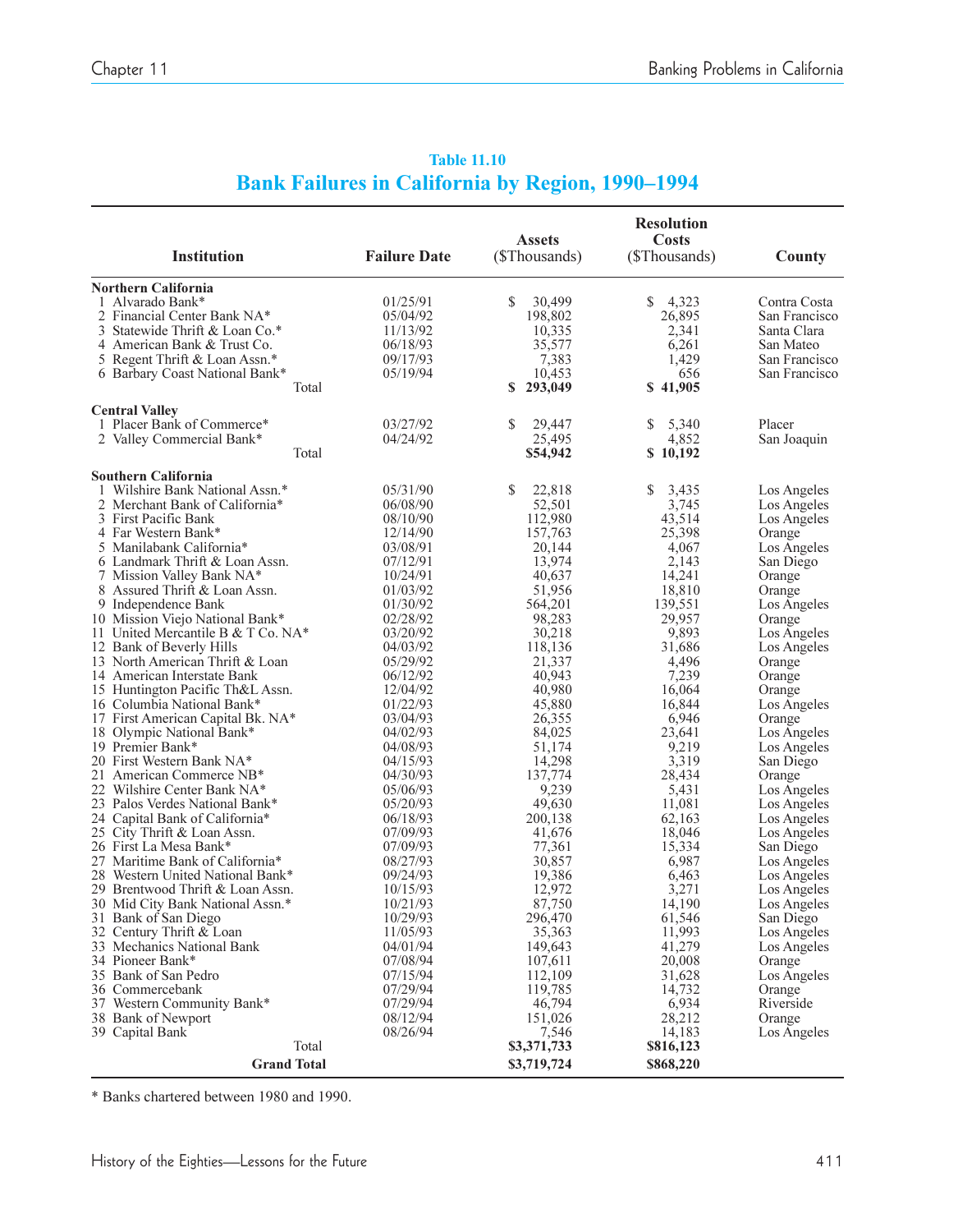where.<sup>66</sup> The decline in interest rates produced a sharply upward-sloping yield curve, which increased the value of bank security portfolios and raised net interest margins on new loans. In California, the gains from lower interest rates absorbed losses caused by the recession and permitted some institutions to write off problem assets.

The recession had the greatest effect, in terms of failures, on banks chartered during the 1980s, especially those located in Southern California. Twenty-nine of the 47 failed banks (62 percent) had been chartered during the  $1980s<sub>1</sub><sup>67</sup>$  and 39 of the 47 were headquartered in Southern California—22 of the failures involved banks headquartered in Los Angeles County, nearly four times the number of failures that occurred in the nine-county San Francisco Bay area.68 Only 8 failures occurred in Northern California: the 6 that occurred in the Bay Area, and 2 located in the Central Valley area (table 11.10).

Nationally, California led the nation in total number of bank failures in 1993 (19) and 1994 (8), replacing Texas, which had the lead from 1986 to 1992. But even so, during the first five years of the 1990s California bank failures accounted for only approximately 10 percent of the nation's failed banks, 2.6 percent of failed assets, and 5.7 percent of resolution costs.69 Furthermore, the 47 California bank failures constituted only a fraction of the number of failures that had occurred in the Southwest and Northeast. In Texas, for example, 485 banks failed during the 1986–92 period. In addition, during the second half of the 1980s, nine of the ten largest Texas banking organizations had either been closed or required outside assistance, whereas only one of the four largest California organizations— Security Pacific Bank—was threatened by the recession. In the Northeast crisis, 111 banks failed during the three years 1990–92; in 1991 alone there were 52 failures, more than all of the failures in the California recession. In addition, the largest failure in California had total assets of only \$564 million, whereas in the Northeast much larger institutions were closed in the 1990–92 period. To this extent, the California banking crisis was indeed "different" from those in other regions of the nation.

<sup>66</sup> From 1990 to 1994 the federal funds rate declined from 8.1 to 4.2 percent. This decline significantly increased the U.S. banking industry's net income (which rose from \$16.6 billion to \$44.7 billion) and ROA (from 0.50 to 1.15 percent). In addition, over the same period, the number of bank failures declined from 168 to 13.

 $67$  Ten of the failed banks were chartered in 1983, four in 1982, five in 1981, four in 1980, two in 1984, and one each in 1985, 1986, 1987, and 1988.

<sup>&</sup>lt;sup>68</sup> Independence Bank was headquartered in Los Angeles and had total assets of \$564 million at the time of failure. Thus, it was not counted as a "community bank."

<sup>&</sup>lt;sup>69</sup> During this period a total of 466 banks failed nationally, with total assets of approximately \$128 billion and resolution costs of \$13.5 billion.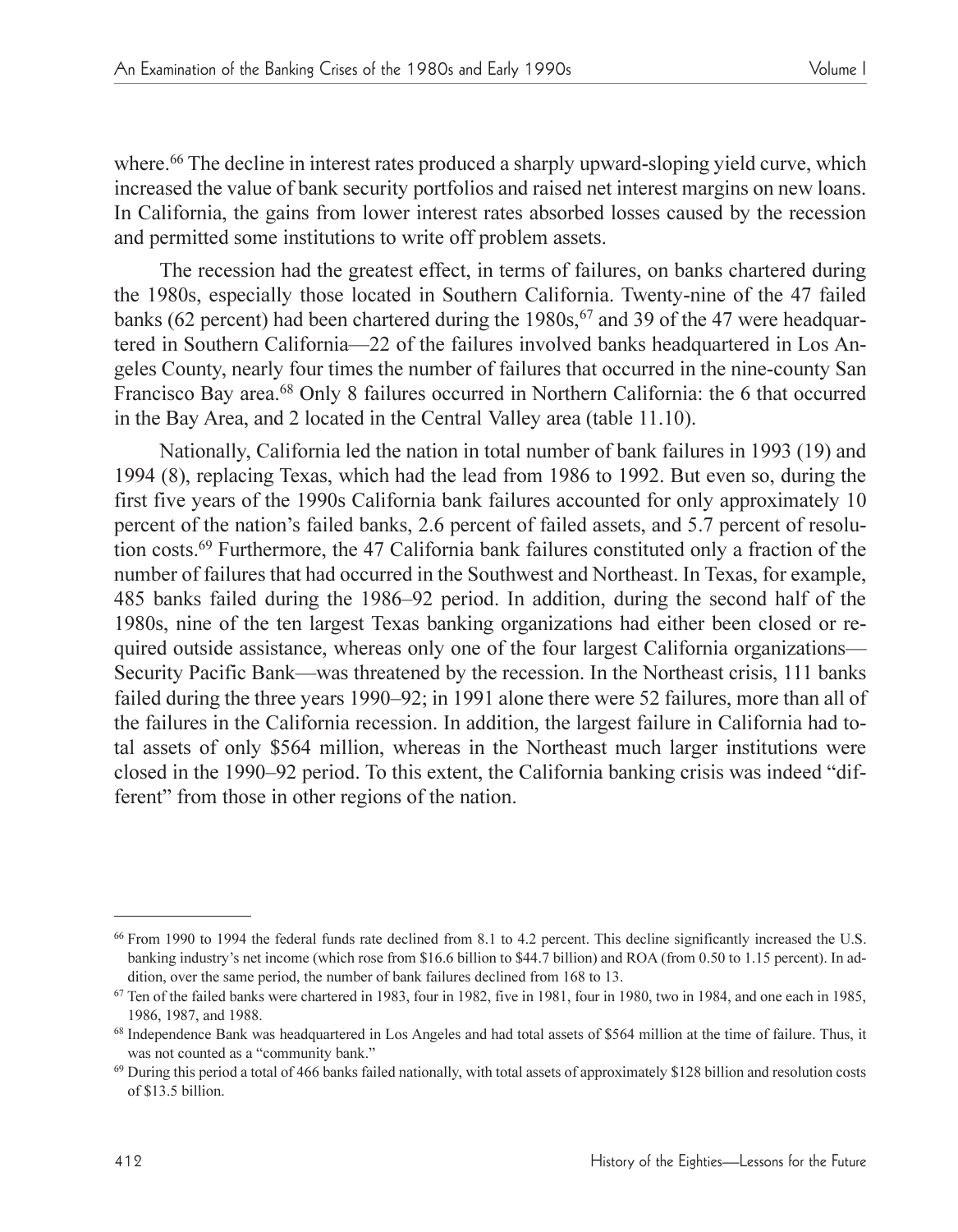# California Bank Failures and Real Estate Investment

What made California banks particularly vulnerable to an economic slowdown were key investment choices made during the 1980s. In this period California banks' ratios of total loans and leases to assets substantially exceeded the national averages (and in 1990 went above 70 percent). (See figure 11.10.)

In addition to maintaining relatively high loans-to-assets levels, the California banks also altered the risk orientation of their lending programs by originating increasing proportions of real estate loans as a percentage of total assets. In 1989 these types of loans amounted to more than 30 percent, significantly above the level held at the end of 1980 (see figure 11.11). Exposure continued to increase through the early part of the recession before leveling off in 1991 at just above 40 percent of total assets. Although this trend toward greater real estate lending was occurring nationally, the proportion of real estate loans to total assets was significantly higher for California banks than for the U.S. banking industry. The higher levels of real estate lending for California banks were reflected primarily in the holdings of commercial real estate loans, which from 1980 to year-end 1989 increased from approximately 8 percent to almost 20 percent of total assets. This trend continued into the recession, with commercial real estate loans leveling off in 1991 at approximately 25 percent of total assets (see figure 11.12).

The switch to real estate lending was partly a function of the loss of market share of commercial and industrial loans to the capital markets and to other competitors, a trend that had been occurring nationally in the U.S. banking industry for some time (see figure 11.13). In California between 1984 and year-end 1989, the median commercial and industrial loans dropped from more than 20 percent of total bank assets to approximately 16 percent. These types of loans continued to decline in importance in California bank loan portfolios, averaging between 10 and 15 percent in 1994. Another reason for the switch to real estate lending was that the surge in population growth in the state during the 1980s created new investment opportunities for such activity. As mentioned above, California attracted 6 million new residents during the decade, accounting for nearly 25 percent of the national population increase. In dollar values, between 1980 and year-end 1989 annual real estate lending by California banks rose from only \$47 billion to approximately \$105 billion.

The high proportion of real estate loans in California bank loan portfolios during this period accounted for a substantial percentage of nonperforming assets as the recession hit in the early 1990s. This fact was reflected in the rising median volume of nonperforming assets and median net charge-offs on loans and leases (see figures 11.14 and 11.15). The high levels of nonperforming loans and charge-offs significantly affected the earnings performance of California banks during these same years (table 11.9).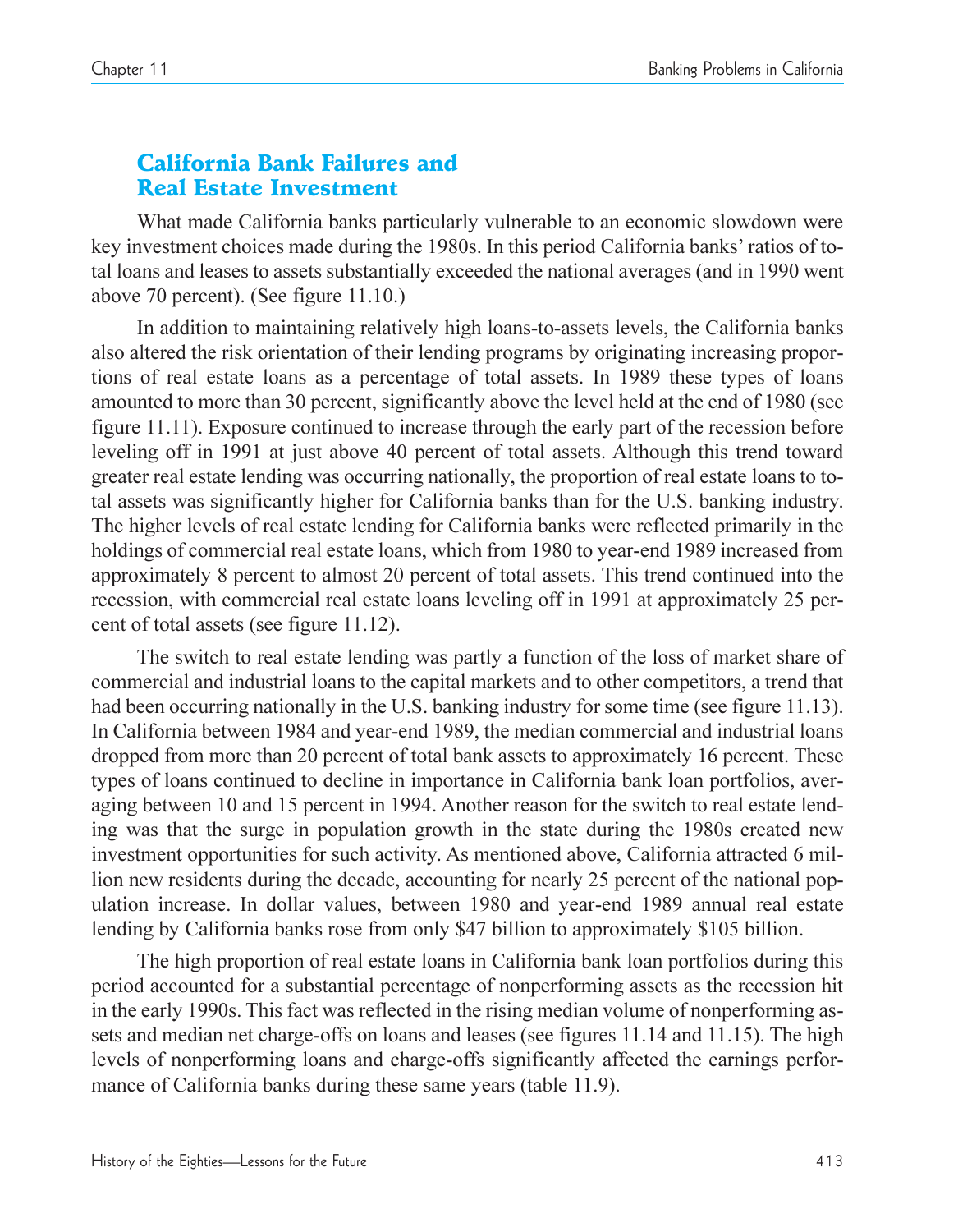**Percent of Assets**



*Note:* Southern California consists of Los Angeles, Orange, Riverside, San Bernardino, San Diego, and Ventura Counties.

#### **Figure 11.11**

#### **Median Total Real Estate Loans, Southern California versus the Rest of California and U.S., 1980–1994**



*Note:* Southern California consists of Los Angeles, Orange, Riverside, San Bernardino, San Diego, and Ventura Counties.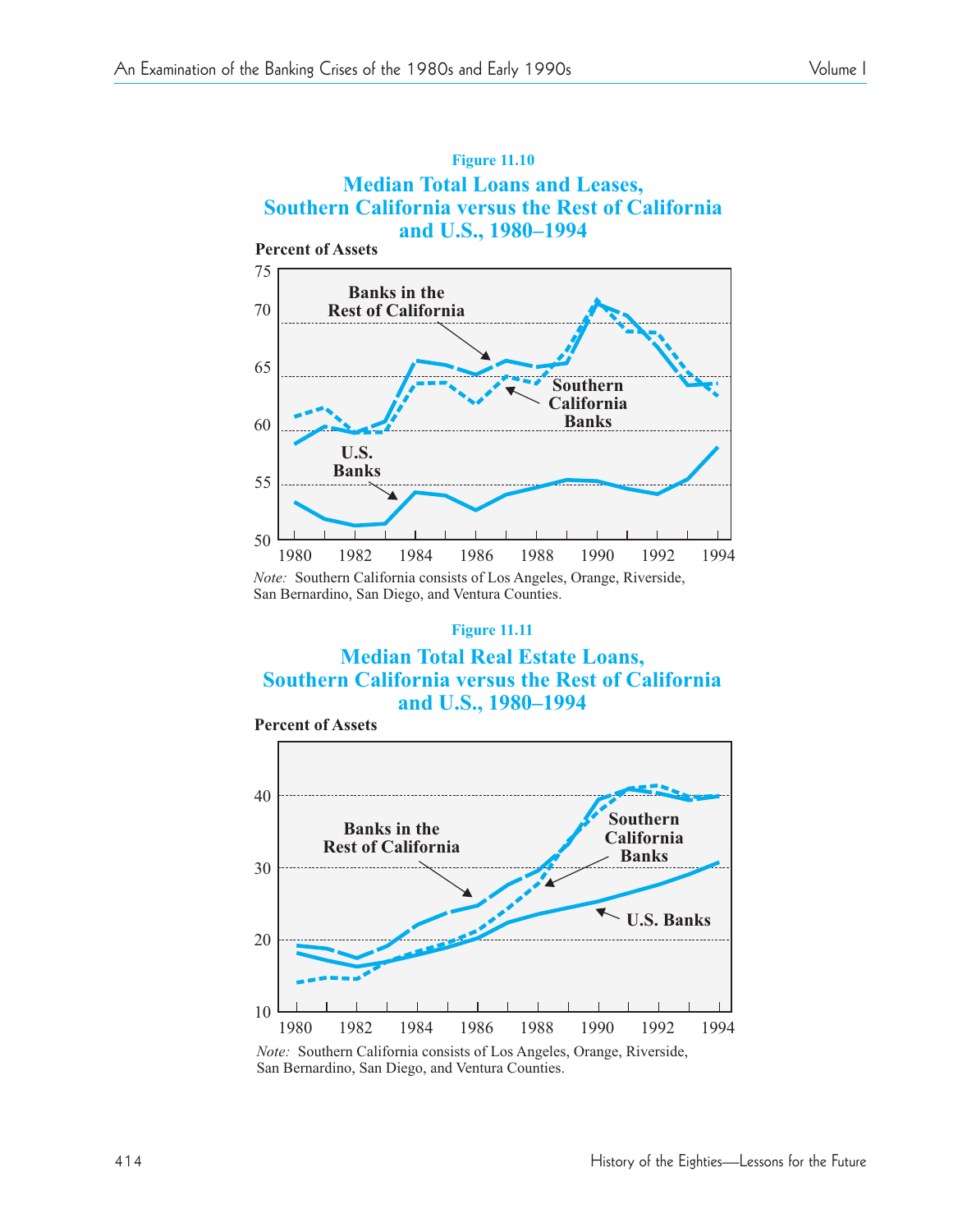

*Note:* Southern California consists of Los Angeles, Orange, Riverside, San Bernardino, San Diego, and Ventura Counties.

#### **Figure 11.13**

**Median Total Commercial and Industrial Loans, Southern California versus the Rest of California and U.S., 1980–1994**



*Note:* Southern California consists of Los Angeles, Orange, Riverside, San Bernardino, San Diego, and Ventura Counties.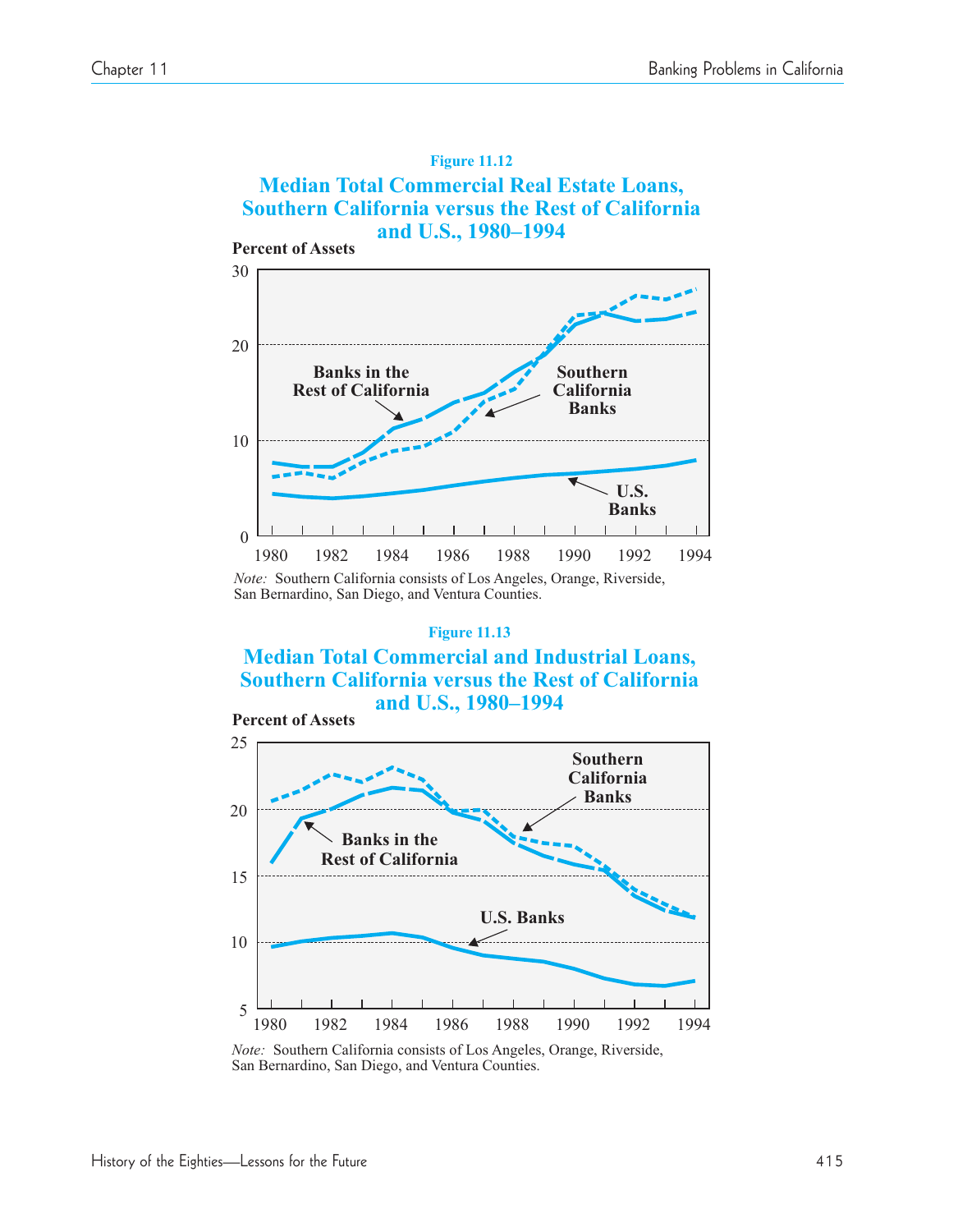

*Note:* Southern California consists of Los Angeles, Orange, Riverside,

San Bernardino, San Diego, and Ventura Counties.

#### **Figure 11.15**

#### **Median Net Charge-Offs on Loans and Leases, Southern California versus the Rest of California and U.S., 1980–1994**

![](_page_37_Figure_7.jpeg)

*Note:* Southern California consists of Los Angeles, Orange, Riverside, San Bernardino, San Diego, and Ventura Counties.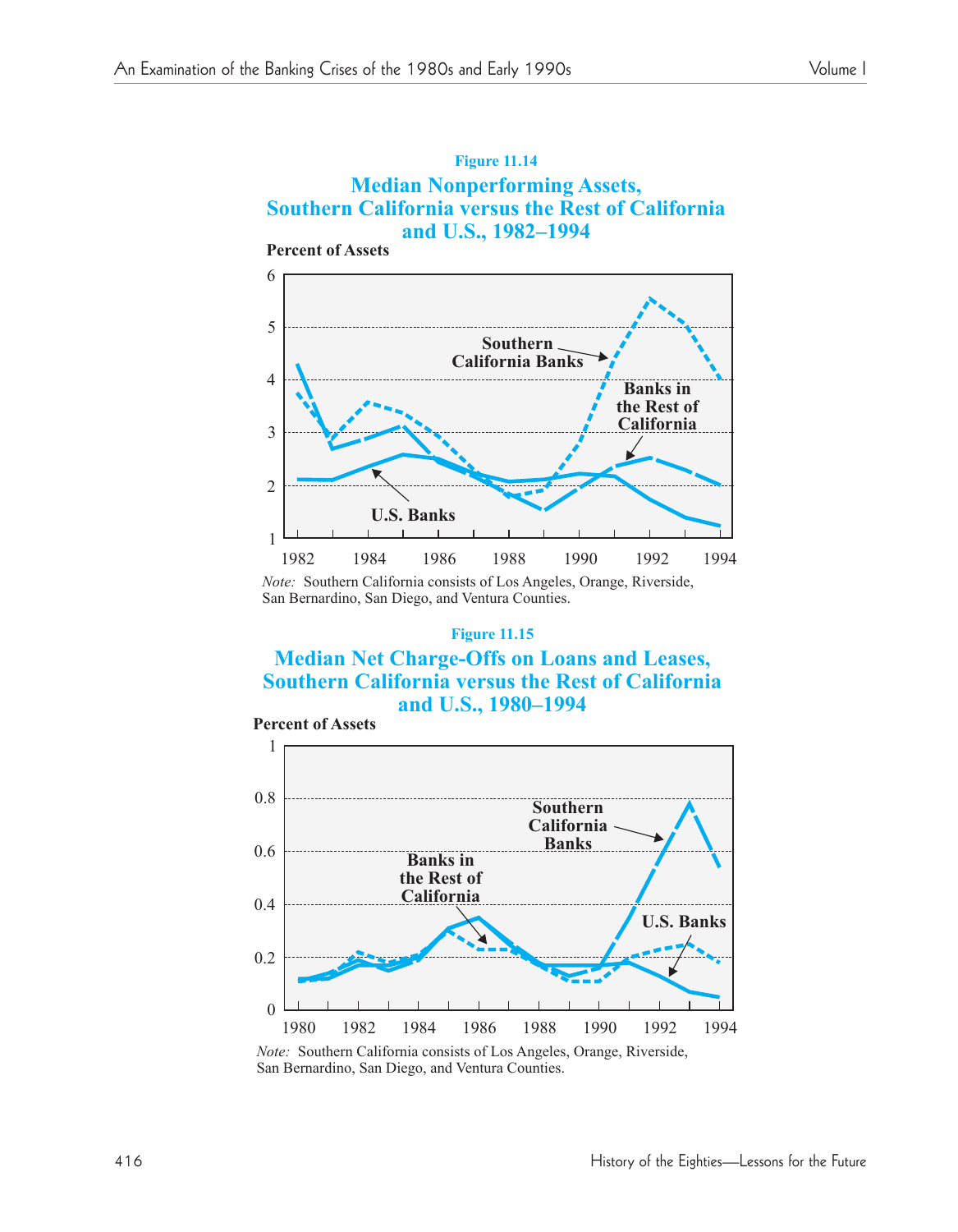![](_page_38_Figure_2.jpeg)

Within the individual banking groups, although all three groups increased their real estate lending during the 1980–89 period, their portfolio choices and risk strategies differed. The Big Four organizations were less aggressive lenders in commercial real estate than community banks and banks chartered in the 1980s. (Commercial real estate lending includes construction and land development loans, loans secured by multifamily residential properties, and loans secured by nonfarm nonresidential properties.) Median commercial real estate loans as a percentage of total assets at the Big Four amounted to approximately 13 percent at the end of 1989, up from only approximately 7 percent in 1980 (see figure 11.16). For California community banks, however, median commercial real estate loans increased significantly between 1980 and year-end 1989, rising from only approximately 9 percent of total assets to approximately 20 percent. A similar pattern was observed for banks chartered during the 1980s: between 1980 and 1989, median commercial real estate loans as a percentage of total assets increased by almost 21 points, going from less than 1 percent to approximately 22 percent. For community banks and banks chartered during the 1980s, this type of lending continued to increase during the recession years of the early 1990s (figure 11.16). When the recession was at its fullest, the relatively high proportion of